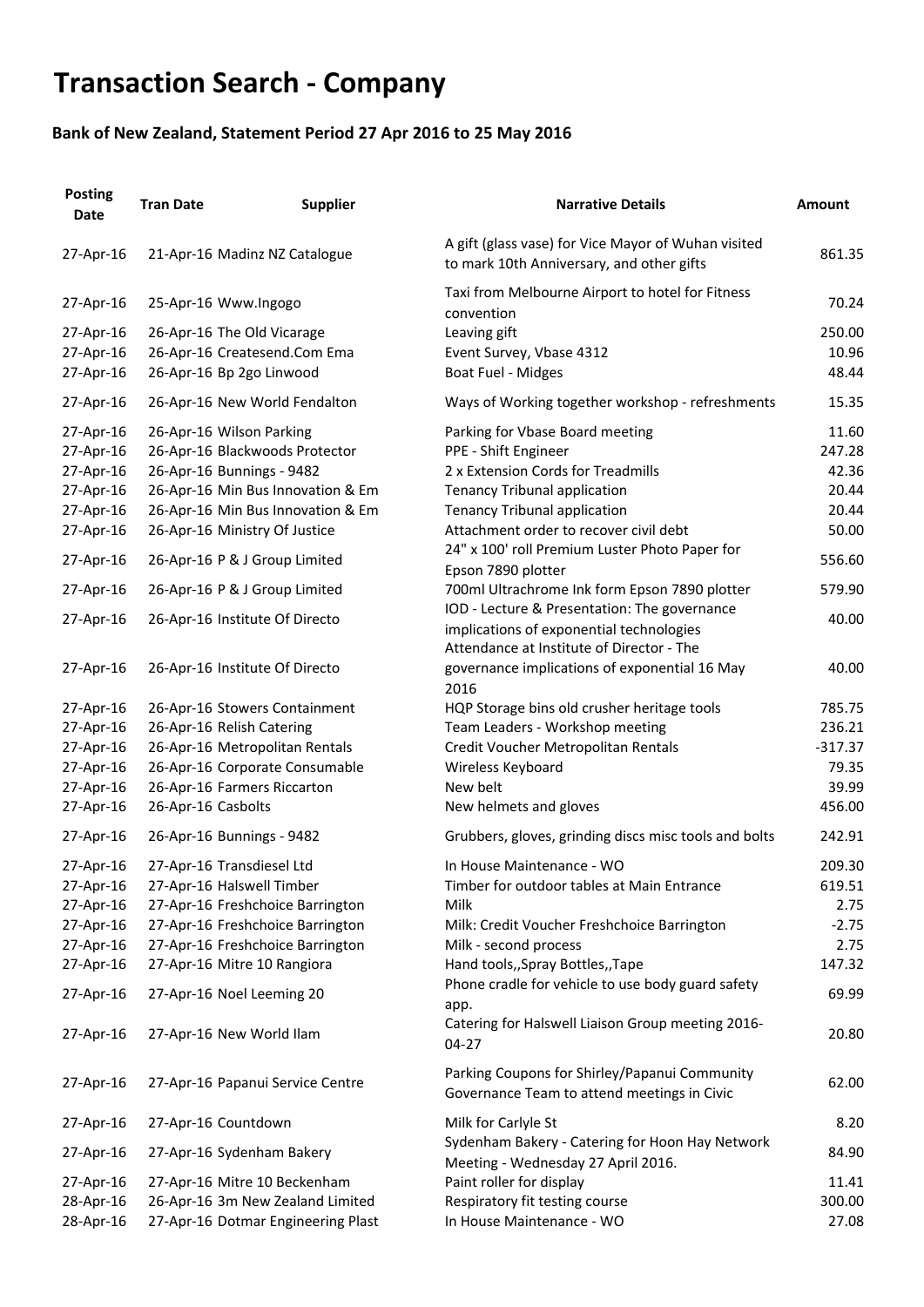| <b>Posting</b><br><b>Date</b> | <b>Tran Date</b>     | <b>Supplier</b>                                                    | <b>Narrative Details</b>                                                                           |
|-------------------------------|----------------------|--------------------------------------------------------------------|----------------------------------------------------------------------------------------------------|
| 28-Apr-16                     |                      | 27-Apr-16 Parker Hannifin (N.Z.) Li                                | In House Maintenance - WO                                                                          |
| 28-Apr-16                     |                      | 27-Apr-16 Workplace Safety Sup                                     | First Aid supplies<br>yale lock for flat .rubber plug for sink. electric bulb                      |
| 28-Apr-16                     |                      | 27-Apr-16 Bunnings - 9482                                          | for flats                                                                                          |
| 28-Apr-16<br>28-Apr-16        |                      | 27-Apr-16 Niwa Research Ltd - Wgtn<br>27-Apr-16 Createsend.Com Ema | <b>Staff Gauge Plates</b><br>Rec & Sport Centres Welcome email 27 April                            |
| 28-Apr-16                     |                      | 27-Apr-16 3m New Zealand Limited                                   | certification for staff to be able to fit masks<br>correctly when spraying                         |
| 28-Apr-16                     |                      | 27-Apr-16 Smiths City 3207                                         | Cell Phone car charges                                                                             |
| 28-Apr-16                     |                      | 27-Apr-16 Ian Coombes Ltd                                          | Propeller cover for automatic vacuum cleaner<br>USB Chargers for vehicles to use body guard safety |
| 28-Apr-16                     |                      | 27-Apr-16 Bp 2go Linwood                                           | app.<br>USB Cables for vehicles to use body guard safety                                           |
| 28-Apr-16                     |                      | 27-Apr-16 Bp 2go Redcliffs                                         | app.                                                                                               |
| 28-Apr-16                     |                      | 27-Apr-16 Ross Galt Lock & Key                                     | keys Halswell & Lytt                                                                               |
| 28-Apr-16                     |                      | 27-Apr-16 Bunnings - 9476                                          | chain & lock for summer pools                                                                      |
| 28-Apr-16                     |                      | 27-Apr-16 Mad Butcher Ferry Road                                   | Consumables - provisions for tenant bbq                                                            |
| 28-Apr-16                     |                      | 27-Apr-16 Caltex Hornby                                            | Milk Hornby Library                                                                                |
| 28-Apr-16                     |                      | 27-Apr-16 Couplands Bakeries                                       | Catering for Halswell Liaison Group meeting 2016-<br>$04 - 27$                                     |
| 28-Apr-16                     |                      | 27-Apr-16 M J Shardlow & Colid                                     | 12 and 18 mm VHB tape Bad Hair day and general<br>exhibitions                                      |
| 28-Apr-16                     | 27-Apr-16 Decrastrip |                                                                    | Replacement blades Te H. vinyl cutter                                                              |
| 28-Apr-16                     |                      | 27-Apr-16 Bp Connect Marshlands                                    | swap gas bottle for BBQ trailer                                                                    |
| 28-Apr-16                     | 27-Apr-16 Embassy    |                                                                    | Paint for display                                                                                  |
| 28-Apr-16                     |                      | 28-Apr-16 Gardenmakers                                             | dump fees Apr 2016                                                                                 |
| 28-Apr-16                     |                      | 28-Apr-16 Gardenmakers                                             | dump fees Apr 2016                                                                                 |
| 28-Apr-16                     |                      | 28-Apr-16 Kauri Park Nursery Pn                                    | plants for Council landscape project                                                               |
| 28-Apr-16                     |                      | 28-Apr-16 Pgg Wrightson Chch                                       | <b>Timber Posts</b>                                                                                |
| 28-Apr-16                     |                      | 28-Apr-16 Noel Leeming 12                                          | Purchase of iPad for Gallery visitor research.                                                     |
| 28-Apr-16                     |                      | 28-Apr-16 Shq Hts Group                                            | Overcharge for fittings to sport pool                                                              |
| 28-Apr-16                     |                      | 28-Apr-16 Relish Catering                                          | Catering AKW Drop-in session and Annual Plan<br>workshop 27 April 2016                             |
| 28-Apr-16                     |                      | 28-Apr-16 Pak N Save Northlands                                    | Pak n Sav Account<br>Koha for Models for Port Hills and regional parks                             |
| 28-Apr-16                     |                      | 28-Apr-16 Z Carlton Corner                                         | photo shoots for web and publications                                                              |
| 28-Apr-16                     |                      | 28-Apr-16 Shirley Service Centre                                   | <b>Burwood Pegasus Parking Coupons</b><br>Phone cradles for vehicles to use body guard safet       |
| 28-Apr-16                     |                      | 28-Apr-16 Noel Leeming 20                                          | app.                                                                                               |
| 28-Apr-16                     | 28-Apr-16 Tiffanys   |                                                                    | Retirement                                                                                         |
| 28-Apr-16                     |                      | 28-Apr-16 New World South City                                     | Retirement<br>Waist bag for team 1 cycle safe - used to carry first                                |
| 28-Apr-16                     |                      | 28-Apr-16 Kathmandu The Palms                                      | aid & cell phone on road                                                                           |
| 28-Apr-16                     |                      | 28-Apr-16 Placemakers Antigua St                                   | Bosch stud finder                                                                                  |
| 28-Apr-16<br>28-Apr-16        |                      | 28-Apr-16 Repco Northwood 52<br>28-Apr-16 Placemakers Riccarton    | electrical work<br>Wire for the 3D Discovery lesson, part of the                                   |
| 28-Apr-16                     |                      | 28-Apr-16 Air NZ Online                                            | education programme<br>Air ticket to Nelson for Kiwi Camps conference                              |
| 29-Apr-16                     |                      | 27-Apr-16 Facebk *px9vn964y2                                       | Facebook event for theatre production at the Art                                                   |
| 29-Apr-16                     |                      | 28-Apr-16 Createsend.Com Ema                                       | Gallery boosted<br>Event Info EDM, Vbase 4312                                                      |
| 29-Apr-16                     |                      | 28-Apr-16 Nz Post Stamps Centr                                     | Stamps for resale in BG shop                                                                       |
|                               |                      |                                                                    |                                                                                                    |
| 29-Apr-16                     |                      | 28-Apr-16 Resene Paints<br>28-Apr-16 Bunnings - 9476               | materials to repair seats                                                                          |
| 29-Apr-16                     |                      |                                                                    | dazzel to mark sports fields & tape measure                                                        |
| 29-Apr-16                     |                      | 28-Apr-16 Bunnings - 9476                                          | sleepers for Autumn garden display                                                                 |
| 29-Apr-16                     |                      | 28-Apr-16 Mrc Transmark Limited                                    | In House Maintenance - WO                                                                          |
| 29-Apr-16                     |                      | 28-Apr-16 Mainland Fasterners                                      | <b>Workshop Supplies</b>                                                                           |

| <b>Posting</b><br><b>Date</b> | <b>Tran Date</b>   | <b>Supplier</b>                     | <b>Narrative Details</b>                                                                   | <b>Amount</b> |
|-------------------------------|--------------------|-------------------------------------|--------------------------------------------------------------------------------------------|---------------|
| 28-Apr-16                     |                    | 27-Apr-16 Parker Hannifin (N.Z.) Li | In House Maintenance - WO                                                                  | 227.52        |
| 28-Apr-16                     |                    | 27-Apr-16 Workplace Safety Sup      | First Aid supplies                                                                         | 186.32        |
| 28-Apr-16                     |                    | 27-Apr-16 Bunnings - 9482           | yale lock for flat .rubber plug for sink. electric bulbs<br>for flats                      | 118.14        |
| 28-Apr-16                     |                    | 27-Apr-16 Niwa Research Ltd - Wgtn  | <b>Staff Gauge Plates</b>                                                                  | 313.95        |
| 28-Apr-16                     |                    | 27-Apr-16 Createsend.Com Ema        | Rec & Sport Centres Welcome email 27 April                                                 | 7.92          |
| 28-Apr-16                     |                    | 27-Apr-16 3m New Zealand Limited    | certification for staff to be able to fit masks<br>correctly when spraying                 | 300.00        |
| 28-Apr-16                     |                    | 27-Apr-16 Smiths City 3207          | Cell Phone car charges                                                                     | 174.94        |
| 28-Apr-16                     |                    | 27-Apr-16 Ian Coombes Ltd           | Propeller cover for automatic vacuum cleaner                                               | 17.83         |
| 28-Apr-16                     |                    | 27-Apr-16 Bp 2go Linwood            | USB Chargers for vehicles to use body guard safety<br>app.                                 | 40.00         |
| 28-Apr-16                     |                    | 27-Apr-16 Bp 2go Redcliffs          | USB Cables for vehicles to use body guard safety<br>app.                                   | 44.95         |
| 28-Apr-16                     |                    | 27-Apr-16 Ross Galt Lock & Key      | keys Halswell & Lytt                                                                       | 40.50         |
| 28-Apr-16                     |                    | 27-Apr-16 Bunnings - 9476           | chain & lock for summer pools                                                              | 49.40         |
| 28-Apr-16                     |                    | 27-Apr-16 Mad Butcher Ferry Road    | Consumables - provisions for tenant bbq                                                    | 53.18         |
| 28-Apr-16                     |                    | 27-Apr-16 Caltex Hornby             | Milk Hornby Library                                                                        | 6.00          |
| 28-Apr-16                     |                    | 27-Apr-16 Couplands Bakeries        | Catering for Halswell Liaison Group meeting 2016-<br>$04 - 27$                             | 45.39         |
| 28-Apr-16                     |                    | 27-Apr-16 M J Shardlow & Colid      | 12 and 18 mm VHB tape Bad Hair day and general<br>exhibitions                              | 283.68        |
| 28-Apr-16                     |                    | 27-Apr-16 Decrastrip                | Replacement blades Te H. vinyl cutter                                                      | 212.84        |
| 28-Apr-16                     |                    | 27-Apr-16 Bp Connect Marshlands     | swap gas bottle for BBQ trailer                                                            | 38.99         |
| 28-Apr-16                     | 27-Apr-16 Embassy  |                                     | Paint for display                                                                          | 25.50         |
| 28-Apr-16                     |                    | 28-Apr-16 Gardenmakers              | dump fees Apr 2016                                                                         | 454.50        |
| 28-Apr-16                     |                    | 28-Apr-16 Gardenmakers              | dump fees Apr 2016                                                                         | 806.40        |
| 28-Apr-16                     |                    | 28-Apr-16 Kauri Park Nursery Pn     | plants for Council landscape project                                                       | 313.09        |
| 28-Apr-16                     |                    | 28-Apr-16 Pgg Wrightson Chch        | <b>Timber Posts</b>                                                                        | 321.40        |
| 28-Apr-16                     |                    | 28-Apr-16 Noel Leeming 12           | Purchase of iPad for Gallery visitor research.                                             | 197.00        |
| 28-Apr-16                     |                    | 28-Apr-16 Shq Hts Group             | Overcharge for fittings to sport pool                                                      | $-328.90$     |
| 28-Apr-16                     |                    | 28-Apr-16 Relish Catering           | Catering AKW Drop-in session and Annual Plan                                               | 198.95        |
| 28-Apr-16                     |                    | 28-Apr-16 Pak N Save Northlands     | workshop 27 April 2016<br>Pak n Sav Account                                                | 306.14        |
| 28-Apr-16                     |                    | 28-Apr-16 Z Carlton Corner          | Koha for Models for Port Hills and regional parks<br>photo shoots for web and publications | 250.00        |
| 28-Apr-16                     |                    | 28-Apr-16 Shirley Service Centre    | <b>Burwood Pegasus Parking Coupons</b>                                                     | 93.00         |
| 28-Apr-16                     |                    | 28-Apr-16 Noel Leeming 20           | Phone cradles for vehicles to use body guard safety                                        | 279.96        |
| 28-Apr-16                     | 28-Apr-16 Tiffanys |                                     | app.<br>Retirement                                                                         | 112.50        |
| 28-Apr-16                     |                    | 28-Apr-16 New World South City      | Retirement                                                                                 | 167.00        |
| 28-Apr-16                     |                    | 28-Apr-16 Kathmandu The Palms       | Waist bag for team 1 cycle safe - used to carry first<br>aid & cell phone on road          | 35.99         |
| 28-Apr-16                     |                    | 28-Apr-16 Placemakers Antigua St    | Bosch stud finder                                                                          | 115.00        |
| 28-Apr-16                     |                    | 28-Apr-16 Repco Northwood 52        | electrical work                                                                            | 56.74         |
| 28-Apr-16                     |                    | 28-Apr-16 Placemakers Riccarton     | Wire for the 3D Discovery lesson, part of the                                              | 121.44        |
| 28-Apr-16                     |                    | 28-Apr-16 Air NZ Online             | education programme<br>Air ticket to Nelson for Kiwi Camps conference                      | 226.00        |
| 29-Apr-16                     |                    | 27-Apr-16 Facebk *px9vn964y2        | Facebook event for theatre production at the Art<br>Gallery boosted                        | 75.36         |
| 29-Apr-16                     |                    | 28-Apr-16 Createsend.Com Ema        | Event Info EDM, Vbase 4312                                                                 | 45.07         |
| 29-Apr-16                     |                    | 28-Apr-16 Nz Post Stamps Centr      | Stamps for resale in BG shop                                                               | 998.82        |
| 29-Apr-16                     |                    | 28-Apr-16 Resene Paints             | materials to repair seats                                                                  | 59.30         |
| 29-Apr-16                     |                    | 28-Apr-16 Bunnings - 9476           | dazzel to mark sports fields & tape measure                                                | 195.62        |
| 29-Apr-16                     |                    | 28-Apr-16 Bunnings - 9476           | sleepers for Autumn garden display                                                         | 885.00        |
| 29-Apr-16                     |                    | 28-Apr-16 Mrc Transmark Limited     | In House Maintenance - WO                                                                  | 47.96         |
| 29-Apr-16                     |                    | 28-Apr-16 Mainland Fasterners       | <b>Workshop Supplies</b>                                                                   | 52.90         |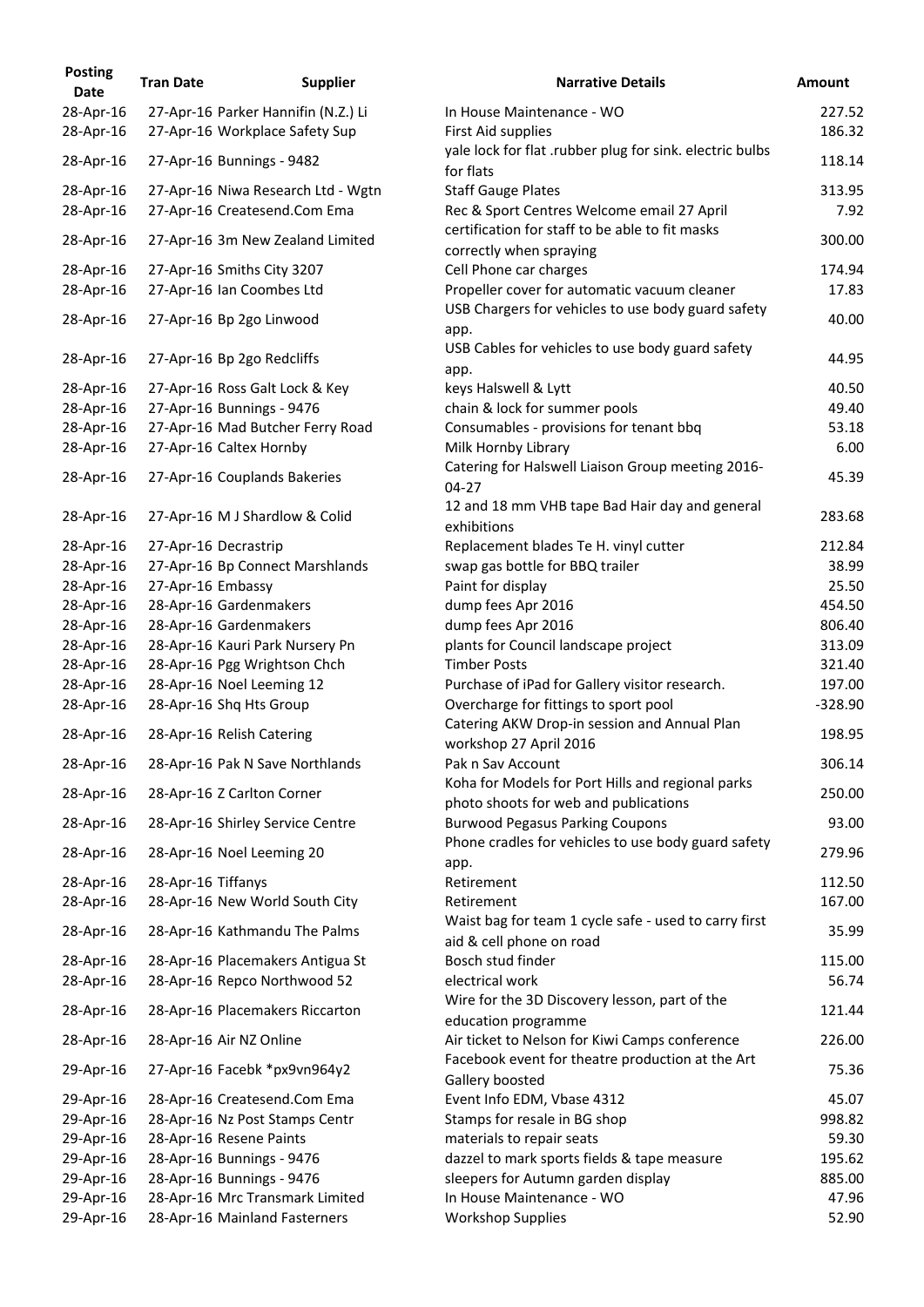| <b>Posting</b><br><b>Date</b> | <b>Tran Date</b>    | <b>Supplier</b>                     | <b>Narrative Details</b>                                                                               | <b>Amount</b> |
|-------------------------------|---------------------|-------------------------------------|--------------------------------------------------------------------------------------------------------|---------------|
| 29-Apr-16                     |                     | 28-Apr-16 Hydraulic Systems & Co    | In House Maintenance - WO                                                                              | 109.94        |
| 29-Apr-16                     |                     | 28-Apr-16 The Service Company Ltd C | Consumables                                                                                            | 526.42        |
| 29-Apr-16                     |                     | 28-Apr-16 Mainland Fasterners       | In House Maintenance - WO Jason                                                                        | 665.85        |
| 29-Apr-16                     |                     | 28-Apr-16 Hillside Building Supplie | Timber                                                                                                 | 77.40         |
| 29-Apr-16                     |                     | 28-Apr-16 Ideal Electrical Syd      | 3 x rackmount power strips                                                                             | 401.71        |
| 29-Apr-16                     |                     | 28-Apr-16 Createsend.Com Ema        | Heritage Week email                                                                                    | 10.45         |
| 29-Apr-16                     |                     | 28-Apr-16 Createsend.Com Ema        | Draft Annual Plan - last days to have your say email                                                   | 19.15         |
| 29-Apr-16                     |                     | 28-Apr-16 Farmers Riccarton         | Vouchers for photoshoot                                                                                | 100.00        |
| 29-Apr-16                     |                     | 28-Apr-16 Westfield Gift Voucher    | Vouchers for photoshoot                                                                                | 200.00        |
| 29-Apr-16                     |                     | 28-Apr-16 Createsend.Com Ema        | Recreation and Sport Centres Customer Survey<br>CERM 2016 (FOLLOW-UP)                                  | 214.51        |
| 29-Apr-16                     |                     | 28-Apr-16 Terra Viva Home & Garden  | 6 x Plants Section H & I                                                                               | 88.74         |
| 29-Apr-16                     |                     | 28-Apr-16 Min Bus Innovation & Em   | Tenancy Tribunal application                                                                           | 20.44         |
| 29-Apr-16                     |                     | 28-Apr-16 Min Bus Innovation & Em   | <b>Tenancy Tribunal application</b>                                                                    | 20.44         |
| 29-Apr-16                     |                     | 28-Apr-16 Min Bus Innovation & Em   | Tenancy Tribunal application                                                                           | 20.44         |
| 29-Apr-16                     |                     | 28-Apr-16 Gregs Photo & Video       | 58mm Polarising filter for Pentax 645                                                                  | 158.00        |
| 29-Apr-16                     |                     | 28-Apr-16 Smiths Hire               | Styx loader hire mulch shift                                                                           | 120.00        |
| 29-Apr-16                     |                     | 28-Apr-16 Blackwoods Protector      | PPE safety gumboots                                                                                    | 182.96        |
|                               |                     |                                     | Resource for Fertilizing for the Future LTA                                                            |               |
| 29-Apr-16                     |                     | 28-Apr-16 Dyers Rd Landscape        |                                                                                                        | 12.60         |
|                               |                     |                                     | programme, making Bokashi                                                                              |               |
| 29-Apr-16                     |                     | 28-Apr-16 Trees For Canterbury      | Resource for Fertilizing for the Future LTA<br>programme, making Bokashi                               | 24.00         |
| 29-Apr-16                     |                     | 28-Apr-16 Farmlands Co-Operative So | Resource for Fertilizing for the Future LTA                                                            | 26.78         |
|                               |                     |                                     | programme, making Bokashi                                                                              | 273.70        |
| 29-Apr-16                     |                     | 28-Apr-16 Relish Catering           | Staff x 20 leaving function food<br>Car parking for Meeting in Civic, no CCC carparks                  |               |
| 29-Apr-16                     |                     | 28-Apr-16 Wilson Parking            | avalible                                                                                               | 9.10          |
| 29-Apr-16                     |                     | 28-Apr-16 Mad Butcher Ferry Road    | Consumables - provisions for tenant bbq                                                                | 19.83         |
| 29-Apr-16                     |                     | 28-Apr-16 Bunnings - 9476           | New shower head for staff shower                                                                       | 30.50         |
| 29-Apr-16                     |                     | 28-Apr-16 Para Rubber Christchur    | New matting for teach pool ramp                                                                        | 332.96        |
| 29-Apr-16                     | 28-Apr-16 Bike Wise |                                     | Cycle safety promotional material - reflective<br>spokes, lights as part of Be bright be seen campaign | 875.50        |
| 29-Apr-16                     |                     | 28-Apr-16 Chch Airport Carpark      | Parking at Airport while out of town for work                                                          | 25.00         |
|                               |                     |                                     | Ergonomic mouse/keyboard for staff with shoulder                                                       |               |
| 29-Apr-16                     |                     | 28-Apr-16 Computer Food             | injury, Contour Roller Mouse Pro 2Contour Roll                                                         | 337.44        |
| 29-Apr-16                     |                     | 28-Apr-16 Hq Wifi Ecom              | IAC payment - internet for guests                                                                      | 43.80         |
| 29-Apr-16                     |                     | 28-Apr-16 Pb Technologies Ltd       | Power banks for EOC mobiles                                                                            | 427.81        |
| 29-Apr-16                     |                     | 28-Apr-16 Computer Dynamics Ltd     | Gigabit SwitchesWBS - 541/135/2/5/5                                                                    | 205.45        |
| 29-Apr-16                     |                     | 29-Apr-16 Gardenmakers              | dump fees Apr 2016                                                                                     | 324.00        |
| 29-Apr-16                     |                     | 29-Apr-16 Gordon Harris Chch        | Laneways Project - gift voucher for winner                                                             | 150.00        |
| 29-Apr-16                     |                     | 29-Apr-16 Nz Camera Ltd             | Photography equipment, including rechargeable<br>battery and memory card etc.                          | 884.96        |
| 29-Apr-16                     |                     | 29-Apr-16 Spotlight Stores NZ Ltd   | Materials for display                                                                                  | 13.99         |
| 29-Apr-16                     |                     | 29-Apr-16 Sydenham Bakery           | Retirement                                                                                             | 135.50        |
| 29-Apr-16                     |                     | 29-Apr-16 Central City Flowers      | Mother passed away after an accident                                                                   | 70.00         |
| 29-Apr-16                     |                     | 29-Apr-16 Countdown                 | Fly spray, handwash and air freshener for Admin<br>office                                              | 12.49         |
| $2$ -May-16                   |                     | 27-Apr-16 Rice Workshop Empori Mel  | Lunch x 2 Melbourne Fitness Convention                                                                 | 28.97         |
| $2$ -May-16                   |                     | 28-Apr-16 Paypal *heinojx           | USB flash drives for library customers to purchase                                                     | 912.97        |
| $2$ -May-16                   |                     | 28-Apr-16 Gm Cabs Pty. Ltd.         | From Melbourne airport to accommodation                                                                | 62.47         |
| $2$ -May-16                   |                     | 28-Apr-16 The Genral Asembly S      | Dinner for 4 while at Filex Convention                                                                 | 125.96        |
| $2$ -May-16                   |                     | 28-Apr-16 Google *smart Tools       | Google App (Compass) - Tools                                                                           | 2.25          |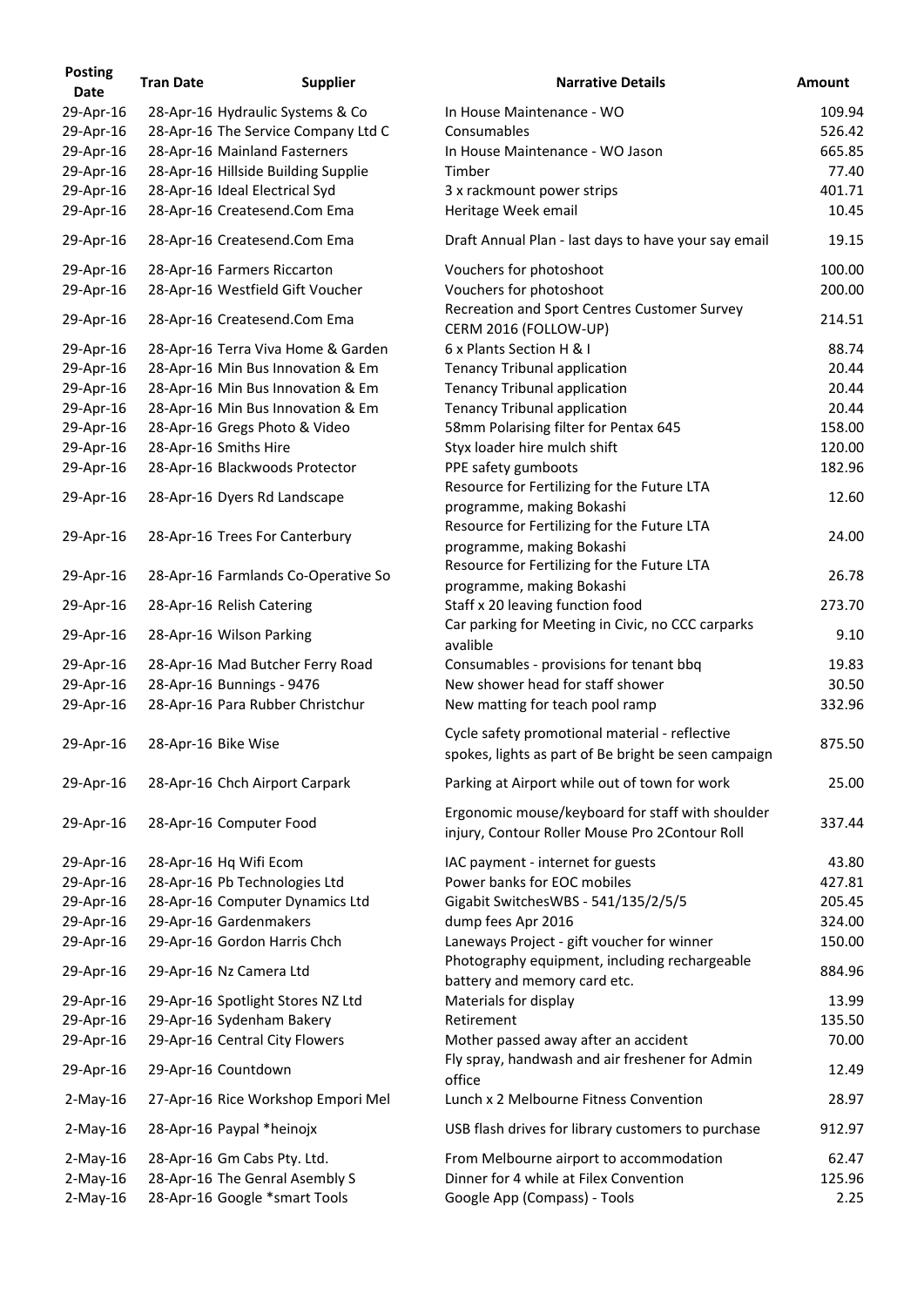| <b>Posting</b><br>Date     | <b>Tran Date</b>   | <b>Supplier</b>                     | <b>Narrative Details</b>                                                            | <b>Amount</b> |
|----------------------------|--------------------|-------------------------------------|-------------------------------------------------------------------------------------|---------------|
| $2$ -May-16                |                    | 28-Apr-16 Woolworths 3452           | Filex attendee lunch x 1 while at Convention in<br>Melbourne                        | 16.07         |
| $2-May-16$                 |                    | 28-Apr-16 Simply Thai Melbcent      | Filex attendee x2 lunch while at conference in<br>Melbourne                         | 50.83         |
| $2$ -May-16                |                    | 28-Apr-16 Priscilla David Limited   | Partial payment of accommodation Melbourne<br><b>Fitness Convention x2 rooms</b>    | 484.43        |
| $2$ -May-16                |                    | 28-Apr-16 Yes Optus Melb Airport    | Optus sim for phone while at Melbourne Art Book<br>Fair                             | 22.54         |
| $2$ -May-16                |                    | 28-Apr-16 Taxi Epay Australia       | Taxi from airport to accommodation in Hughesdale<br>for the Melbourne Art Book Fair | 115.85        |
| $2-May-16$                 |                    | 28-Apr-16 Skr*abebooks.Co 3nvc5i    | Library book                                                                        | 68.82         |
| $2$ -May-16                |                    | 29-Apr-16 Melbourn Conventon        | Lunch for 1 while at filex convention in melbourne                                  | 11.61         |
| $2$ -May-16                |                    | 29-Apr-16 Bunnings - 9476           | plants for Autumn plant display                                                     | 174.05        |
| $2$ -May-16                |                    | 29-Apr-16 Paypal *reptechcorp       | In House Maintenance - WO                                                           | 624.85        |
| $2$ -May-16                |                    | 29-Apr-16 Scorpio Books             | Laneways Project - gift voucher for winner                                          | 150.00        |
| $2-May-16$                 |                    | 29-Apr-16 Hootsuite Media Inc.      | Hootsuite licence                                                                   | 111.80        |
| $2$ -May-16                | 29-Apr-16 Net 24   |                                     | Web Hosting                                                                         | 34.44         |
| $2-May-16$                 |                    | 29-Apr-16 Salsas (Southgate)        | Lunch while attending Melbourne Art Book Fair.                                      | 14.79         |
| $2$ -May-16                |                    | 29-Apr-16 Www.Ingogo                | Tax to airport from hotel after attending Melbourne<br>Art Book Fair                | 91.52         |
|                            |                    | 29-Apr-16 Couplands Bakeries        | Milk for re-sale in store                                                           | 25.20         |
| $2$ -May-16<br>$2$ -May-16 |                    | 29-Apr-16 Surveymonkey.Com          | Survey Monkey monthly subscription.                                                 | 38.25         |
| $2-May-16$                 |                    | 29-Apr-16 Createsend.Com Ema        | Fitness Centre Improvements and Small Group<br><b>Training</b>                      | 114.63        |
| $2$ -May-16                |                    | 29-Apr-16 Box.Com UK Ltd Usd        | Box Monthly sub Apr 16                                                              | 66.21         |
| $2$ -May-16                |                    | 29-Apr-16 Blackwoods Protector      | Replacement Safety footwear for Building                                            | 159.17        |
|                            |                    |                                     | Inspectors<br>Filex attendee lunch x 1 while at Convention in                       |               |
| $2$ -May-16                |                    | 29-Apr-16 Refresher Truck           | Melbourne                                                                           | 23.62         |
| $2$ -May-16                |                    | 29-Apr-16 Crown Mel Tia To          | Filex attendees x 3 dinner while at Convention in<br>Melbourne                      | 94.87         |
| $2$ -May-16                |                    | 29-Apr-16 Thode Knife & Saw Ltd     | Sharpen Guillotine blade                                                            | 54.93         |
| $2-May-16$                 |                    | 29-Apr-16 Min Bus Innovation & Em   | <b>Tenancy Tribunal application</b>                                                 | 20.44         |
| $2$ -May-16                |                    | 29-Apr-16 Christchurch Rockshop     | <b>Musical instruments</b>                                                          | 87.92         |
| $2$ -May-16                |                    | 29-Apr-16 Paramount Pools & Spas    | fittings for new vac head and manual vac poles for<br>GC                            | 112.23        |
| $2$ -May-16                |                    | 29-Apr-16 Paramount Pools & Spas    | replacement for broken manual vac head for GC                                       | 134.00        |
| $2$ -May-16                |                    | 29-Apr-16 Century Yuasa Battery     | new battery for gps base                                                            | 86.00         |
| $2-May-16$                 |                    | 29-Apr-16 Nz Safety Br 23           | safety gloves, masks, spray suits, hand wash                                        | 207.64        |
| $2-May-16$                 |                    | 29-Apr-16 Coffee Minded Pty Ltd     | Breakfast while at Melbourne Art Book Fair                                          | 7.87          |
| $2$ -May-16                |                    | 29-Apr-16 La Renaissance            | lunch attend MCA Haines & Hinterding meeting                                        | 17.46         |
| $2$ -May-16                | 29-Apr-16 McA Cafe |                                     | breakfast attend MCA Haines & Hinterding meeting                                    | 18.03         |
| $2$ -May-16                |                    | 29-Apr-16 Smarte Carte              | storage bags Sydney airport to attend MCA Haines<br>& Hinterding meeting            | 27.05         |
| $2$ -May-16                |                    | 29-Apr-16 Pegasus Medical Centre    | Flu Jab                                                                             | 27.00         |
| $2-May-16$                 |                    | 29-Apr-16 Project Management Instit | PMI Membership                                                                      | 278.07        |
| $2-May-16$                 |                    | 29-Apr-16 Pb Technologies Christchu | Google Cardboard - test Rig                                                         | 35.36         |
| $2-May-16$                 |                    | 29-Apr-16 Richard Suckling          | Eye examination                                                                     | 78.00         |
| $2$ -May-16                | 29-Apr-16 Net 24   |                                     | Monthly team text alerting system - Decisions D4H                                   | 11.50         |
| $2$ -May-16                |                    | 30-Apr-16 Facebk *4ru569wa32        | Facebook Paid Ad Campaign, Vbase 4342                                               | 194.06        |
| $2-May-16$                 |                    | 30-Apr-16 Briscoes Riccarton        | table clothes for bar at gallery                                                    | 53.98         |
| $2$ -May-16                |                    | 30-Apr-16 Excelsior Qsr Pty Lt      | Lunch for 1 while at Filex Convention in Melbourne                                  | 10.01         |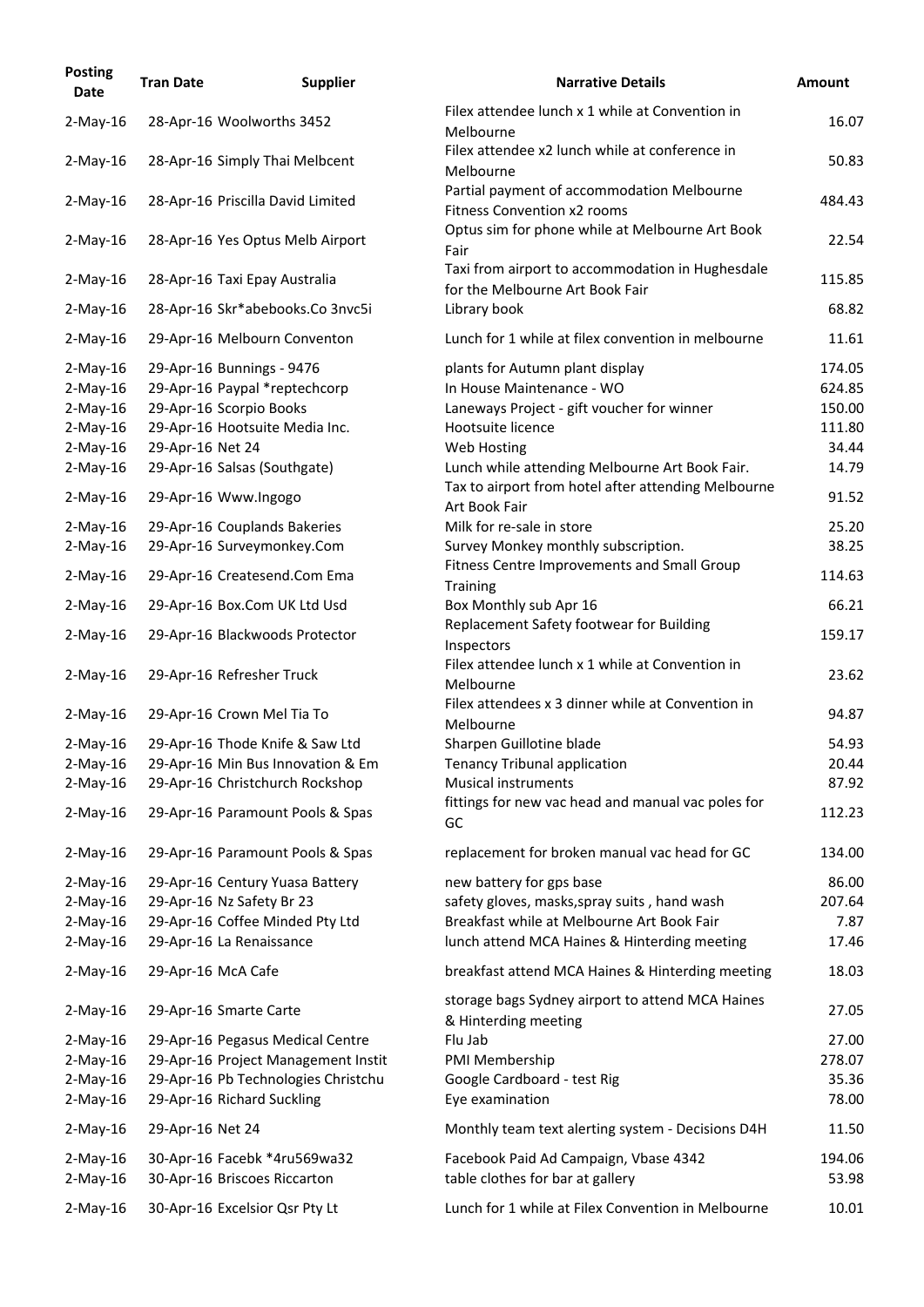| <b>Posting</b><br><b>Date</b> | <b>Tran Date</b>    | <b>Supplier</b>                                         | <b>Narrative Details</b>                                                                     | <b>Amount</b>   |
|-------------------------------|---------------------|---------------------------------------------------------|----------------------------------------------------------------------------------------------|-----------------|
| $2$ -May-16                   |                     | 30-Apr-16 Millhouse Bar                                 | Dinner for 1 while at Filex Convention in Melbourne                                          | 26.43           |
| $2$ -May-16                   |                     | 30-Apr-16 Bunnings - 9476                               | material to repair seats                                                                     | 78.16           |
| $2$ -May-16                   |                     | 30-Apr-16 Gordons Cafe And Bar                          | Lunch while attending Melbourne Art Book Fair.                                               | 24.74           |
| $2$ -May-16                   |                     | 30-Apr-16 Facebk *wzp2p8nl92                            | SummerTimes Facebook posts<br>Annual Plan, 30k Speed Limit, Marathon Course,                 | 60.24           |
| $2$ -May-16                   |                     | 30-Apr-16 Facebk *6ya839jt62                            | Strengthening Communities Grant Funding, Anzac<br>Day                                        | 716.44          |
| $2$ -May-16                   |                     | 30-Apr-16 Bunnings - 9482                               | 2 X heaters for staff - replacement for blown<br>heaters                                     | 38.00           |
| $2$ -May-16                   |                     | 30-Apr-16 Facebook Xsubq86n32                           | Facebook promotion                                                                           | 12.60           |
| $2$ -May-16                   |                     | 30-Apr-16 Facebk *ndwnk9e8v2                            | <b>Facebook Advertising</b>                                                                  | 1.81            |
| $2$ -May-16                   |                     | 30-Apr-16 Facebk *mdwnk9e8v2                            | <b>Facebook Advertising</b>                                                                  | 259.14          |
| $2-May-16$                    |                     | 30-Apr-16 Facebk *axf8g92zs2                            | Facebook promotion                                                                           | 113.98          |
| $2$ -May-16                   |                     | 30-Apr-16 New World Halswell                            | HQP PAPO volunteer day morning tea                                                           | 18.95           |
| $2-May-16$                    |                     | 1-May-16 Wsl Riccarton                                  | <b>Black paper for Music Month Display</b>                                                   | 14.45           |
| $2$ -May-16                   |                     | 1-May-16 New World South City                           | <b>CDEM Volunteer Training - GF option</b>                                                   | 15.88           |
| $2-May-16$                    |                     | 1-May-16 New World South City                           | <b>CDEM Volunteer Training Day catering</b>                                                  | 137.00          |
| $2$ -May-16                   |                     | 1-May-16 The National Business                          | NBR Online onlyInvoice uploaded via email<br>Filex attendee lunch x 2 while at conference in | 260.00          |
| $2$ -May-16                   |                     | 1-May-16 Munich Brau Haus                               | Melbourne<br>Filex attendees dinner while at conference in                                   | 52.77           |
| $2$ -May-16                   |                     | 1-May-16 Chin Chin Go Go Bar                            | Melbourne                                                                                    | 266.55          |
| $2-May-16$                    |                     | 1-May-16 Ecocentral Ltd                                 | dump fees                                                                                    | 33.74           |
| $2$ -May-16                   |                     | 2-May-16 Supervalue Lyttelton                           | <b>Staff Consumables</b>                                                                     | 6.99            |
| $2-May-16$<br>$2$ -May-16     |                     | 2-May-16 2degrees The Palm<br>2-May-16 Twl 123 Eastgate | Phone chips for smart phones for volunteers<br>Smart Phone chargers for smart phones for     | 60.00<br>192.00 |
| $2$ -May-16                   |                     | 2-May-16 Twl 123 Eastgate                               | volunteers<br><b>Clipboard for Greater Linwood Forum Meetings</b>                            | 8.00            |
| $2$ -May-16                   |                     | 2-May-16 Countdown                                      | Catering for the Hagley/Ferrymead Community<br><b>Board</b>                                  | 19.40           |
| $2$ -May-16                   |                     | 2-May-16 Mitre 10 Beckenham                             | Blades and dustpan/brush for exhibition installation                                         | 33.64           |
| $2$ -May-16                   |                     | 2-May-16 Wsl South City                                 | USB Sticks for Bad Hair Day video artworks                                                   | 35.98           |
| $2$ -May-16                   |                     | 2-May-16 Tauranga Mount Taxis                           | Taxi from Airport to conference venue - Tauranga                                             | 23.60           |
| $2$ -May-16                   |                     | 2-May-16 Mitre 10 Beckenham                             | 2 x drill bits for sycamore control                                                          | 70.46           |
| $2-May-16$                    |                     | 2-May-16 Ccc Parking                                    | city carparking for meeting                                                                  | 8.00            |
| $2$ -May-16                   |                     | 2-May-16 Caltex Redwood                                 | Milk for staffroom                                                                           | 6.00            |
| $2$ -May-16                   |                     | 2-May-16 Rubber Stamps                                  | stamps for pre school programmes for library<br>network                                      | 79.22           |
| $2$ -May-16                   |                     | 2-May-16 Countdown                                      | Morning/afternoon tea - Working Together Day                                                 | 40.92           |
| $2$ -May-16                   |                     | 2-May-16 Wsl Eastgate                                   | Leadership Day Giveaways                                                                     | 57.89           |
| $2$ -May-16                   |                     | 2-May-16 Countdown                                      | Catering for Burwood Pegasus Community Board<br>meeting 2 May 2016                           | 11.46           |
| $2$ -May-16                   |                     | 2-May-16 Flowers On Cashmere                            | 2 Wreaths to lay at the ANZAC Day Dawn service<br>and Civic service                          | 390.00          |
| $2$ -May-16                   |                     | 2-May-16 National Storage Ltd                           | Storage facility costs for overflow shop merchandise<br>and storing tools and equipment.     | 50.17           |
| $3$ -May-16                   |                     | 28-Apr-16 Mad Hatter Books                              | Library book                                                                                 | 250.00          |
| $3$ -May-16                   |                     | 30-Apr-16 Priscilla David Limited                       | 5 nights accommodation for 2 people going to Filex                                           | 1041.08         |
| $3$ -May-16                   | 30-Apr-16 Cafe Riva |                                                         | Dinner while attending Melbourne Art Book Fair.                                              | 20.25           |
| $3$ -May-16                   |                     | 30-Apr-16 Crown Mel Gochi                               | Filex attendee lunch x 2 while at Convention in<br>Melbourne                                 | 47.13           |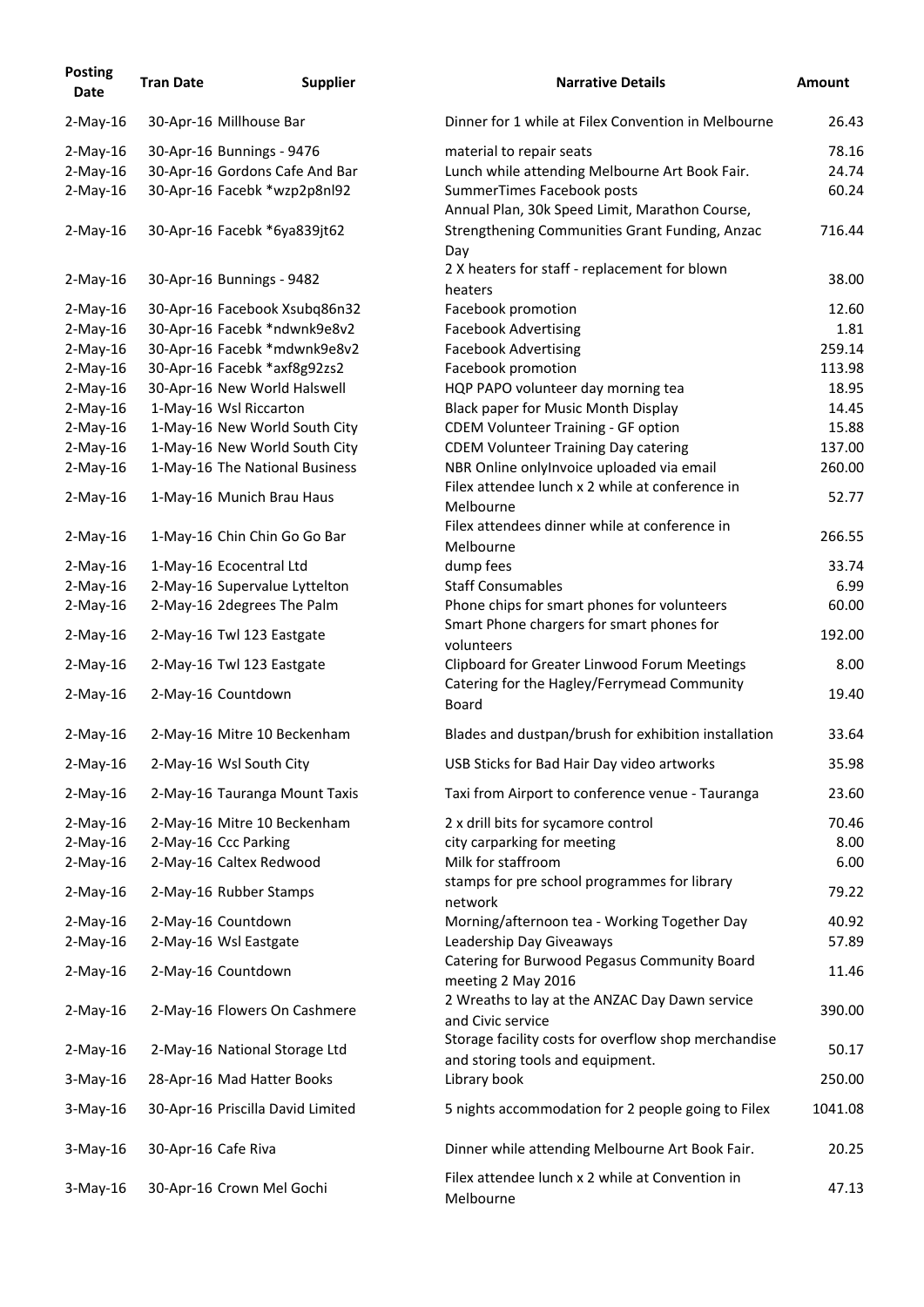| <b>Posting</b><br><b>Date</b> | <b>Tran Date</b> | <b>Supplier</b>                                          | <b>Narrative Details</b>                                                                         | <b>Amount</b>   |
|-------------------------------|------------------|----------------------------------------------------------|--------------------------------------------------------------------------------------------------|-----------------|
| $3-May-16$                    |                  | 30-Apr-16 Cafe Andiamo                                   | Filex attendee dinner x 6 while at conference in<br>Melbourne                                    | 208.28          |
| $3-May-16$                    |                  | 30-Apr-16 Priscilla David Limited                        | Partial payment of accommodation and meals<br><b>Melbourne Fitness Convention</b>                | 823.61          |
| $3$ -May-16                   |                  | 30-Apr-16 Super Normal                                   | Lunch while at Melbourne Art Book Fair                                                           | 46.11           |
| $3-May-16$                    |                  | 1-May-16 Cips Australia Pty                              | CIPSA Leadership in Procurement & Supply Exam<br>Fees                                            | 255.00          |
| $3-May-16$                    |                  | 1-May-16 Facebk *68hft964y2                              | Post boost on Facebook for launch of New Zealand<br><b>Music Month</b>                           | 30.40           |
| $3-May-16$                    |                  | 1-May-16 Countdown Online Shopping                       | Ice to keep beverages cold for the bar at the Launch<br>of NZ Music Month at the Gallery         | 58.45           |
| $3$ -May-16                   |                  | 1-May-16 Rhumbas At Crown                                | Dinner for 1 while at Filex Convention in Melbourne                                              | 18.90           |
| $3-May-16$<br>$3-May-16$      |                  | 1-May-16 Fulcrumapp.Com<br>1-May-16 Peter Rowland Cateri | Supply of data capture too CWW assets<br>Breakfast while at Melbourne Art Book Fair              | 145.66<br>26.26 |
| $3-May-16$                    |                  | 1-May-16 Project Management Instit                       | Project Management Institute Annual Membership                                                   | 278.07          |
| $3-May-16$                    |                  | 2-May-16 Createsend.Com Ema                              | Event Survey, Vbase 4312                                                                         | 33.51           |
| $3-May-16$                    |                  | 2-May-16 Socket Group Limited                            | Txt2Get Promotion - Campaign Lot 55, Vbase 4310                                                  | 95.00           |
| $3-May-16$                    |                  | 2-May-16 Blackwoods Protector                            | <b>PPE</b>                                                                                       | 562.18          |
| $3-May-16$                    |                  | 2-May-16 Blacks Fasteners Lt                             | In House Maintenance - WO                                                                        | 15.87           |
| $3-May-16$                    |                  | 2-May-16 Blackwoods Protector                            | <b>Workshop Consumables</b>                                                                      | 27.60           |
| $3-May-16$                    |                  | 2-May-16 Blackwoods Protector                            | <b>Warning Signs</b>                                                                             | 188.94          |
| $3-May-16$                    |                  | 2-May-16 Mainland Fasterners                             | Credit Voucher Mainland Fasterners - Goods were<br>for City Care and incorrectly charged to CCC. | $-810.18$       |
| $3$ -May-16                   |                  | 2-May-16 Fulton Hogan Chch                               | crusher dust for stock bed contouring                                                            | 506.25          |
| $3$ -May-16                   |                  | 2-May-16 Silvertop Vic 131008                            | Taxi to airport from hotel after attending<br>Melbourne Art Book Fair                            | 83.61           |
| $3-May-16$                    |                  | 2-May-16 Blackwoods Protector                            | PPE - Rai Nganu                                                                                  | 126.45          |
| $3-May-16$                    |                  | 2-May-16 Createsend.Com Ema                              | Location of IDS CSS on Council Webpage                                                           | 14.40           |
| $3-May-16$                    |                  | 2-May-16 Bunnings - 9476                                 | <b>Bolts from Bunnings</b>                                                                       | 101.52          |
| $3$ -May-16                   |                  | 2-May-16 Freshchoice Merivale                            | Panel catering expenses - Pre hearing meetings;<br>RMD, OT and CPS                               | 83.33           |
| $3$ -May-16                   |                  | 3-May-16 Chch City Council Civic                         | Special Alcohol License Application Fee at Gallery                                               | 207.00          |
| $3-May-16$                    |                  | 3-May-16 Ferrymead Mitre 10 Mega                         | 8 x rollaway bins for overflow magazines at temp LY<br>library                                   | 59.92           |
| $3-May-16$                    |                  | 3-May-16 Wakefield Metals                                | In House Maintenance - WO                                                                        | 344.18          |
| $3-May-16$                    |                  | 3-May-16 Countdown                                       | Milk for Carlyle Staff room                                                                      | 6.18            |
| $3-May-16$                    |                  | 3-May-16 Parsley And Sage                                | <b>Catering for Community Board Meeting</b>                                                      | 113.28          |
| $3-May-16$                    |                  | 3-May-16 Ccc Parking                                     | Parking for meetings                                                                             | 3.50            |
| $3$ -May-16                   |                  | 3-May-16 Trinity Wharf Limited                           | Accommodation (conference package deal) &<br>breakfasts                                          | 359.31          |
| $3$ -May-16                   |                  | 3-May-16 Ccc Parking                                     | Parking - Civil Defence training 3 may 2016 at Civic                                             | 6.70            |
| $3-May-16$                    |                  | 3-May-16 Ccc Parking                                     | Parking - Civil Defence training 3 May 2016 at Civic                                             | 6.70            |
| $3-May-16$                    |                  | 3-May-16 Twl 220 Riccarton                               | chalk for display                                                                                | 20.00           |
| $3-May-16$                    |                  | 3-May-16 Twl 175 South City                              | Balloons and paste for display work                                                              | 36.50           |
| $3-May-16$                    |                  | 3-May-16 Placemakers Riccarton                           | Expanding foam for display                                                                       | 87.94           |
| $3$ -May-16                   |                  | 3-May-16 Parsley And Sage                                | Catering for Fendalton Board Meeting 2 May 2016                                                  | 60.43           |
| $3-May-16$                    |                  | 3-May-16 Mitre 10 Beckenham                              | Bungee cord to attach sign to truck                                                              | 19.08           |
| $3-May-16$                    |                  | 3-May-16 Pak N Save Riccarton                            | Supplies for Leadership Day, 4 May 2016                                                          | 49.72           |
| $3$ -May-16                   |                  | 3-May-16 Hoyts Riccarton                                 | Catering for R/W Leadership Day 4 May 2016                                                       | 350.00          |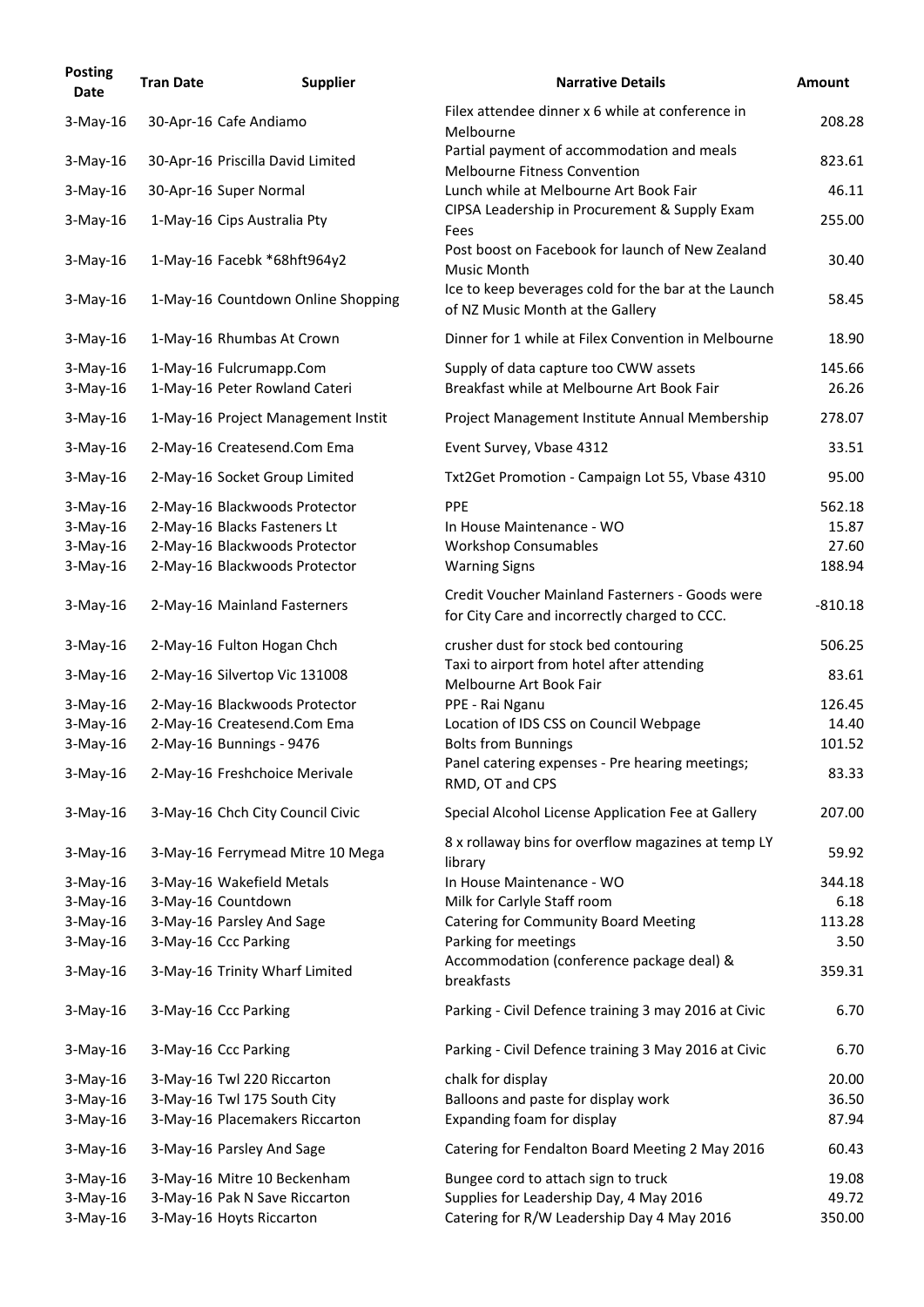| <b>Posting</b><br><b>Date</b> | <b>Tran Date</b>  | <b>Supplier</b>                    | <b>Narrative Details</b>                                                                            | <b>Amount</b> |
|-------------------------------|-------------------|------------------------------------|-----------------------------------------------------------------------------------------------------|---------------|
| $3-May-16$                    |                   | 3-May-16 Fresh Choice Parklands    | pk milk                                                                                             | 2.95          |
| $3$ -May-16                   |                   | 3-May-16 Twl 175 South City        | Incentives for School survey for Haeata Community<br>College 4 x \$50 gift cards                    | 200.00        |
| $3$ -May-16                   |                   | 3-May-16 Wsl Papanui               | Materials for mounting and rehanging Board Group<br>photographs removed during EQ repairs           | 47.98         |
| $3-May-16$                    |                   | 3-May-16 Xcm Group Limited         | Cover unit name x10 jackets x3 polo shirts                                                          | 198.89        |
| $3-May-16$                    |                   | 3-May-16 Xcm Group Limited         | x1 Cargo pants x5 polo shirts plus embroidery                                                       | 343.68        |
| $3-May-16$                    |                   | 3-May-16 Twl 181 Belfast           | tea towels for tourist flats                                                                        | 24.00         |
| $3-May-16$                    |                   | 3-May-16 Gilmac Nz                 | tea, coffee, milk, hot chocolate for Tourist Flats                                                  | 274.68        |
| $4$ -May-16                   | 29-Apr-16 Vapiano |                                    | Dinner for 4 while at Filex Convention Melbourne                                                    | 98.95         |
| $4$ -May-16                   |                   | 29-Apr-16 Fitness Audio Distri Ale | Windsocks purchased for group fitness classes                                                       | 111.81        |
| $4$ -May-16                   |                   | 29-Apr-16 Railcorporation Nsw      | return train fare Sydney airport to MCA Haines &<br>Hinterding meeting                              | 40.70         |
| $4$ -May-16                   | 30-Apr-16 Goformz |                                    | GoFormz for health licensing Apr 16                                                                 | 92.56         |
| $4$ -May-16                   | 30-Apr-16 Ngv Mel |                                    | Entry to exhibition at NGV Melbourne, during visit<br>to Art Book Fair                              | 13.42         |
| $4$ -May-16                   |                   | 1-May-16 Collins Belvedere Sou     | Lunch for 1 while at Filex Convention Melbourne                                                     | 18.33         |
| $4$ -May-16                   |                   | 1-May-16 Chocolate Buddha Pty Ltd  | Lunch while attending Melbourne Art Book Fair.                                                      | 21.25         |
| $4$ -May-16                   |                   | 1-May-16 Paypal *rwsmithbook       | Library book                                                                                        | 148.55        |
| $4$ -May-16                   |                   | 2-May-16 Yogaglo.Com               | Yogaglo website for training                                                                        | 26.44         |
| $4$ -May-16                   |                   | 2-May-16 Bilby 3d Pty. Ltd.        | 3d printer consumables                                                                              | 102.05        |
| $4$ -May-16                   |                   | 2-May-16 Gm Cabs Pty. Ltd.         | Taxi from hotel to Melbourne airport<br>Partial payment of accommodation and meals                  | 95.68         |
| $4$ -May-16                   |                   | 2-May-16 Priscilla David Limited   | <b>Melbourne Fitness Convention</b>                                                                 | 794.41        |
| $4$ -May-16                   |                   | 2-May-16 Gro Hm Passport Office    | <b>Research documents</b><br>Chalk pen for writing on glass for Music Month                         | 19.97         |
| 4-May-16                      |                   | 2-May-16 Whitcoulls Nrthlnd 158    | promotion.                                                                                          | 9.99          |
| $4$ -May-16                   |                   | 3-May-16 Bunnings - 9482           | hose connector, window cleaner, mouse trap, toilet<br>seat, LED torch, Pager batteries, power board | 111.68        |
| $4$ -May-16                   |                   | 3-May-16 Bunnings - 9476           | mixed tools for Hagley Ops team                                                                     | 106.38        |
| $4$ -May-16                   |                   | 3-May-16 Unistrut Christchurc      | In House Maintenance - WO                                                                           | 147.56        |
| $4$ -May-16                   |                   | 3-May-16 Saecowilson - Christch    | In House Maintenance - WO                                                                           | 58.65         |
| $4$ -May-16                   |                   | 3-May-16 Hokka Hokka               | Meal Sydney training                                                                                | 13.53         |
| $4$ -May-16                   |                   | 3-May-16 Sumosalad Mlc             | Meal Sydney training                                                                                | 15.59         |
| $4$ -May-16                   |                   | 3-May-16 M J Shardlow & Colid      | Tape for stadium roller derby                                                                       | 165.60        |
| $4$ -May-16                   |                   | 3-May-16 Chch Airport Carpark      | Airport parking for conference                                                                      | 64.00         |
| $4$ -May-16                   |                   | 3-May-16 Blackwoods Protector      | <b>Building Inspector Apparel</b>                                                                   | 307.13        |
| $4$ -May-16                   |                   | 3-May-16 Bunnings - 9482           | 800789584                                                                                           | 38.51         |
| $4$ -May-16                   |                   | 3-May-16 Bunnings - 9482           | 800789584                                                                                           | 521.37        |
| $4$ -May-16                   |                   | 3-May-16 Shirley Veterinary        | Health check                                                                                        | 50.00         |
| $4$ -May-16                   |                   | 3-May-16 Shirley Veterinary        | Health check                                                                                        | 69.50         |
| $4$ -May-16                   |                   | 3-May-16 Couplands Bakeries        | Consumables - HP Smith Cts morning tea                                                              | 40.83         |
| $4$ -May-16                   |                   | 3-May-16 Blackwoods Protector      | Boots and ear muffs                                                                                 | 247.43        |
| $4$ -May-16                   |                   | 3-May-16 Bunnings - 9476           | Steel Wool for Rats at 77 Hereford St                                                               | 12.96         |
| $4$ -May-16                   | 3-May-16 Casbolts |                                    | new gloves                                                                                          | 67.00         |
| $4$ -May-16                   |                   | 3-May-16 Couplands Bakeries        | bread and milk for resale in shop                                                                   | 21.90         |
| $4$ -May-16                   |                   | 3-May-16 Chch City Hunting&fishing | 100 metre reel of fishing line for display/promotion                                                | 14.99         |
|                               |                   |                                    |                                                                                                     |               |
| $4$ -May-16                   |                   | 3-May-16 Officemax                 | 02 - OfficeMax - A4 hardcover notebook for Board,<br>as requested by CBA, for Register of Members'  | 9.99          |
| $4$ -May-16                   |                   | 4-May-16 Countdown                 | Biscuits for morning teas for Hagley Ferrymead<br><b>Community Board</b>                            | 45.47         |
| $4$ -May-16                   |                   | 4-May-16 Seal Imports              | In House Maintenance - WO                                                                           | 109.92        |
|                               |                   |                                    |                                                                                                     |               |

9.99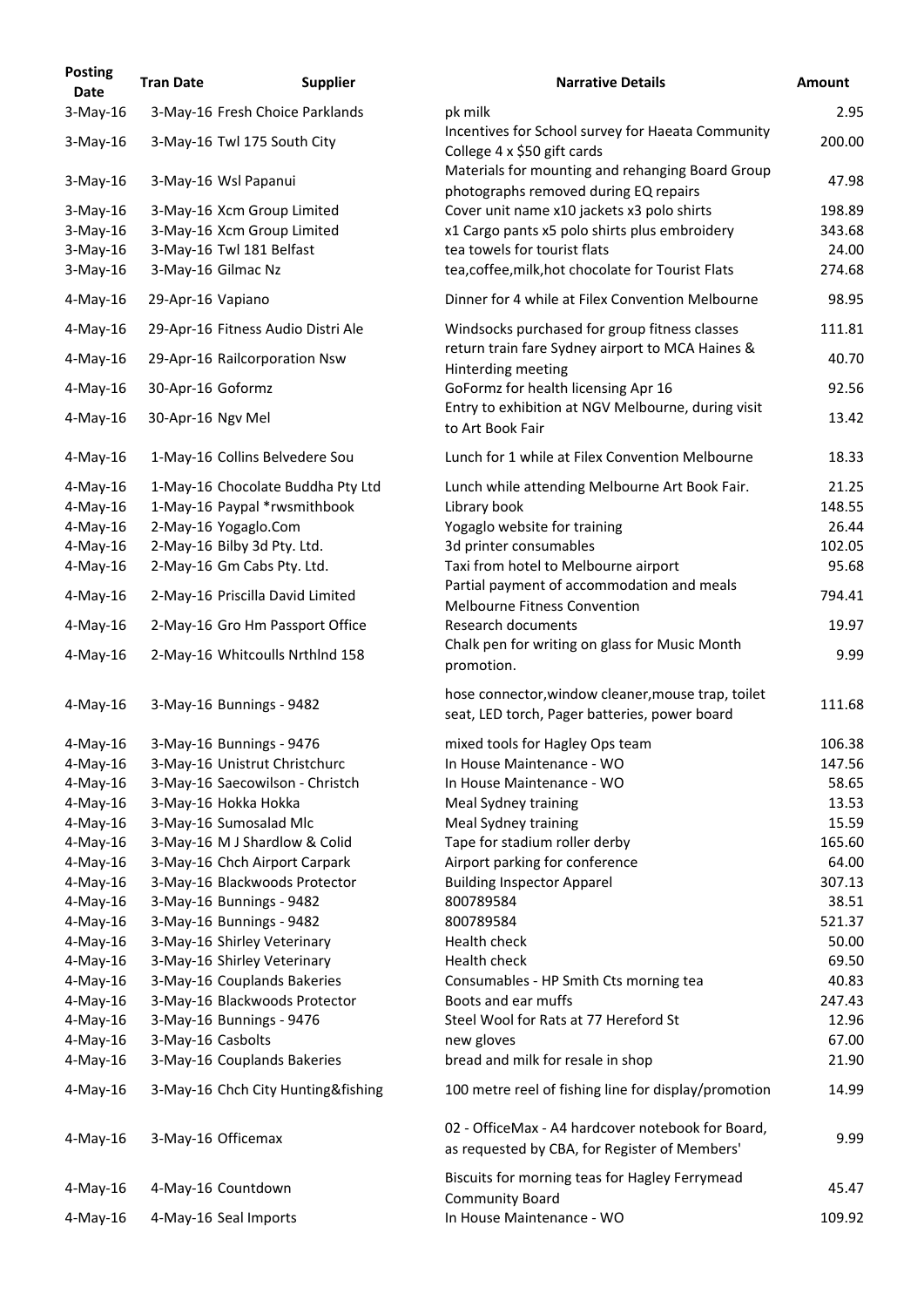| <b>Posting</b><br><b>Date</b> | <b>Tran Date</b>  | <b>Supplier</b>                                              | <b>Narrative Details</b>                                                               | <b>Amount</b> |
|-------------------------------|-------------------|--------------------------------------------------------------|----------------------------------------------------------------------------------------|---------------|
| $4$ -May-16                   |                   | 4-May-16 Ccc Parking                                         | Parking Fee for picking up lights for Ronnie van<br>Hout Outer Spaces Project          | 1.50          |
| $4$ -May-16                   | $4$ -May-16       | Payment - Personal - Payment -<br><b>Thank You</b>           | Payment - Personal Payment - Thank You                                                 | $-860.00$     |
| $4$ -May-16                   |                   | 4-May-16 Countdown                                           | Milk for Port Hills tearoom                                                            | 20.54         |
| $4$ -May-16                   |                   | 4-May-16 Bookit.Co.Nz                                        | 1 x Return Bus Ticket for the Sky Bus Service in<br>Auckland                           | 28.00         |
| 4-May-16                      |                   | 4-May-16 Bookit.Co.Nz                                        | 1 x Return Bus Ticket for the Sky Bus Service in<br>Auckland                           | 28.00         |
| 4-May-16                      |                   | 4-May-16 Bookit.Co.Nz                                        | 1 x Return Bus Ticket for the Sky Bus Service in<br>Auckland                           | 28.00         |
| $4$ -May-16                   |                   | 4-May-16 Fendalton Service Ctr                               | Parking Coupons for Fendalton Support Team                                             | 46.50         |
| $4$ -May-16                   |                   | 4-May-16 Mitre 10 Bishopdale                                 | bungy cord for network resource - libraries                                            | 19.80         |
| $4$ -May-16                   |                   | 4-May-16 Spotlight Stores NZ Ltd                             | scarves for dance and movement with story times<br>and babytimes in libraries          | 44.97         |
| $4$ -May-16                   |                   | 4-May-16 Parsley And Sage                                    | Christchurch West Melton Water Management<br>Zone Committee Meeting April 2016         | 197.86        |
| 4-May-16                      |                   | 4-May-16 Pak N Save Riccarton                                | Leadership Day Milk, Juice, Morning Tea, Coffee                                        | 93.03         |
| $4$ -May-16                   |                   | 4-May-16 National Storage Ltd                                | Hire of shipping container for storage.                                                | 143.00        |
| 4-May-16                      |                   | 4-May-16 Ferrymead Mitre 10 Mega                             | Hi viz vest                                                                            | 19.28         |
| $4$ -May-16                   |                   | 4-May-16 Mobil Aranui                                        | Gas bottles for micro lab                                                              | 89.99         |
| 4-May-16                      |                   | 4-May-16 Wsl Eastgate                                        | Brother Laser printer and toner                                                        | 225.49        |
| $4$ -May-16                   |                   | 4-May-16 Mitre 10 Beckenham                                  | wire to tie traps to trees                                                             | 19.76         |
| 4-May-16                      |                   | 4-May-16 Fresh Choice Parklands                              | Miscellaneous - light bulb replacement - Aberfoyle<br>Cts resident lounge              | 11.97         |
| 4-May-16                      |                   | 4-May-16 Repco Hornby 43                                     | HQP Vehicle Maintenance + replacement fuse                                             | 52.48         |
| 4-May-16                      |                   | 4-May-16 Battery Masta Ltd                                   | Batteries for front gate Bottle Lake                                                   | 103.90        |
| $5-May-16$                    |                   | 2-May-16 Burger Project Mlc C                                | Meal Sydney training                                                                   | 26.31         |
| $5$ -May-16                   | 2-May-16 Itsopal1 |                                                              | Train travel Sydney training                                                           | 44.79         |
| $5$ -May-16                   |                   | 2-May-16 Airport Retail Enter                                | Filex attendees x 4 breakfast while at Convention in<br>Melbourne                      | 61.59         |
| $5$ -May-16                   |                   | 2-May-16 Globalcollect Apple Nz                              | software licence for Cartomobile - loaded onto iPad<br>for Northern Local Rangers      | 119.99        |
| $5$ -May-16                   |                   | 2-May-16 Globalcollect Apple Nz                              | software licence for Cartomobile - loaded onto iPad<br>for Eastern Local rangers       | 119.99        |
| $5$ -May-16                   |                   | 4-May-16 Anstice Associates Holdin                           | Two yearly eye exam                                                                    | 51.75         |
| $5$ -May-16                   | 4-May-16 Nzica    |                                                              | Tax Update Webinar                                                                     | 180.00        |
| $5-May-16$                    |                   | 4-May-16 Kiwibank Prod Acceptance                            | Post Office Box Renewal                                                                | 190.00        |
| $5$ -May-16                   | 4-May-16 Nzica    |                                                              | <b>Excel Interactive Dashboards Course</b>                                             | 400.00        |
| $5-May-16$                    |                   | 4-May-16 Shroom Room Cafe                                    | Farewell function (staff attending from Lyttelton)                                     | 113.20        |
| $5$ -May-16                   |                   | 4-May-16 Blacks Fasteners Lt                                 | <b>Worshop Consumables</b>                                                             | 66.49         |
| $5$ -May-16                   |                   | 4-May-16 Diacks Nurseries Ltd                                | plants for Council landscape project                                                   | 853.26        |
| $5$ -May-16                   |                   | 4-May-16 Blackwoods Protector                                | New firehose nozzles                                                                   | 27.78         |
| $5-May-16$                    |                   | 4-May-16 Bunnings - 9476                                     | Light bulbs for facility                                                               | 47.60         |
| $5$ -May-16                   |                   | 4-May-16 Wilson Parking New Zealan                           | Parking Civic - Meetings                                                               | 15.60         |
| $5-May-16$                    |                   | 4-May-16 Createsend.Com Ema                                  | Rec & Sport Centres Welcome 4 May                                                      | 8.38          |
| $5$ -May-16                   |                   | 4-May-16 Createsend.Com Ema                                  | Swimsmart Enrolment Reminder Term 2                                                    | 16.15         |
| $5-May-16$                    |                   | 4-May-16 Winton Post Shop                                    | LRS vendor use PO Box                                                                  | 190.00        |
| $5$ -May-16                   |                   | 4-May-16 Min Bus Innovation & Em                             | <b>Tenancy Tribunal application</b>                                                    | 20.44         |
| $5$ -May-16                   |                   | 4-May-16 New Zealand Planning Inst                           | Registration fee to attend an NZPI course called<br>Intro to Planning for Maori Values | 450.00        |
| $5-May-16$                    |                   | 4-May-16 New Zealand Planning Inst                           | Registration fee to attend an NZPI Course called RC1                                   | 450.00        |
|                               |                   |                                                              | introduction to Resource Consents                                                      | 15.00         |
| $5$ -May-16<br>$5-May-16$     |                   | 4-May-16 Canterbury Playcentre<br>4-May-16 Kmart - Riccarton | toys for library network<br>Leadership Day Giveaways                                   | 18.00         |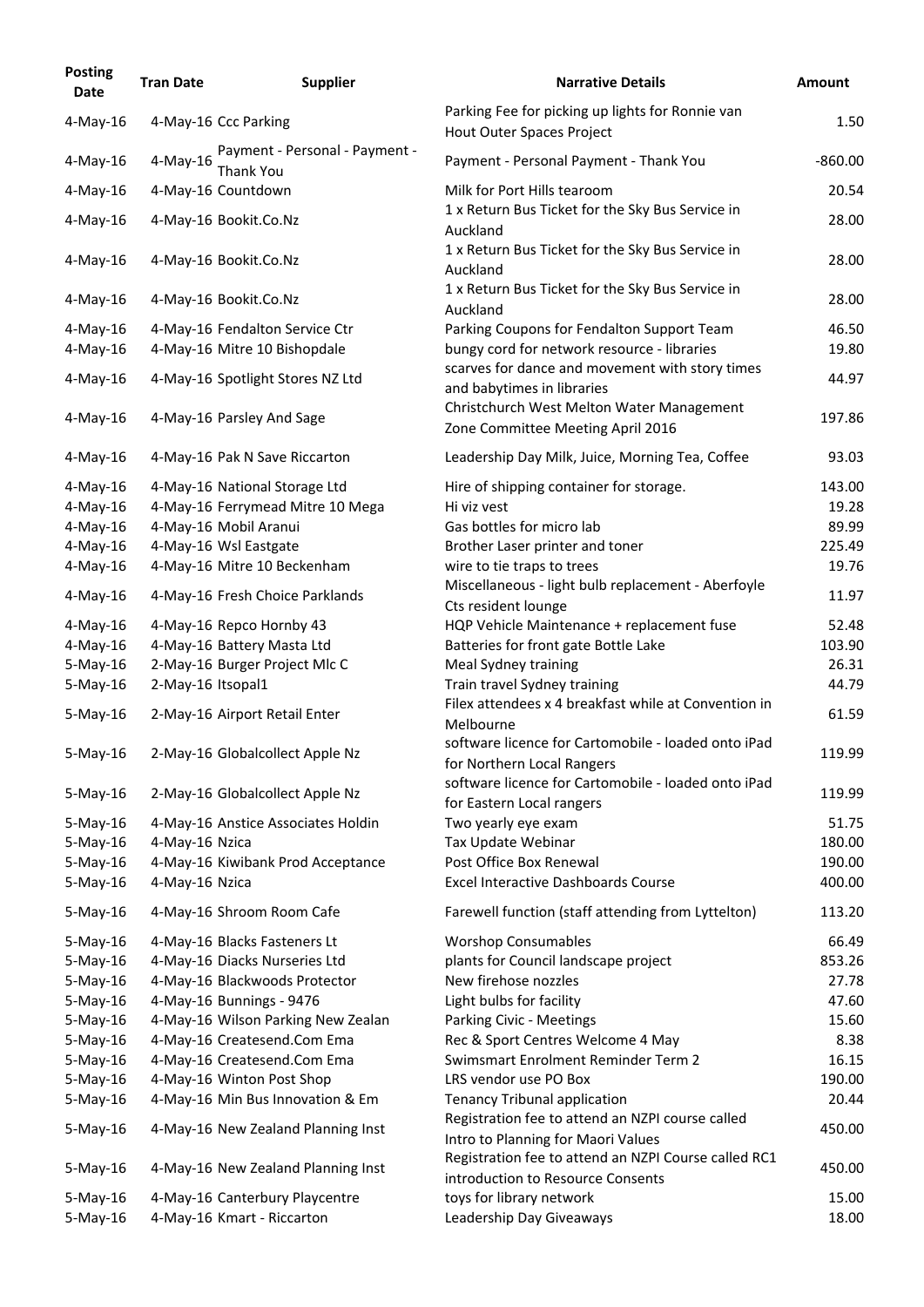| <b>Posting</b><br><b>Date</b> | <b>Tran Date</b>     | <b>Supplier</b>                                             | <b>Narrative Details</b>                                                                              | <b>Amount</b> |
|-------------------------------|----------------------|-------------------------------------------------------------|-------------------------------------------------------------------------------------------------------|---------------|
| $5-May-16$                    |                      | 4-May-16 Stevens Riccarton                                  | Leadership Day Giveaways                                                                              | 30.00         |
| $5-May-16$                    |                      | 4-May-16 Bunnings - 9476                                    | fertliser, smoke alarms                                                                               | 240.03        |
| $5$ -May-16                   |                      | 4-May-16 Mad Butcher Ferry Road                             | Consumables - Provisions for Fred Price Cts BBQ                                                       | 55.78         |
| $5$ -May-16                   |                      | 4-May-16 Couplands Bakeries                                 | Catering for R/W Leadership Day 4 May 2016                                                            | 22.25         |
| $5-May-16$                    |                      | 4-May-16 New World Fendalton                                | Catering for R/W Leadership Day 4 May 2016                                                            | 40.39         |
| $5$ -May-16                   |                      | 4-May-16 Go Wireless Nz                                     | NanoStation and Outdoor AP Bridge<br>Catering for Shirley/Papanui Community Board                     | 828.41        |
| 5-May-16                      |                      | 4-May-16 New World Bishopdale                               | meeting held on 4 May 2016 in the Board Room<br>Check eyes pound dog Fatty, Check ears pound dog      | 74.00         |
| $5$ -May-16                   |                      | 4-May-16 Avonside Wainoni Vet                               | Ceasar, 2x Euthanasias                                                                                | 262.90        |
| $5-May-16$                    |                      | 4-May-16 Simple Tech Apac Pty                               | Fibre adaptorsWBS 542/2435/2/60<br>New World, St Martins - Catering for Child & Youth                 | 702.28        |
| $5-May-16$                    |                      | 4-May-16 New World St Martins                               | Workers Network meeting on Wednesday 4 May<br>2016.                                                   | 28.29         |
| $5$ -May-16                   |                      | 5-May-16 Fishpond Co NZ                                     | Materials purchased for a weekly gaming<br>programme for early teens.                                 | 24.97         |
| $5$ -May-16                   |                      | 5-May-16 Mighty Ape Limited                                 | Materials purchased for a weekly gaming<br>programme for early teens.                                 | 25.89         |
| 5-May-16                      |                      | 5-May-16 Twl 123 Eastgate                                   | Materials purchased for a weekly gaming<br>programme for early teens.                                 | 39.19         |
| $5$ -May-16                   |                      | 5-May-16 Briscoes Chch Salisbury                            | <b>Heaters for Carlyle Street</b>                                                                     | 89.99         |
| 5-May-16                      |                      | 5-May-16 Repco Northwood 52                                 | spark plug for generator for irrigation                                                               | 8.08          |
| $5$ -May-16                   | 5-May-16 Ccc Parking |                                                             | Parking for NZ Cricket meeting                                                                        | 5.15          |
| $5$ -May-16                   | 5-May-16 Ccc Parking |                                                             | Town Hall meeting with Architect                                                                      | 6.70          |
| $5-May-16$                    | 5-May-16 Ccc Parking |                                                             | city carparking for meeting                                                                           | 6.70          |
| 5-May-16                      |                      | 5-May-16 Mitre 10 Beckenham                                 | number 6s for slipway cash boxes                                                                      | 15.92         |
| $5$ -May-16                   |                      | 5-May-16 Aarque Group Limited                               | Hahnemulhe Photo Rag paper for Bad Hair Day print                                                     | 463.65        |
| $5-May-16$                    |                      | 5-May-16 Ymca Christchurch                                  | Venue and catering for the Larry Ross Memorial<br>Ceremony on Sunday 24 April 2016                    | 470.00        |
| $5$ -May-16                   |                      | 5-May-16 Subway Sydenham                                    | food for firefighters on the sugarloaf fire<br>Aten VC812 Converter with Scaler HDMI female to        | 22.60         |
| $5$ -May-16                   |                      | 5-May-16 Ascent Technology Ltd                              | VGA female Adapter                                                                                    | 202.07        |
| 5-May-16                      |                      | 5-May-16 Twl 175 South City                                 | Packaging costs for incoming acquisition of Sophie<br>Bannan artwork                                  | 220.00        |
| $5$ -May-16                   |                      | 5-May-16 Twl 175 South City                                 | Miscellaneous - light bulb replacement - Jura Courts<br>resident lounge                               | 9.99          |
| $6$ -May-16                   | 3-May-16 Iso/cs      |                                                             | Purchase of Energy Management Book<br>Cloud form building software that connects to                   | 184.65        |
| $6$ -May-16                   |                      | 4-May-16 Formassembly.Com                                   | SaleForce                                                                                             | 372.86        |
| $6$ -May-16                   |                      | 4-May-16 Paypal *fionascater                                | 15 people for the all day How we work together<br>workshop (offsite) fendalton service center.\$14pp+ | 255.30        |
| $6$ -May-16                   |                      | 4-May-16 Uscustoms Esta Appl Pmt                            | ESTA Visa application fee for travel to AIC<br>conference                                             | 20.88         |
| $6$ -May-16                   |                      | 4-May-16 Quickopy Audio Recor                               | Filex Fitness Convention recordings                                                                   | 245.05        |
| $6$ -May-16                   |                      | 4-May-16 Paypal *efrontier                                  | 6 x SiRF Star IV USB GPS Receiver (BU-353S4)<br>Credit Voucher Crowne Plaza - Charged incorrect       | 653.20        |
| $6$ -May-16                   |                      | 4-May-16 Crowne Plaza                                       | credit card for additional night stay                                                                 | $-131.95$     |
| $6$ -May-16                   |                      | 5-May-16 Bunnings - 9476                                    | adhesive & brackets for repairs                                                                       | 26.39         |
| $6$ -May-16                   |                      | 5-May-16 Blackwoods Protector                               | <b>PPE</b>                                                                                            | 309.04        |
| $6$ -May-16                   |                      | 5-May-16 S & T Stainless                                    | In House Maintenance - WO                                                                             | 430.79        |
| $6$ -May-16                   | 5-May-16 Soul Origin |                                                             | Meal Sydney training                                                                                  | 10.58         |
| $6$ -May-16<br>$6$ -May-16    |                      | 5-May-16 P935 Chester Street<br>5-May-16 Createsend.Com Ema | Town Hall site meeting<br>Build Back Smarter - Newsletter #1 - Exemplar                               | 5.10<br>31.81 |
|                               |                      |                                                             | Homes Tour                                                                                            |               |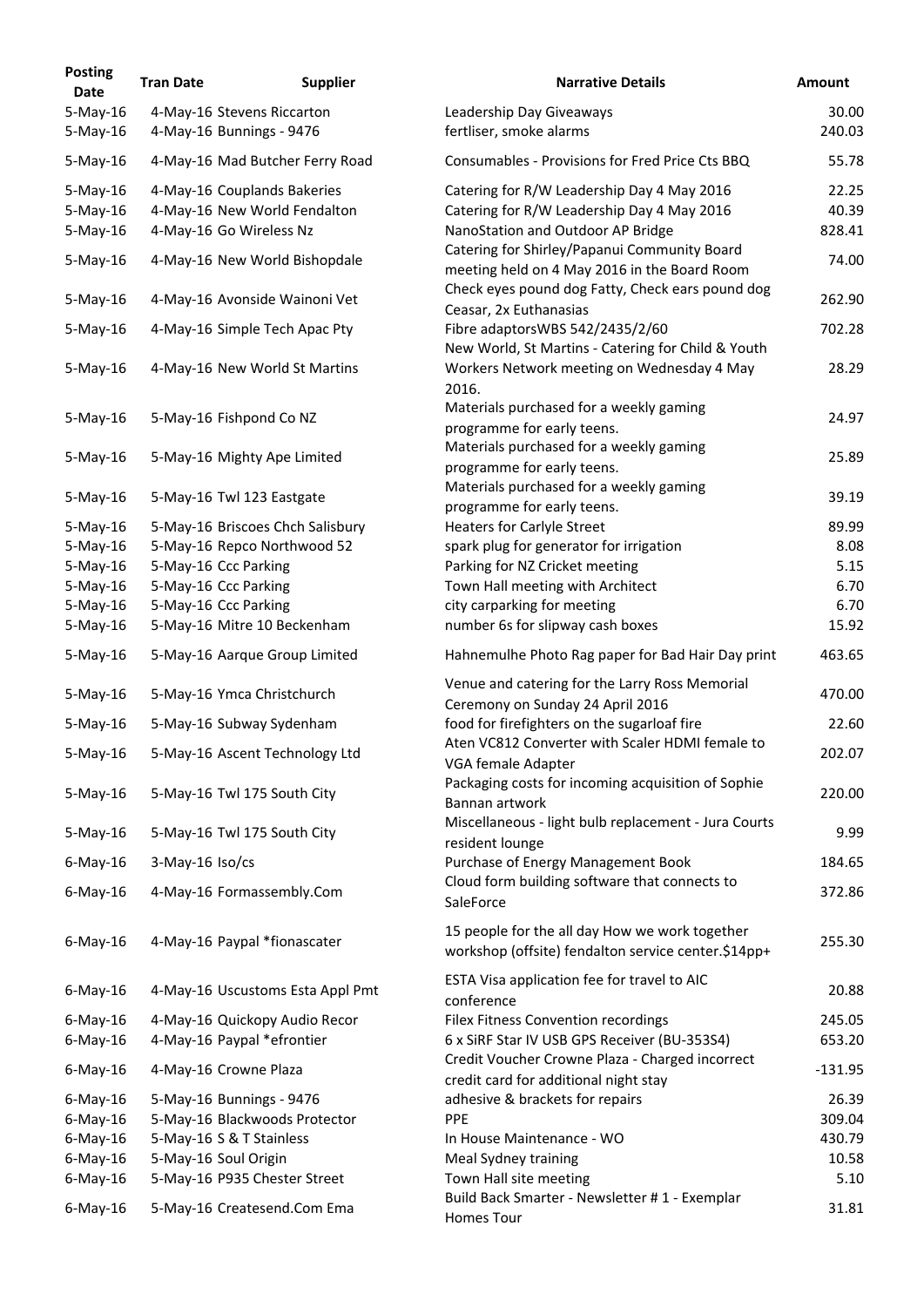| <b>Posting</b><br><b>Date</b> | <b>Tran Date</b> | <b>Supplier</b>                                             | <b>Narrative Details</b>                                                                              | <b>Amount</b>   |
|-------------------------------|------------------|-------------------------------------------------------------|-------------------------------------------------------------------------------------------------------|-----------------|
| $6$ -May-16                   |                  | 5-May-16 Min Bus Innovation & Em                            | <b>Tenancy Tribunal application</b>                                                                   | 20.44           |
| $6$ -May-16                   |                  | 5-May-16 The Preservatory                                   | Catering for the Local Alcohol Policy Mediation                                                       | 427.00          |
| $6$ -May-16                   |                  | 5-May-16 New Zealand Planning Inst                          | <b>NZPI Membership</b>                                                                                | 450.00          |
| $6$ -May-16                   |                  | 5-May-16 Relish Catering                                    | Catering for Combined Community Boards Seminar<br>26 April 2016                                       | 190.21          |
| $6$ -May-16                   |                  | 5-May-16 Filecorp NZ Limited                                | <b>Files for Legal Services</b>                                                                       | 295.46          |
| $6$ -May-16                   |                  | 5-May-16 Chch Airport Carpark                               | Auckland FMANZ National Conference, Airport<br>parking (overnight) in lue of Taxi fares               | 50.00           |
| $6$ -May-16                   |                  | 5-May-16 Total Pos Solutions                                | eftpos rolls                                                                                          | 34.50           |
| $6$ -May-16                   |                  | 5-May-16 Simple Tech Apac Pty                               | Fibre adaptorsWBS 542/2435/2/60                                                                       | 698.62          |
| $6$ -May-16                   |                  | 5-May-16 Bp Connect Marshlands                              | milk for morning tea                                                                                  | 7.49            |
| $6$ -May-16                   |                  | 6-May-16 Ccc Parking                                        | Meeting with Customer & Community GM                                                                  | 3.60            |
| $6$ -May-16                   |                  | 6-May-16 Ccc Parking                                        | city carparking for meeting                                                                           | 2.05            |
| $6$ -May-16                   |                  | 6-May-16 Uoc Parking Meters                                 | city carparking for meeting                                                                           | 3.00            |
| $6$ -May-16                   |                  | 6-May-16 Photo Warehouse                                    | Receipt for Photographs of Burwood Pegasus<br>Community Pride Garden Awards 2016                      | 145.00          |
| $6$ -May-16                   |                  | 6-May-16 Fresh Choice Parklands                             | staff room expenses - coffee tea sugar milk<br>dishwash liquid                                        | 80.85           |
| $6$ -May-16                   |                  | 6-May-16 Countdown                                          | Light Bulbs                                                                                           | 7.99            |
| $6$ -May-16                   |                  | 6-May-16 Countdown                                          | Refreshments for event held in library                                                                | 8.00            |
| $6$ -May-16                   |                  | 6-May-16 Event Dynamics Ltd                                 | Misc conference fee                                                                                   | 40.00           |
|                               |                  | 6-May-16 Countdown                                          | volunteer expenses food for mtb working bee                                                           | 177.60          |
| $6$ -May-16<br>$6$ -May-16    |                  | 6-May-16 New World Halswell                                 | Koha for May Music Month performers                                                                   | 160.00          |
| $6$ -May-16                   |                  | 6-May-16 The Tram Station                                   | Tram invoice paid by Credit card as instructed by                                                     | 893.06          |
|                               |                  |                                                             | Procurement and Business Support. WBS 541/111                                                         |                 |
| $6$ -May-16                   |                  | 6-May-16 Wgtn Combined Taxis                                | Travel to meetings in wellington from airport                                                         | 40.40           |
| $6$ -May-16                   |                  | 6-May-16 Southern Woods Nursery                             | Plants for section A                                                                                  | 186.56          |
| $6$ -May-16                   |                  | 6-May-16 Koanga Institute                                   | Koanga workshops                                                                                      | 390.00          |
| $6$ -May-16                   |                  | 6-May-16 Chch Airport Carpark                               | Parking at Christchurch Airport for work travel<br>Cycle Safe Uniform for new recruits & replacements | 12.00           |
| $6$ -May-16<br>$6$ -May-16    |                  | 6-May-16 Canterbury Teamwear<br>6-May-16 Twl 175 South City | for current<br>boxes for storage for rugby clubrooms                                                  | 486.46<br>40.30 |
| $6$ -May-16                   |                  | 6-May-16 Raeward Fresh Marshland                            | veggie for rabbits and birds                                                                          | 81.85           |
| $6$ -May-16                   |                  | 6-May-16 Arnold Products Ltd                                | Toilet paper and washing powder for camp washing                                                      | 971.29          |
| $6$ -May-16                   |                  | 6-May-16 Parram Grocery Store                               | <b>IHP Office catering supplies</b>                                                                   | 49.61           |
| $9$ -May-16                   |                  | 4-May-16 Sprout Social                                      | Social media management and monitoring software                                                       | 23.68           |
| $9$ -May-16                   |                  | 5-May-16 Wotif*131756344100                                 | <b>Conference Accommodation</b>                                                                       | 574.56          |
| $9$ -May-16                   |                  | 5-May-16 Harvey Norman Moorehouse                           | Printing of Photos for Burwood/Pegasus Community                                                      | 10.26           |
| $9$ -May-16                   |                  | 5-May-16 Rei*science Direct                                 | Pride Garden Awards 2016<br>Purchase of text book for microbiology                                    | 46.89           |
| $9$ -May-16                   |                  | 6-May-16 Anstice Associates Holdin                          | Vision testing for                                                                                    | 51.75           |
| $9$ -May-16                   |                  | 6-May-16 D Gourlas And G Gourlas                            | Meal Sydney training                                                                                  | 9.33            |
| $9$ -May-16                   |                  | 6-May-16 Ssp Australia Cateri                               | Meal Sydney training                                                                                  | 11.88           |
| $9$ -May-16                   |                  | 6-May-16 Best Organic Pty Ltd                               | Meal Sydney training                                                                                  | 14.88           |
| $9$ -May-16                   |                  | 6-May-16 Bunnings - 9482                                    | <b>Quick Dry Spray Paint</b>                                                                          | 8.49            |
| $9$ -May-16                   |                  | 6-May-16 Chch Airport Carpark                               | Car Parking wihilst at New Zealand Cricket meeting<br>in Auckland                                     | 25.00           |
| $9$ -May-16                   |                  | 6-May-16 Freshchoice Barrington                             | Milk                                                                                                  | 2.75            |
| $9$ -May-16                   |                  | 6-May-16 Couplands Bakeries                                 | Catering for Akaroa Wairewa Community Board<br>meeting 11 May 2016                                    | 21.78           |
| $9$ -May-16                   |                  | 6-May-16 Createsend.Com Ema                                 | Newsline email                                                                                        | 94.63           |
| $9$ -May-16                   |                  | 6-May-16 Motor Trade Associat                               | Thank you for balloon twister and Walking<br>volunteers                                               | 464.00          |
| $9-May-16$                    |                  | 6-May-16 Australasian Housing I                             | AHI membership renewal                                                                                | 75.72           |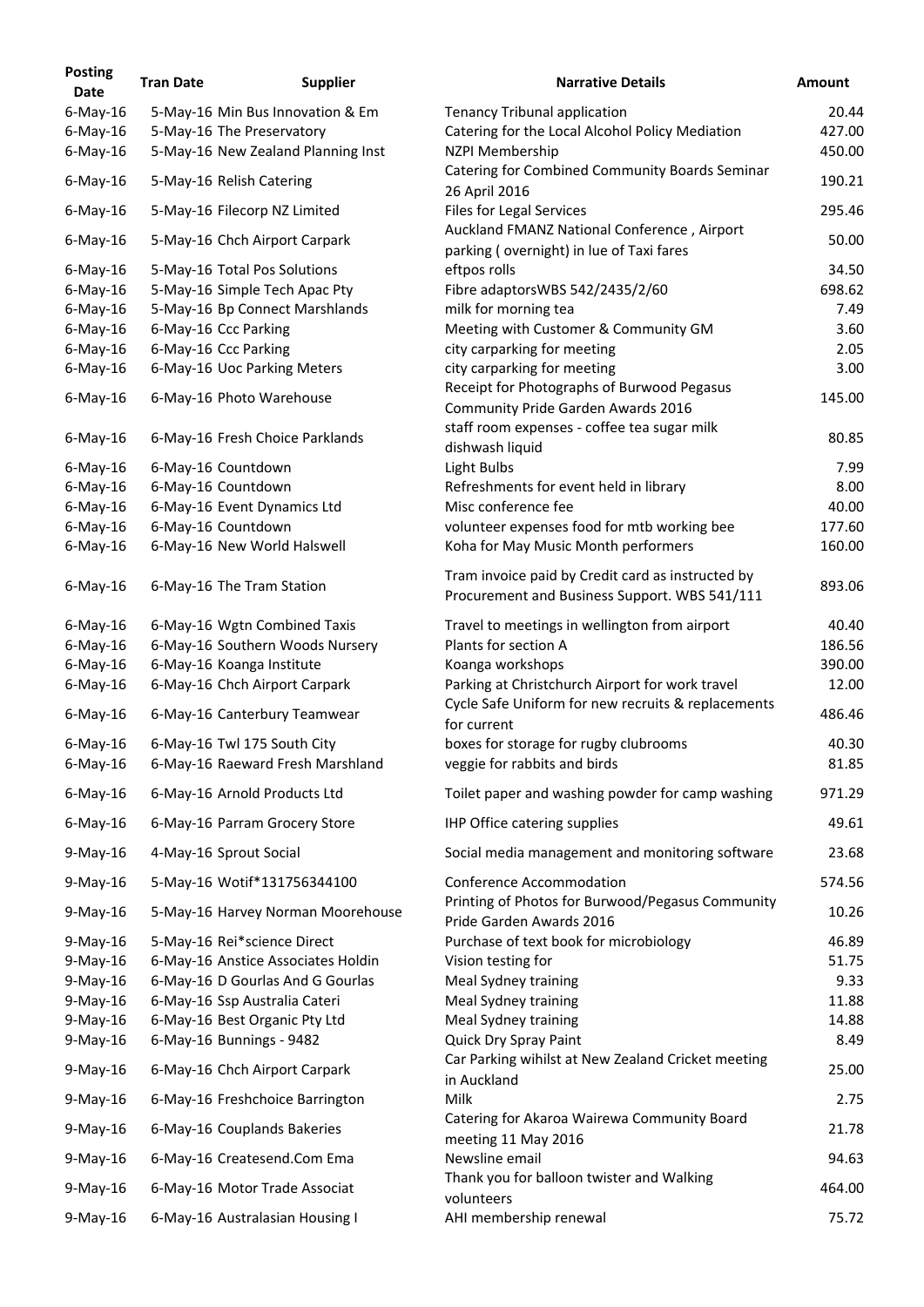| <b>Posting</b><br>Date | <b>Tran Date</b> | <b>Supplier</b>                    | <b>Narrative Details</b>                                                                       | <b>Amount</b> |
|------------------------|------------------|------------------------------------|------------------------------------------------------------------------------------------------|---------------|
| $9-May-16$             |                  | 6-May-16 Australasian Housing I    | AHI membership renewal                                                                         | 75.72         |
| $9$ -May-16            |                  | 6-May-16 Australasian Housing I    | AHI membership renewal                                                                         | 151.43        |
| $9$ -May-16            |                  | 6-May-16 J A Russell               | Light Bulbs for Facility                                                                       | 119.60        |
| $9$ -May-16            |                  | 6-May-16 Bunnings - 9482           | <b>Stuff for Sports Hall</b>                                                                   | 125.32        |
| $9-May-16$             |                  | 6-May-16 Cotters Electrical Ltd    | Vacuum Cleaner for Poolside                                                                    | 196.00        |
| $9$ -May-16            |                  | 6-May-16 Parklands Lotto & Post    | notebooks for staff, marker pens                                                               | 31.93         |
| $9-May-16$             |                  | 6-May-16 Min Bus Innovation & Em   | <b>Tenancy Tribunal application</b>                                                            | 20.44         |
| $9$ -May-16            |                  | 6-May-16 Ecocentral Ltd            | rubbish dumping                                                                                | 139.78        |
| $9$ -May-16            |                  | 6-May-16 Bp Connect Marshlands     | Milk for BLFP tearoom                                                                          | 7.49          |
| $9$ -May-16            |                  | 6-May-16 Blacks Fasteners Lt       | fittings for Duvauchelle wharf project                                                         | 136.56        |
| $9$ -May-16            |                  | 6-May-16 Whitcoulls Nrthlnd 158    | Clearfile not available from Officemax                                                         | 8.99          |
| $9$ -May-16            |                  | 6-May-16 Farmers 5579              | Toaster                                                                                        | 34.99         |
| $9$ -May-16            |                  | 6-May-16 The Palms Shopping Centre | Koha for performers during Music Month                                                         | 40.00         |
| $9$ -May-16            |                  | 6-May-16 Whitcoulls Thepalms 47    | Koha for performers during Music Month                                                         | 40.00         |
| $9$ -May-16            |                  | 6-May-16 Halswell Butchery 2007 Lt | volunteer expenses-food for MTB working bee<br>lunch                                           | 70.00         |
| $9$ -May-16            |                  | 6-May-16 Lancelot Fabrics          | Material for non-computer-based teen<br>activity/game                                          | 5.64          |
| $9$ -May-16            |                  | 6-May-16 Bunnings - 9476           | new power lead for Halswell pool vac to replace<br>missing lead                                | 39.74         |
| $9$ -May-16            |                  | 6-May-16 Caltex Rangiora           | Fuel card error had to pay remotely for fuel.                                                  | 130.00        |
| $9$ -May-16            |                  | 6-May-16 Id Solutions              | Purchase of the plastic id holders                                                             | 379.50        |
| $9$ -May-16            |                  | 6-May-16 Corporate Consumable      | Logitech K400r Wireless Touch Pad Keyboard -<br>SR859218                                       | 79.35         |
| $9$ -May-16            |                  | 7-May-16 Google*adws3726607231     | Google Adwords Vbase Awareness Campaign,<br>Vbase 5001-4310                                    | 100.00        |
| $9$ -May-16            |                  | 7-May-16 Westfield Gift Voucher    | Westfield Vouchers - CERM Survey Participation                                                 | 400.00        |
| $9$ -May-16            |                  | 7-May-16 Lincraft NZ Limited       | Polystyrene for display                                                                        | 23.95         |
| $9$ -May-16            |                  | 7-May-16 Penny Lane Records Ltd    | Koha for performers during Music Month                                                         | 40.00         |
| $9$ -May-16            |                  | 7-May-16 Facebook Wcplr8sm32       | Facebook boost                                                                                 | 30.04         |
| $9$ -May-16            |                  | 7-May-16 Kennards Hire Chch        | Port Hills Track Maintenance                                                                   | 330.00        |
| $9$ -May-16            |                  | 7-May-16 Bunnings - 9482           | angle grinder battery operated                                                                 | 257.55        |
| $9-May-16$             |                  | 8-May-16 Twl 178 Barrington        | Mulitiboard plugs                                                                              | 30.00         |
| $9$ -May-16            |                  | 9-May-16 Mitre 10 Rangiora         | Various items for pool side.                                                                   | 224.66        |
| $9$ -May-16            |                  | 9-May-16 Mitre 10 Beckenham        | Neodynium Magnets for hanging 3 x large Gavin<br>Hipkins banners                               | 128.80        |
| $9$ -May-16            |                  | 9-May-16 Ccc Parking               | Parking for meetings                                                                           | 4.50          |
| $9$ -May-16            |                  | 9-May-16 Ccc Parking               | Stadium briefing at Civic                                                                      | 6.70          |
| $9$ -May-16            |                  | 9-May-16 Wsl South City            | Velcro strips for mounting brochure holders for<br>volunteer event advertising                 | 26.99         |
| $9$ -May-16            |                  | 9-May-16 Fab Plastics Limited      | Disposable brochure holders x 5 for volunteer event<br>advertising                             | 71.88         |
| $9$ -May-16            |                  | 9-May-16 Photo Warehouse           | Printing of Photos for Burwood/Pegasus Community<br>Pride Garden Awards 2016                   | 0.87          |
| $9$ -May-16            |                  | 9-May-16 Ccc Parking               | Parking while attending a meeting at Civic                                                     | 6.70          |
| $9$ -May-16            |                  | 9-May-16 Ccc Parking               | Parking while at Civic                                                                         | 6.70          |
| $9$ -May-16            |                  | 9-May-16 Mitre 10 Bishopdale       | hand cleaner for general use                                                                   | 29.04         |
| $9$ -May-16            |                  | 9-May-16 Harding Consultants Ltd   | Conference Registration to attend the 2 Walk and<br>Cycle 2016 Conference                      | 565.00        |
| $9$ -May-16            |                  | 9-May-16 Fresh Choice Parklands    | pk milk + wax paper                                                                            | 4.94          |
| $9$ -May-16            |                  | 9-May-16 Papanui Service Centre    | Parking Coupons for Shirley/Papanui Community<br>Board Chairperson to attend meetings at Civic | 46.50         |
| $9$ -May-16            |                  | 9-May-16 Papanui Service Centre    | Parking Coupons for Shirley/Papanui Community<br>Governance Team to attend meetings at Civic   | 124.00        |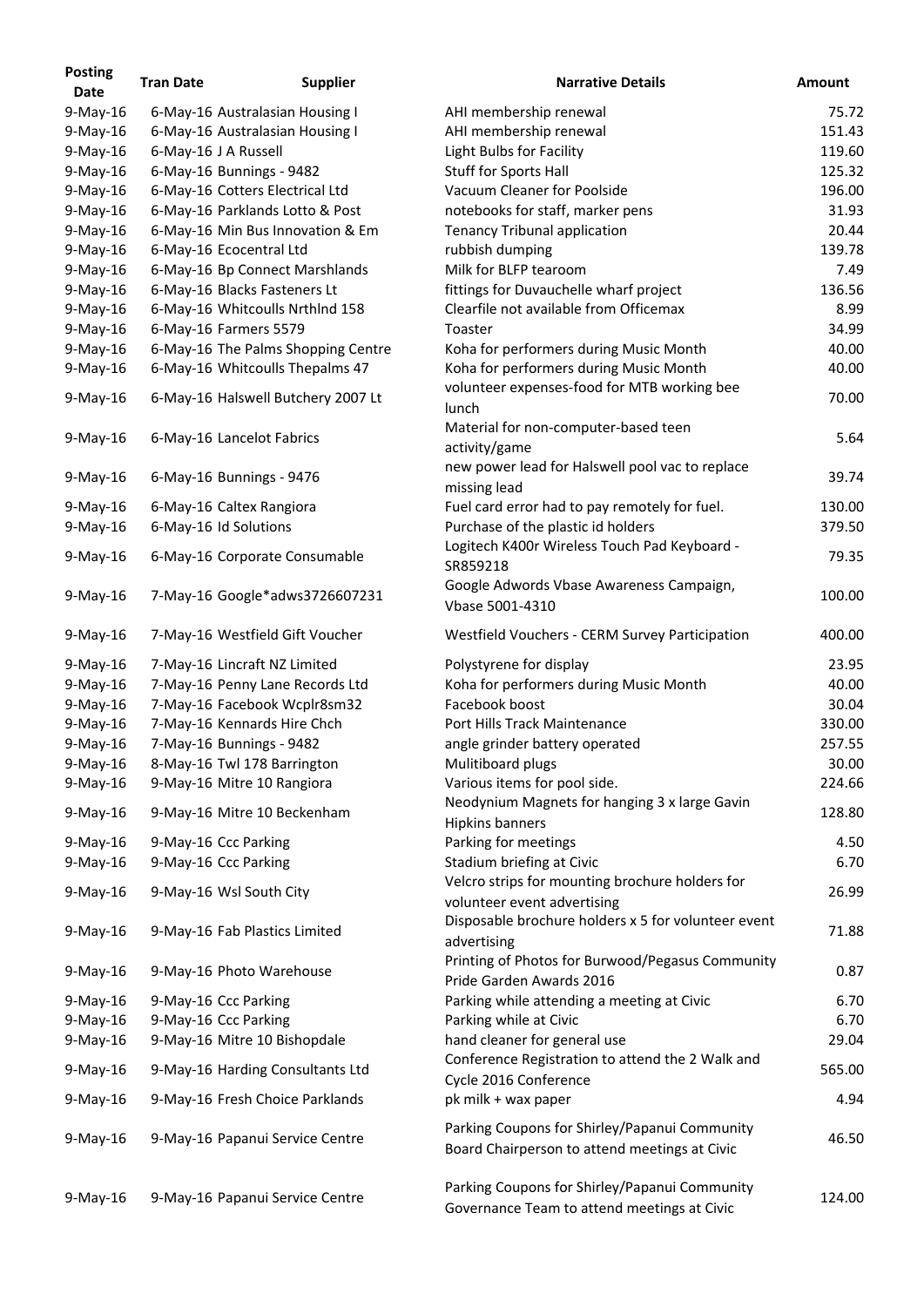| <b>Posting</b><br><b>Date</b> | <b>Tran Date</b>   | <b>Supplier</b>                         | <b>Narrative Details</b>                                                                 | <b>Amount</b> |
|-------------------------------|--------------------|-----------------------------------------|------------------------------------------------------------------------------------------|---------------|
| $9$ -May-16                   |                    | 9-May-16 Peter Timbs Meats              | Panel catering - IHP hearing Natural & Cultural<br>Heritage                              | 11.04         |
| $9-May-16$                    |                    | 9-May-16 Edgeware Supervalue            | Panel catering expenses - Natural & Cultural<br>Heritage hearing Day 1                   | 107.60        |
| $9$ -May-16                   | 9-May-16 Briscoes  |                                         | Briscoes - Mugs for Beckenham Service Centre<br>Boardroom                                | 100.80        |
| 10-May-16                     | 6-May-16 Boldsocks |                                         | <b>ASNZS Standards (document)</b>                                                        | 42.75         |
| 10-May-16                     |                    | 7-May-16 Trumba Corporation             | Trumba Licence May 2016                                                                  | 195.22        |
| 10-May-16                     |                    | 8-May-16 Ecocentral Ltd                 | Dump fees                                                                                | 33.74         |
| 10-May-16                     |                    | 8-May-16 Couplands Bakeries             | morning tea supplies for eastenders working bee                                          | 11.96         |
| 10-May-16                     |                    | 9-May-16 Dotmar Engineering Plasti      | In House Maintenance - WO                                                                | 50.37         |
| 10-May-16                     |                    | 9-May-16 Swagelok New Zealand           | In House Maintenance - WO                                                                | 181.41        |
| 10-May-16                     |                    | 9-May-16 Resene Paints                  | Paint for gallery walls for Bad Hair Day exhibition                                      | 142.42        |
| 10-May-16                     |                    | 9-May-16 Asure Quality Nz               | Laboratory testing                                                                       | 2857.75       |
| 10-May-16                     |                    | 9-May-16 Bunnings - 9476                | Plastic screen & cable ties to cover broken wave                                         | 180.67        |
|                               |                    |                                         | machine bars until permanent fix.                                                        |               |
| 10-May-16                     |                    | 9-May-16 Radio Spectrum                 | Radio channel licences for CDEM<br>Swimsmart Enrolment Reminder Term Two - Jellie        | 460.00        |
| 10-May-16                     |                    | 9-May-16 Createsend.Com Ema             | Park customers only                                                                      | 11.67         |
| 10-May-16                     |                    | 9-May-16 Createsend.Com Ema             | Draft Annual plan email                                                                  | 19.05         |
| 10-May-16                     |                    | 9-May-16 Min Bus Innovation & Em        | <b>Tenancy Tribunal application</b>                                                      | 20.44         |
| 10-May-16                     |                    | 9-May-16 Relish Catering                | Building Consenting Unit Working Together Day -<br>catering                              | 421.14        |
| 10-May-16                     |                    | 9-May-16 Relish Catering                | Catering Burwood Pegasus Community Board 2 May<br>2016                                   | 123.06        |
| 10-May-16                     |                    | 9-May-16 Service Fees - Fraedom Pty Ltd | Service Fees Fraedom Pty Ltd                                                             | 1395.87       |
| 10-May-16                     |                    | 9-May-16 Bunnings - 9476                | Plants section D                                                                         | 53.83         |
| 10-May-16                     |                    | 9-May-16 Caltex Hornby                  | Milk for tearoom                                                                         | 6.00          |
| 10-May-16                     |                    | 9-May-16 Hirepool Ltd Jr                | Credit Voucher Hirepool Ltd Jr                                                           | $-65.91$      |
| 10-May-16                     |                    | 9-May-16 Smiths Hire                    | Grubber hire                                                                             | 90.00         |
| 10-May-16                     |                    | 9-May-16 Hirepool Ltd Jr                | rotary hoe hire                                                                          | 200.00        |
| 10-May-16                     |                    | 9-May-16 Blackwoods Protector           | Protective Clothing for Team Members -<br>Compliance                                     | 412.51        |
| 10-May-16                     |                    | 9-May-16 Couplands Bakeries             | Milk and bread for resale in the shop                                                    | 21.90         |
| 10-May-16                     |                    | 9-May-16 Kbs Bakery Edgeware            | Panel catering - IHP hearing Natural & Cultural<br>Heritage                              | 11.60         |
| 10-May-16                     |                    | 9-May-16 Relish Catering                | Relish - Catering for Spreydon/Heathcote<br>Community Board Meeting - Tuesday 3 May 2016 | 187.46        |
| 10-May-16                     |                    | 9-May-16 Northlands Shopping Centr      | Gift vouchers/Koha for May Music Month<br>performers                                     | 150.00        |
| 10-May-16                     |                    | 10-May-16 Skycity The Federal De        | Breakfast while on business trip                                                         | 16.00         |
| 10-May-16                     |                    | 10-May-16 Chch Airport Carpark          | car parking at Chch airport                                                              | 64.00         |
| 10-May-16                     |                    | 10-May-16 Nzrc Online Shop              | <b>NZ Red Cross</b>                                                                      | 210.00        |
| 10-May-16                     |                    | 10-May-16 Countdown                     | Milk for Carlyle Staff room                                                              | 6.18          |
| 10-May-16                     |                    | 10-May-16 Adgraphix Ltd                 | Corflute sign for Little River Big Ideas campaign                                        | 86.25         |
| 10-May-16                     |                    | 10-May-16 Uoc Parking Meters            | city carparking for meeting                                                              | 4.25          |
| 10-May-16                     |                    | 10-May-16 Espresso Carwash Cafe         | Clean of Inspector Car GPJ935 prior to allocation to<br>new Inspector                    | 69.00         |
| 10-May-16                     |                    | 10-May-16 Countdown                     | <b>Balloons for display</b>                                                              | 9.99          |
| 10-May-16                     |                    | 10-May-16 Paymate * Backyard Birds      | Display items Dove Cotes                                                                 | 971.50        |
| 10-May-16                     |                    | 10-May-16 New World South City          | Annual Plan Youth Sector Informal nibbles                                                | 40.04         |
| 10-May-16                     |                    | 10-May-16 New World South City          | Morning tea supplies for Monday morning briefings                                        | 55.23         |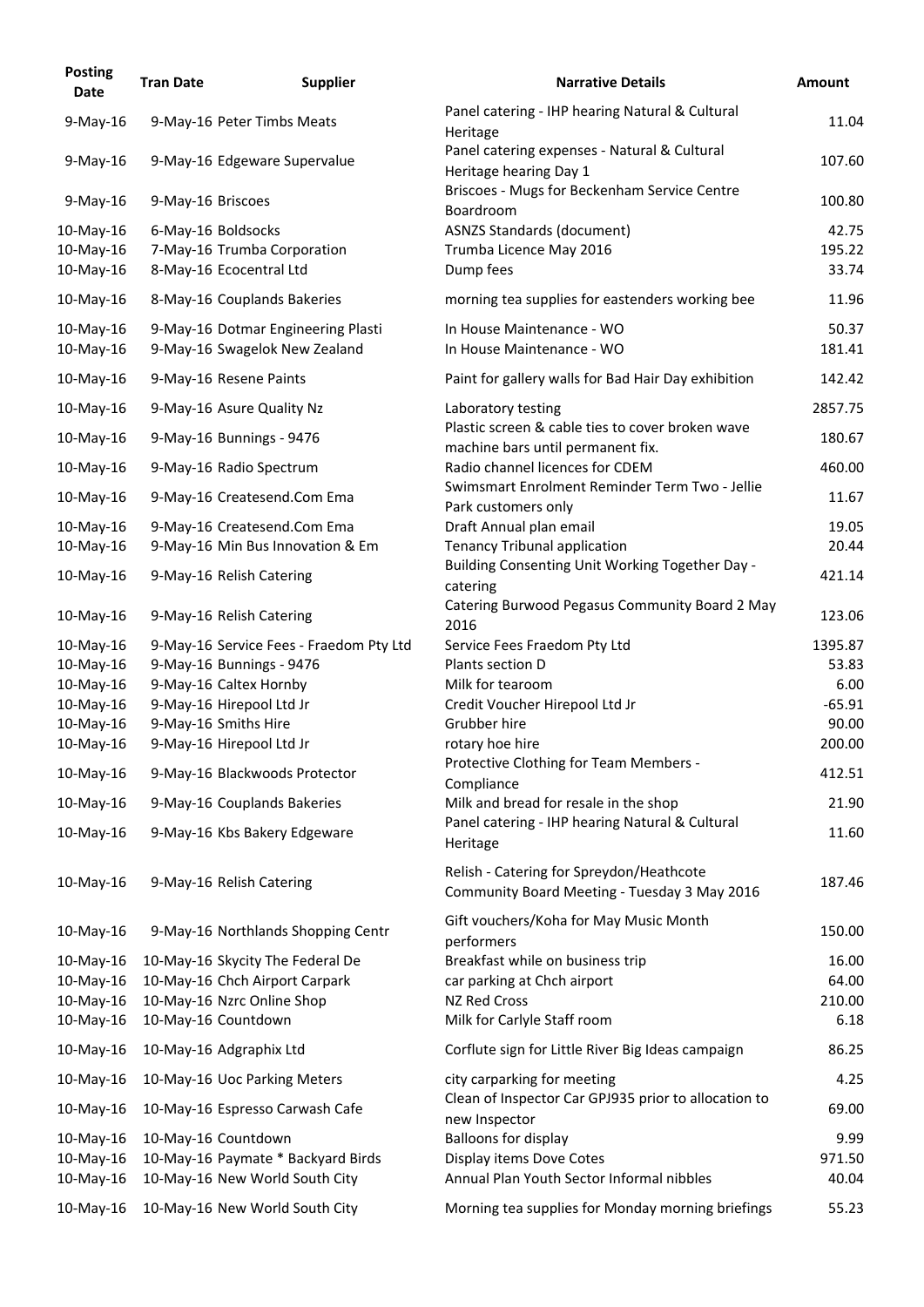| <b>Posting</b><br><b>Date</b> | <b>Tran Date</b>    | <b>Supplier</b>                                                | <b>Narrative Details</b>                                                                                  |
|-------------------------------|---------------------|----------------------------------------------------------------|-----------------------------------------------------------------------------------------------------------|
| 10-May-16                     |                     | 10-May-16 Four Square Akaroa                                   | tea, coffee, light bulbs, cleaning products etc                                                           |
| 10-May-16                     |                     | 10-May-16 Craddocks Car Storage                                | Car Parking Chch Airport - attendance at Corporat<br>PA Summit in Auckland                                |
| 10-May-16<br>10-May-16        |                     | 10-May-16 Pak N Save Riccarton<br>10-May-16 Mitre 10 Beckenham | Kitchen supplies<br><b>Batteries for GPS</b><br>Purchase of photo frames for all Shirley/Papanui          |
| 10-May-16                     |                     | 10-May-16 Briscoes Northlands                                  | Board Group Photos to update and replace<br>damaged frames                                                |
| 10-May-16                     |                     | 10-May-16 Papanui Service Centre                               | Parking coupons                                                                                           |
| 11-May-16                     |                     | 9-May-16 Sprout Social                                         | Social media management and monitoring softwa                                                             |
| 11-May-16                     |                     | 9-May-16 Extensisuitcase Fusio                                 | Extensis suitcase software update                                                                         |
| 11-May-16                     |                     | 10-May-16 Relish Catering                                      | <b>LMH Board Seminar &amp; Submissions Committee</b>                                                      |
| 11-May-16                     |                     | 10-May-16 Blackwoods Protector                                 | <b>PPE Boots</b>                                                                                          |
| 11-May-16                     |                     | 10-May-16 French Bakery Limited                                | Seminar breakfast meeting catering                                                                        |
| 11-May-16                     |                     | 10-May-16 Relish Catering                                      | Chairperson and Staff Forum Catering - held on<br>Friday 6th May 2016                                     |
| 11-May-16                     |                     | 10-May-16 Mrc Transmark Limited                                | In House Maintenance - WO                                                                                 |
| $11$ -May-16                  |                     | 10-May-16 Swagelok New Zealand                                 | In House Maintenance - WO                                                                                 |
| $11$ -May-16                  |                     | 10-May-16 Bunnings - 9482                                      | hose and fittings for water irrigation. Barrier tape<br>for cordoning danger area. paint for outside work |
| 11-May-16                     | 10-May-16 Perennial |                                                                | Equipment to establish new turf.                                                                          |
| 11-May-16                     |                     | 10-May-16 Wilson Parking                                       | Parking Civic - Meetings                                                                                  |
| $11-May-16$                   |                     | 10-May-16 Createsend.Com Ema                                   | Swimsmart Welcome Newsletter Term Two                                                                     |
| 11-May-16                     |                     | 10-May-16 Global Pc Riccarton                                  | Equipment for recently acquired surveillance dron<br>Two SD Memory Cards & 2 Card readers                 |
| 11-May-16                     |                     | 10-May-16 Min Bus Innovation & Em                              | <b>Tenancy Tribunal application</b>                                                                       |
| 11-May-16                     |                     | 10-May-16 Paramount Pools & Spas                               | brushes and net for summer pools                                                                          |
| 11-May-16                     |                     | 10-May-16 Superfino Due                                        | Meal                                                                                                      |
| 11-May-16                     |                     | 10-May-16 Nzls Cle - Zeald                                     | NZLS CLE Webinar - 17/5/16                                                                                |
| 11-May-16                     |                     | 10-May-16 Auckland District Law                                | Law of Torts in NZ 7th Edition book for Legal                                                             |
|                               |                     |                                                                | Services Unity                                                                                            |
| 11-May-16                     |                     | 10-May-16 Bunnings - 9482                                      | item for watering plant area                                                                              |
| $11-May-16$                   |                     | 10-May-16 Bunnings - 9482                                      | item for animal area                                                                                      |
| 11-May-16                     |                     | 10-May-16 Burwood Produce                                      | bedding rabbits and seed for birds                                                                        |
| 11-May-16                     |                     | 10-May-16 Kiwi Disposals                                       | x5 utility belts, x5 pouches for officers<br>Panel catering - Natural and Cultural Heritage               |
| 11-May-16                     |                     | 10-May-16 Freshchoice Merivale                                 | hearing, Day 2                                                                                            |
| 11-May-16                     |                     | 10-May-16 Barrington Mall Post Shop                            | Postage                                                                                                   |
| 11-May-16                     |                     | 11-May-16 Chch City Council Civic                              | <b>Parking Coupons</b>                                                                                    |
| 11-May-16                     |                     | 11-May-16 Noel Leeming 12                                      | HDMI cables for Steve Carr and Ronnie van Hout<br>artworks                                                |
| 11-May-16                     |                     | 11-May-16 Anzor Fasteners                                      | Inset nuts and security screws for Bad Hair Day                                                           |
| 11-May-16                     |                     | 11-May-16 Wgtn Combined Taxis                                  | display cases<br>Taxi Wellington airport to TAGG meeting                                                  |
| 11-May-16                     |                     | 11-May-16 Placemakers Riccarton                                | Camp manager house renovation project                                                                     |
| 11-May-16                     |                     | 11-May-16 Placemakers Riccarton                                | Camp managers house renovation project                                                                    |
| 11-May-16                     |                     | 11-May-16 Placemakers Riccarton                                | Camp manager house renovation project                                                                     |
| 11-May-16                     |                     | 11-May-16 Freshchoice Barrington                               | Milk                                                                                                      |
| 11-May-16                     |                     | 11-May-16 Espresso Carwash Cafe                                | Car wash of Inspector car which had been parked<br>for many months                                        |
| 11-May-16                     |                     | 11-May-16 Briscoes Chch Salisbury                              | replacement coffe cups/plates/cutlery for coastal<br>rangers - 3 x heating panels for Styx Office         |
| 11-May-16                     |                     | 11-May-16 Caltex Redwood                                       | Milk for staffroom                                                                                        |

| <b>Date</b> | <b>Tran Date</b>    | <b>Supplier</b>                     | <b>Narrative Details</b>                                                                                  | <b>Amount</b> |
|-------------|---------------------|-------------------------------------|-----------------------------------------------------------------------------------------------------------|---------------|
| 10-May-16   |                     | 10-May-16 Four Square Akaroa        | tea, coffee, light bulbs, cleaning products etc                                                           | 211.25        |
| 10-May-16   |                     | 10-May-16 Craddocks Car Storage     | Car Parking Chch Airport - attendance at Corporate<br>PA Summit in Auckland                               | 44.00         |
| 10-May-16   |                     | 10-May-16 Pak N Save Riccarton      | Kitchen supplies                                                                                          | 8.12          |
| 10-May-16   |                     | 10-May-16 Mitre 10 Beckenham        | <b>Batteries for GPS</b>                                                                                  | 15.98         |
|             |                     |                                     | Purchase of photo frames for all Shirley/Papanui                                                          |               |
| 10-May-16   |                     | 10-May-16 Briscoes Northlands       | Board Group Photos to update and replace<br>damaged frames                                                | 216.00        |
| 10-May-16   |                     | 10-May-16 Papanui Service Centre    | Parking coupons                                                                                           | 31.00         |
| 11-May-16   |                     | 9-May-16 Sprout Social              | Social media management and monitoring software                                                           | 449.18        |
| 11-May-16   |                     | 9-May-16 Extensisuitcase Fusio      | Extensis suitcase software update                                                                         | 181.41        |
| 11-May-16   |                     | 10-May-16 Relish Catering           | <b>LMH Board Seminar &amp; Submissions Committee</b>                                                      | 122.36        |
| 11-May-16   |                     | 10-May-16 Blackwoods Protector      | <b>PPE Boots</b>                                                                                          | 287.15        |
| 11-May-16   |                     | 10-May-16 French Bakery Limited     | Seminar breakfast meeting catering                                                                        | 71.80         |
| 11-May-16   |                     | 10-May-16 Relish Catering           | Chairperson and Staff Forum Catering - held on<br>Friday 6th May 2016                                     | 307.97        |
| 11-May-16   |                     | 10-May-16 Mrc Transmark Limited     | In House Maintenance - WO                                                                                 | 38.43         |
| 11-May-16   |                     | 10-May-16 Swagelok New Zealand      | In House Maintenance - WO                                                                                 | 150.77        |
| 11-May-16   |                     | 10-May-16 Bunnings - 9482           | hose and fittings for water irrigation. Barrier tape<br>for cordoning danger area. paint for outside work | 424.45        |
| 11-May-16   | 10-May-16 Perennial |                                     | Equipment to establish new turf.                                                                          | 308.00        |
| 11-May-16   |                     | 10-May-16 Wilson Parking            | Parking Civic - Meetings                                                                                  | 11.10         |
| 11-May-16   |                     | 10-May-16 Createsend.Com Ema        | Swimsmart Welcome Newsletter Term Two                                                                     | 51.36         |
| 11-May-16   |                     | 10-May-16 Global Pc Riccarton       | Equipment for recently acquired surveillance drone -<br>Two SD Memory Cards & 2 Card readers              | 79.90         |
| 11-May-16   |                     | 10-May-16 Min Bus Innovation & Em   | Tenancy Tribunal application                                                                              | 20.44         |
| 11-May-16   |                     | 10-May-16 Paramount Pools & Spas    | brushes and net for summer pools                                                                          | 84.15         |
| 11-May-16   |                     | 10-May-16 Superfino Due             | Meal                                                                                                      | 3.78          |
| 11-May-16   |                     | 10-May-16 Nzls Cle - Zeald          | NZLS CLE Webinar - 17/5/16                                                                                | 205.00        |
| 11-May-16   |                     | 10-May-16 Auckland District Law     | Law of Torts in NZ 7th Edition book for Legal<br><b>Services Unity</b>                                    | 247.25        |
| 11-May-16   |                     | 10-May-16 Bunnings - 9482           | item for watering plant area                                                                              | 57.46         |
| 11-May-16   |                     | 10-May-16 Bunnings - 9482           | item for animal area                                                                                      | 58.80         |
| 11-May-16   |                     | 10-May-16 Burwood Produce           | bedding rabbits and seed for birds                                                                        | 73.20         |
| 11-May-16   |                     | 10-May-16 Kiwi Disposals            | x5 utility belts, x5 pouches for officers                                                                 | 294.50        |
| 11-May-16   |                     | 10-May-16 Freshchoice Merivale      | Panel catering - Natural and Cultural Heritage<br>hearing, Day 2                                          | 48.26         |
| 11-May-16   |                     | 10-May-16 Barrington Mall Post Shop | Postage                                                                                                   | 8.70          |
| 11-May-16   |                     | 11-May-16 Chch City Council Civic   | <b>Parking Coupons</b>                                                                                    | 108.50        |
| 11-May-16   |                     | 11-May-16 Noel Leeming 12           | HDMI cables for Steve Carr and Ronnie van Hout                                                            | 79.98         |
| 11-May-16   |                     | 11-May-16 Anzor Fasteners           | artworks<br>Inset nuts and security screws for Bad Hair Day<br>display cases                              | 180.47        |
| 11-May-16   |                     | 11-May-16 Wgtn Combined Taxis       | Taxi Wellington airport to TAGG meeting                                                                   | 48.90         |
| 11-May-16   |                     | 11-May-16 Placemakers Riccarton     | Camp manager house renovation project                                                                     | 198.77        |
| 11-May-16   |                     | 11-May-16 Placemakers Riccarton     | Camp managers house renovation project                                                                    | 362.90        |
| 11-May-16   |                     | 11-May-16 Placemakers Riccarton     | Camp manager house renovation project                                                                     | 397.72        |
| 11-May-16   |                     | 11-May-16 Freshchoice Barrington    | Milk                                                                                                      | 2.75          |
| 11-May-16   |                     | 11-May-16 Espresso Carwash Cafe     | Car wash of Inspector car which had been parked<br>for many months                                        | 29.00         |
| 11-May-16   |                     | 11-May-16 Briscoes Chch Salisbury   | replacement coffe cups/plates/cutlery for coastal<br>rangers - 3 x heating panels for Styx Office         | 679.82        |
| 11-May-16   |                     | 11-May-16 Caltex Redwood            | Milk for staffroom                                                                                        | 5.80          |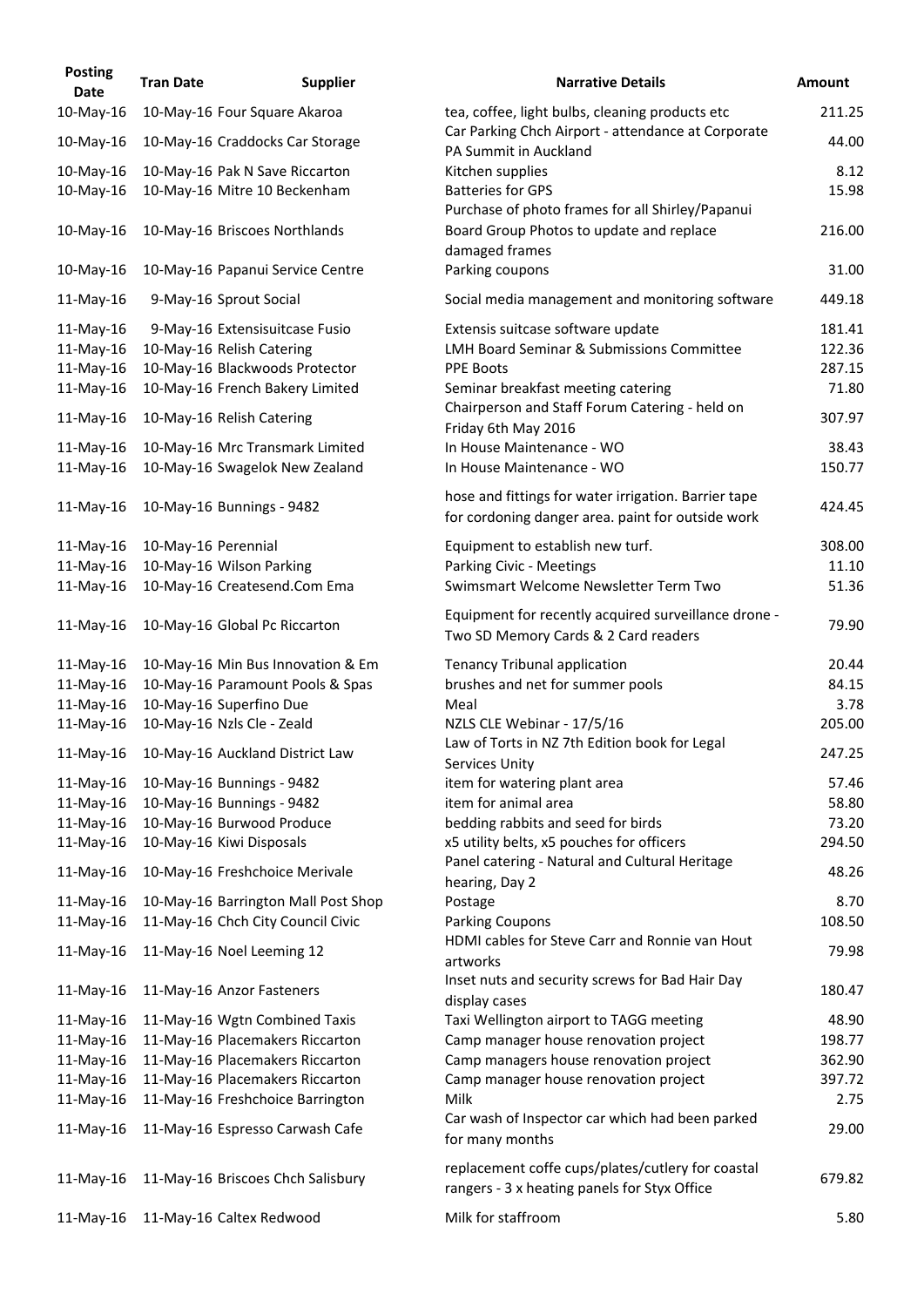| <b>Posting</b><br><b>Date</b> | <b>Tran Date</b>   | <b>Supplier</b>                  | <b>Narrative Details</b>                                                                               | <b>Amount</b> |
|-------------------------------|--------------------|----------------------------------|--------------------------------------------------------------------------------------------------------|---------------|
| $11$ -May-16                  |                    | 11-May-16 Air NZ Online          | Change of airfare                                                                                      | 70.00         |
|                               |                    |                                  | replacement wood planner blades and two new g                                                          |               |
| $11$ -May-16                  |                    | 11-May-16 Mitre 10 Beckenham     | clamps                                                                                                 | 102.46        |
| 11-May-16                     |                    | 11-May-16 Chch Airport Carpark   | Parking at Airport                                                                                     | 25.00         |
| 11-May-16                     |                    | 11-May-16 Texture Plants Lt      | Plants for section A                                                                                   | 53.56         |
| 11-May-16                     |                    | 11-May-16 Southern Woods Nursery | Plants for section A                                                                                   | 108.20        |
| $11-May-16$                   |                    | 11-May-16 Repco Sydenham 67      | Fuse Plugs HQP Vehicle Maint mazda 593                                                                 | 24.98         |
| $11$ -May-16                  |                    | 11-May-16 Map World              | GPS purchase HQP eco weed work                                                                         | 599.00        |
| 11-May-16                     |                    | 11-May-16 Fairfax Media (Ps)     | The Press Subscription for 02/05/16-31/05/16 -<br>Papanui Service Centre                               | 37.23         |
| $11$ -May-16                  |                    | 11-May-16 Parsley And Sage       | Parsley & Sage - Catering for Spreydon/Heathcote<br>Community Board Meeting on Friday 18 March<br>2016 | 146.63        |
| 12-May-16                     |                    | 10-May-16 Rydges Hotel           | Parking in Auck @ the hotel                                                                            | 43.00         |
| 12-May-16                     |                    | 10-May-16 Eb The Blockchain-Dis  | Conference about digital technology                                                                    | 322.00        |
| 12-May-16                     |                    | 10-May-16 Wufoo.Com/charge       | SummerTimes food vendor survey online account<br>fee (Wufoo)                                           | 45.61         |
| 12-May-16                     | 10-May-16 Leuven   |                                  | Evening meal while attending BHAG/WAGG and                                                             | 39.90         |
|                               |                    |                                  | <b>TAGG Governance meeting</b>                                                                         |               |
| 12-May-16                     |                    | 11-May-16 Blacks Fasteners Lt    | <b>Workshop Supplies</b>                                                                               | 41.26         |
| 12-May-16                     |                    | 11-May-16 Blacks Fasteners Lt    | In House Maintenance - WO                                                                              | 45.09         |
| 12-May-16                     |                    | 11-May-16 Swagelok New Zealand   | In House Maintenance - FGR2                                                                            | 224.54        |
| 12-May-16                     |                    | 11-May-16 Chch Airport Carpark   | Airport parking on Council business - TAGG meeting<br>in Wgtn                                          | 25.00         |
| 12-May-16                     |                    | 11-May-16 Wgtn Taxi 33888-882    | Taxi TAGG meeting to Wellington airport                                                                | 40.20         |
| 12-May-16                     |                    | 11-May-16 Blacks Fasteners Lt    | Metal Anchor Pins & Drill Bit                                                                          | 65.69         |
| 12-May-16                     |                    | 11-May-16 Chch Airport Carpark   | Car Parking wihilst at New Zealand Cricket meeting<br>in Auckland                                      | 25.00         |
| $12$ -May-16                  |                    | 11-May-16 Bunnings - 9482        | Hose connectors - for irrigation                                                                       | 31.76         |
| 12-May-16                     |                    | 11-May-16 Createsend.Com Ema     | Recreation and Sport Centres Welcome Email 11<br>May 2016                                              | 8.13          |
| 12-May-16                     |                    | 11-May-16 Createsend.Com Ema     | Southern Centre Survey 2016                                                                            | 14.26         |
| 12-May-16                     |                    | 11-May-16 Blackwoods Protector   | Safety Footwear for Building Inspectors                                                                | 226.07        |
| 12-May-16                     |                    | 11-May-16 Gregs Photo & Video    | 64 GB SD card for Pentax 645z camera                                                                   | 204.00        |
| 12-May-16                     |                    | 11-May-16 Blackwoods Protector   | Playground toitets                                                                                     | 36.81         |
| 12-May-16                     |                    | 11-May-16 Blackwoods Protector   | Styx 18 Hi Vis tops + 24 gloves community volunteer<br>projects                                        | 246.36        |
| 12-May-16                     |                    | 11-May-16 Rca Forum              | Road Controlling Authorities Forum in Wellington<br>on 13 May 2016                                     | 70.00         |
| 12-May-16                     |                    | 11-May-16 Burwood Produce        | horse float hire                                                                                       | 15.00         |
| 12-May-16                     |                    | 11-May-16 Blacks Fasteners Lt    | general fastenings for okuti track project                                                             | 364.38        |
| 12-May-16                     |                    | 11-May-16 Bunnings - 9476        | cold asphalt, hooks, contact paper                                                                     | 148.73        |
| 12-May-16                     |                    | 11-May-16 Oderings Nurseries     | bedding plants                                                                                         | 273.22        |
| 12-May-16                     |                    | 11-May-16 Chch Airport Carpark   | Parking at Airport                                                                                     | 50.00         |
| 12-May-16                     |                    | 11-May-16 Mad Butcher Ferry Road | Consumables - Provisions for Regal Cts BBQ                                                             | 30.23         |
| 12-May-16                     |                    | 11-May-16 Bunnings - 9476        | HQP Plant storage area wind screening<br>HQP Bin purchase for historic tool catalogue and              | 70.23         |
| 12-May-16                     |                    | 11-May-16 Stowers Containment    | storage work<br>Airport parking while at a meeting in Wgtn -                                           | 607.96        |
| 12-May-16                     |                    | 11-May-16 Chch Airport Carpark   | cheaper than taxi from Amberley                                                                        | 25.00         |
| 12-May-16                     |                    | 11-May-16 Richard Suckling       | <b>Credit Voucher Richard Suckling</b>                                                                 | $-26.25$      |
| 12-May-16                     |                    | 11-May-16 Kiwi Disposals         | Wet weather pants<br>Pants and belt                                                                    | 59.00         |
| 12-May-16                     |                    | 11-May-16 Farmers Riccarton      |                                                                                                        | 109.98        |
| 12-May-16                     |                    | 11-May-16 The Frontrunner Bushin | New Shoes                                                                                              | 180.00        |
| 12-May-16                     | 11-May-16 Casbolts |                                  | New helmet and gloves                                                                                  | 224.00        |
| 12-May-16                     |                    | 11-May-16 Blackwoods Protector   | Boots and wet weather jacket                                                                           | 225.29        |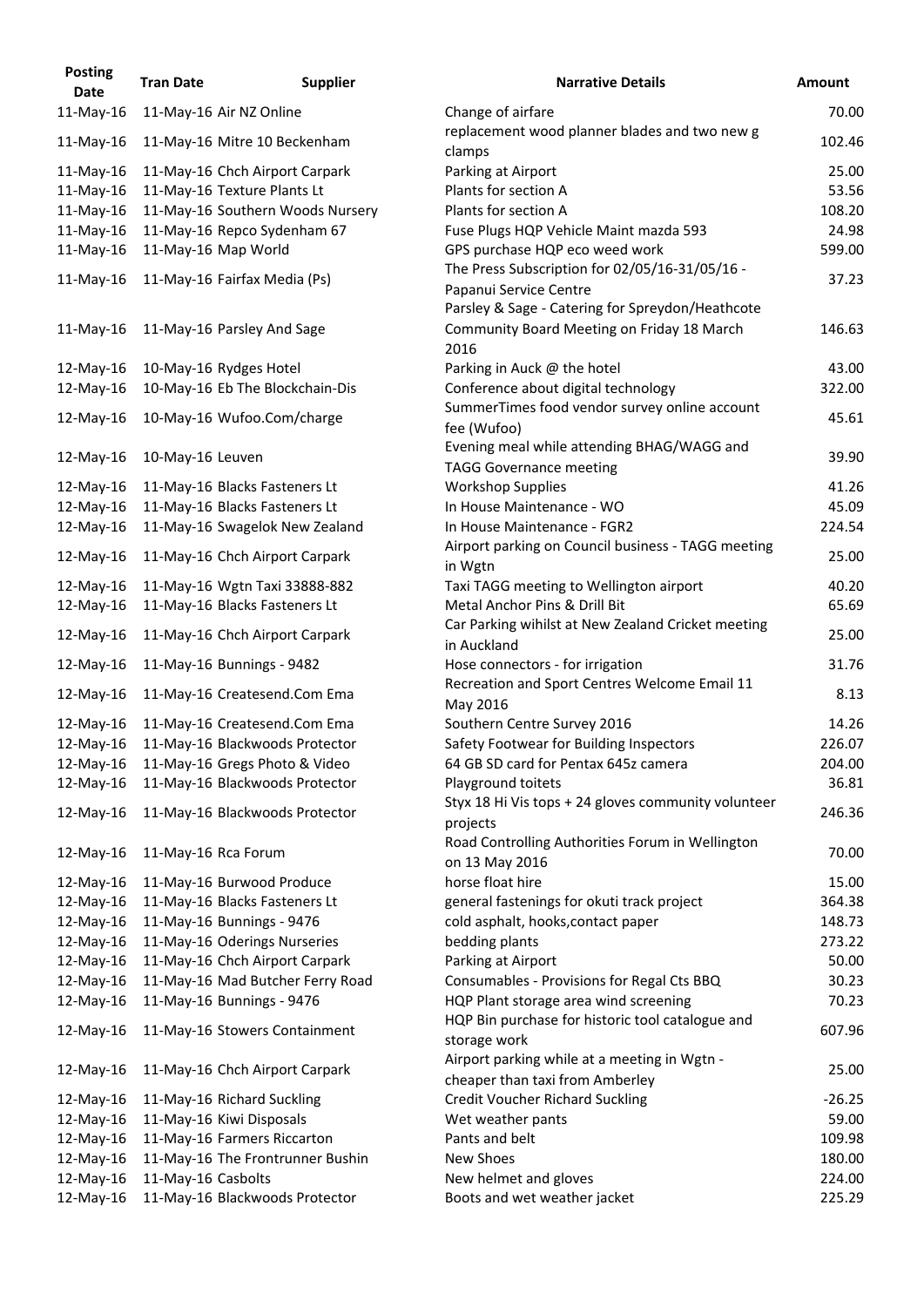| <b>Posting</b><br><b>Date</b> | <b>Tran Date</b>  | <b>Supplier</b>                    | <b>Narrative Details</b>                                                                      | <b>Amount</b> |
|-------------------------------|-------------------|------------------------------------|-----------------------------------------------------------------------------------------------|---------------|
| 12-May-16                     |                   | 11-May-16 New World St Martins     | New World, St Martins - Catering for Older Adults<br>Network Meeting - Wednesday 11 May 2016. | 12.87         |
| 12-May-16                     | 12-May-16 Branz   |                                    | <b>BRANZ Answers 2016 Seminar</b>                                                             | 184.00        |
| 12-May-16                     |                   | 12-May-16 No1 Fitness              | Stroops for SGT - accessories for frame                                                       | 164.46        |
| 12-May-16                     |                   | 12-May-16 Rubber Monkey Sales      | Foam insert for Pelican camera case                                                           | 163.82        |
| 12-May-16                     |                   | 12-May-16 Ccc Parking              | Parking                                                                                       | 2.05          |
| 12-May-16                     |                   | 12-May-16 Hornby Vet Centre 2011   | Yellow eyed penguin medical services                                                          | 418.60        |
| 12-May-16                     |                   | 12-May-16 Spotlight Stores NZ Ltd  | <b>Blinds</b>                                                                                 | 91.50         |
| 12-May-16                     |                   | 12-May-16 Countdown                | Makerspace resources                                                                          | 6.00          |
| 12-May-16                     |                   | 12-May-16 Dyers Rd Timber & Bldg   | Shovel for general work - planting/fence works etc.                                           | 43.47         |
| 12-May-16                     |                   | 12-May-16 Placemakers Riccarton    | timber for track construction/maintenance projects                                            | 1061.17       |
| 12-May-16                     |                   | 12-May-16 Briscoes Hornby          | HQP Water urn for volunteer planting days                                                     | 199.99        |
| 12-May-16                     |                   | 12-May-16 Dunedin Taxis            | taxi while in Dunedin for meetings                                                            | 80.00         |
| 13-May-16                     |                   | 11-May-16 Browserstack.Com         | Online browser testing software                                                               | 527.18        |
|                               |                   |                                    | Meeting with Erin Tennent of Otakoro as Council's                                             |               |
| 13-May-16                     |                   | 11-May-16 Fiddlesticks             | contribution towards breakfast.                                                               | 8.00          |
| 13-May-16                     |                   | 11-May-16 Red Rocks Cafe           | Meal while attending BHAG/WAGG and TAGG<br>Governance meeting                                 | 13.90         |
| 13-May-16                     |                   | 12-May-16 Saecowilson - Christch   | In House Maintenance - WO                                                                     | 33.91         |
| 13-May-16                     |                   | 12-May-16 Saeco Wilson             | <b>Workshop Supplies</b>                                                                      | 87.63         |
| 13-May-16                     |                   | 12-May-16 Blackwoods Protector     | PPE - Goggles                                                                                 | 98.35         |
| 13-May-16                     |                   | 12-May-16 S & T Stainless          | In House Maintenance - WO                                                                     | 177.60        |
| 13-May-16                     |                   | 12-May-16 Workplace Safety Sup     | <b>Work Safety Boots</b>                                                                      | 199.99        |
| 13-May-16                     |                   | 12-May-16 Bunnings - 9476          | Hooks and timber for Fitness centre gear (QueenX)                                             | 71.98         |
| 13-May-16                     |                   | 12-May-16 Niwa Research Ltd - Wgtn | <b>Staff Guage Plates</b>                                                                     | 261.63        |
| $13$ -May-16                  |                   | 12-May-16 Workplace Safety Sup     | Earplugs for poolside staff, Signage and PPE to<br>comply with H&S.                           | 457.30        |
| 13-May-16                     |                   | 12-May-16 Bunnings - 9476          | AquaKneadit tile and gap filler, table, tooks and<br>storage bin for PPE equipment            | 599.80        |
| 13-May-16                     |                   | 12-May-16 Ecocentral Ltd           | rubbish dump (osd bench top)                                                                  | 24.10         |
| 13-May-16                     | 12-May-16 les Ltd |                                    | 2 x bulbs (spreydon library)                                                                  | 49.14         |
| 13-May-16                     |                   | 12-May-16 Pearsons Coal & Garden   | extra top soil for plants at Charlesworth Reserve                                             | 43.60         |
|                               |                   |                                    | Hired a post hole borer to make it easier for public                                          |               |
| 13-May-16                     |                   | 12-May-16 Hirepool Ltd Ma          | to plant plants in hard ground                                                                | 88.88         |
| 13-May-16                     |                   | 12-May-16 Bunnings - 9476          | HQP bbq Purchase for volunteer work days                                                      | 630.22        |
| 13-May-16                     |                   | 13-May-16 Armstrong Locksmiths     | <b>Padlocks For Ponds Gates</b>                                                               | 820.16        |
| 13-May-16                     |                   | 13-May-16 Parkland Products Ltd    | replacement sprinkler heads for irrigation system                                             | 67.97         |
| 13-May-16                     |                   | 13-May-16 Grow Rotorua Limited     | 2016 CPETC Conference                                                                         | 236.79        |
| 13-May-16                     |                   | 13-May-16 Ccc Parking              | Carparking for city meeting                                                                   | 3.60          |
| 13-May-16                     |                   | 13-May-16 Wsl Papanui              | two cabinets purchased for Fendalton Service<br>Centre front counter                          | 372.00        |
| 13-May-16                     |                   | 13-May-16 New World South City     | Gift for NZ Music Month performer                                                             | 20.00         |
| 13-May-16                     |                   | 13-May-16 Z Moorhouse              | Gift for NZ Music Month performer                                                             | 20.00         |
| 13-May-16                     |                   | 13-May-16 Fairfax Media (Ps)       | Press subscription                                                                            | 83.13         |
| 13-May-16                     |                   | 13-May-16 Repco Burnside 44        | Replacement bolts for tree undercutter.                                                       | 21.98         |
| 13-May-16                     |                   | 13-May-16 New World South City     | Morning tea for CHP Planning and Policy decision<br>meetings                                  | 61.51         |
| 13-May-16                     |                   | 13-May-16 Mitre 10 Beckenham       | Secateurs for volunteers to cut back blackberry                                               | 187.43        |
| 13-May-16                     |                   | 13-May-16 New World Halswell       | HQP Volunteer BBQ Planting day 14.05.2016                                                     | 104.55        |
| 13-May-16                     |                   | 13-May-16 Chch Airport Carpark     | Airport Parking while out of town for meetings                                                | 50.00         |
| 13-May-16                     |                   | 13-May-16 Dunedin Taxis            | taxi while in Dunedin for meetings                                                            | 82.00         |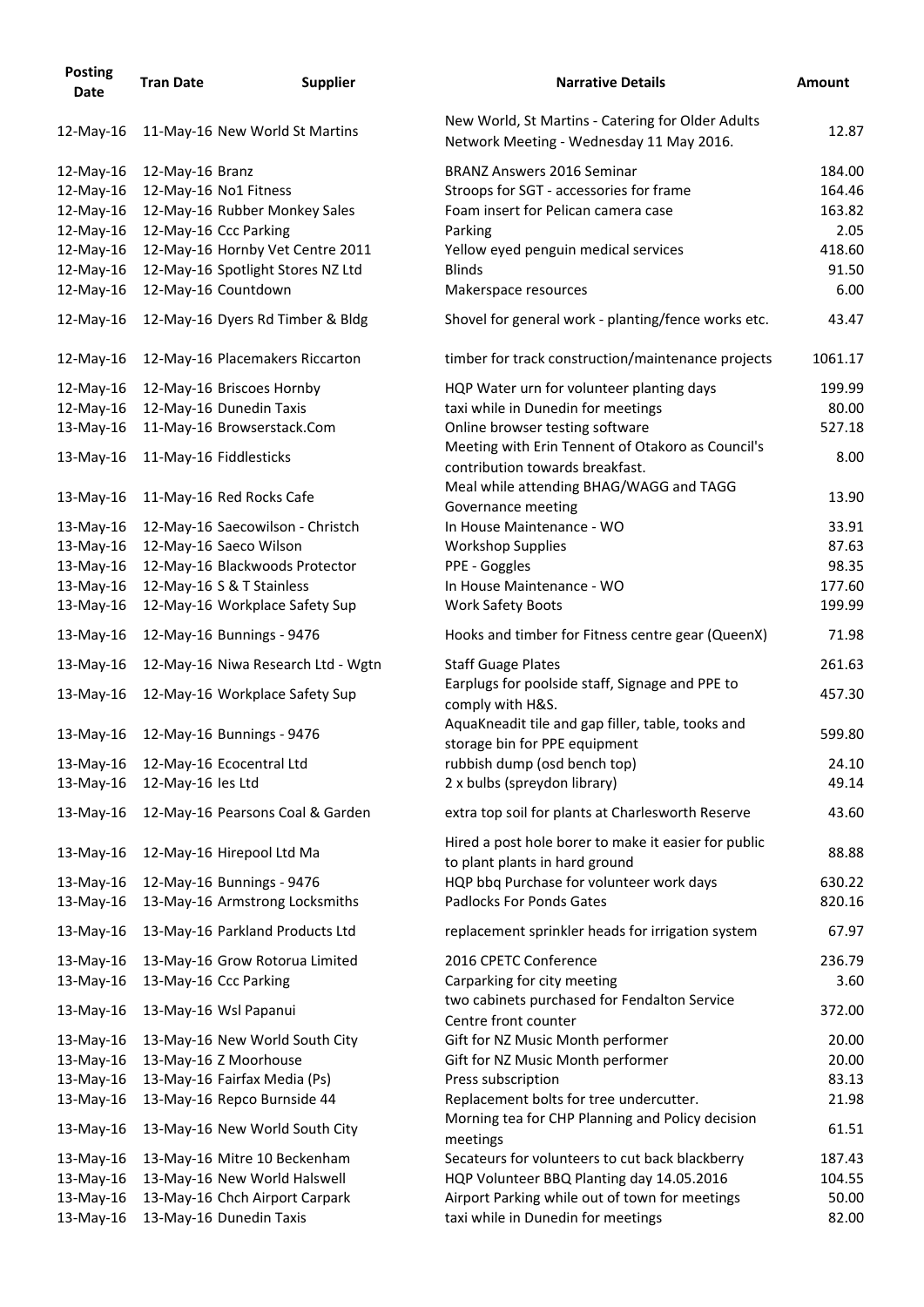| <b>Posting</b><br><b>Date</b> | <b>Tran Date</b>    | <b>Supplier</b>                          | <b>Narrative Details</b>                                                                                          | <b>Amount</b> |
|-------------------------------|---------------------|------------------------------------------|-------------------------------------------------------------------------------------------------------------------|---------------|
| 13-May-16                     |                     | 13-May-16 New World Stanmore             | Morning tea supplies for volunteers planting day at<br>Spencer Pk                                                 | 29.54         |
| 16-May-16                     |                     | 12-May-16 Spotify P00106566f             | Online Music Portal for Lot 55, Vbase 5306-4615                                                                   | 12.99         |
| 16-May-16                     |                     | 12-May-16 Surveymonkey.Com               | One year subscription online survey tool, Vbase<br>5001-4312                                                      | 300.00        |
| 16-May-16                     |                     | 12-May-16 Sncb - Nmbs Eu                 | train fare Hague to Amsterdam                                                                                     | 25.95         |
| 16-May-16                     | 12-May-16 Trainline |                                          | train fare London to Edinburgh return                                                                             | 379.86        |
| 16-May-16                     |                     | 12-May-16 Min Bus Innovation & Em        | <b>Tenancy Tribunal application</b>                                                                               | 20.44         |
| 16-May-16                     |                     | 12-May-16 Ministry Of Justice            | Attachment order to recover civil debt                                                                            | 50.00         |
| 16-May-16                     |                     | 12-May-16 American Association For       | subscription to AASLH                                                                                             | 172.85        |
| 16-May-16                     | 12-May-16 Ipenz     |                                          | <b>IPENZ NZS3910 Contract Training Course</b>                                                                     | $-575.00$     |
| 16-May-16                     |                     | 12-May-16 Dcc Parking - Skidata          | Parking while in Dunedin for work<br>Whitcoulls, Riccarton - Items for a display at                               | 7.50          |
| 16-May-16                     |                     | 12-May-16 Whitcoulls Riccarton 50        | Beckenham Service Centre promoting Hoon Hay<br>Hoops Bas                                                          | 16.97         |
| 16-May-16                     |                     | 13-May-16 Createsend.Com Ema             | Event Info EDM, Vbase 5001-4312                                                                                   | 53.22         |
| 16-May-16                     |                     | 13-May-16 Kevin Daly Mowers Ltd          | small plant repairs 1841 & 1792                                                                                   | 92.00         |
| 16-May-16                     |                     | 13-May-16 Nhp Electrical Engin           | IE&C Technical Support                                                                                            | 1429.76       |
| 16-May-16                     |                     | 13-May-16 New World Fendalton            | Supplies for meeting rooms (coffee, tea, sugar,<br>dishwashing powder & liquid)                                   | 60.42         |
| 16-May-16                     |                     | 13-May-16 Blacks Fasteners Lt            | In House Maintenance - WO                                                                                         | 14.67         |
| 16-May-16                     |                     | 13-May-16 Bunnings - 9476                | Butane Cannister for applying heat-shrink to<br>exhibition object mounts                                          | 8.35          |
| 16-May-16                     |                     | 13-May-16 Ats Pneumatics                 | Compressor Hose and Air Gun for matting and<br>framing workshop                                                   | 122.97        |
|                               |                     | 16-May-16 13-May-16 Chch Airport Carpark | Christchurch airport parking while in Wellington at<br>Road Controlling Authority meeting                         | 25.00         |
| 16-May-16                     |                     | 13-May-16 Modern Teaching Aids           | LEGO Mindstorm Education Core Set for school<br>programmes                                                        | 539.92        |
| 16-May-16                     |                     | 13-May-16 Taxi De La Savane.             | Taxi Montreal train station to hotel, AIC conference                                                              | 14.63         |
| 16-May-16                     |                     | 13-May-16 Createsend.Com Ema             | Recreation and Sport Centres 3 Month Membership<br>Renewal Discount April 2016                                    | 7.48          |
| 16-May-16                     |                     | 13-May-16 Createsend.Com Ema             | Recreation and Sport Centres 12 Month<br>Membership Renewal Discount May 2016                                     | 8.24          |
| 16-May-16                     |                     | 13-May-16 Createsend.Com Ema             | Newsline 11/05/2016<br>QE11 Parklands (\$48.19), Graham Condon (\$45.24),                                         | 93.10         |
| 16-May-16                     |                     | 13-May-16 Facebk *2t2h79et62             | Jellie Park (\$15.00) and Pioneer (\$42.74) ChCh<br>Marathon<br>Draft Annual Plan, Akaroa Wastewater, Rec Centres | 152.66        |
| $16$ -May- $16$               |                     | 13-May-16 Facebk *zs2h79et62             | ChCh Marathon, NRL, Tiny Huts and Small Group<br>book                                                             | 847.36        |
| 16-May-16                     |                     | 13-May-16 Bunnings - 9482                | Silicom Sealant                                                                                                   | 7.98          |
| 16-May-16                     |                     | 13-May-16 Miles Toyota City              | Groom of Inspector car in preparation for allocation<br>to a new inspector                                        | 69.00         |
| 16-May-16                     |                     | 13-May-16 Min Bus Innovation & Em        | <b>Tenancy Tribunal application</b>                                                                               | 20.44         |
| 16-May-16                     |                     | 13-May-16 Min Bus Innovation & Em        | <b>Tenancy Tribunal application</b>                                                                               | 20.44         |
| 16-May-16                     |                     | 13-May-16 Bp Connect Marshlands          | Milk for BLFP tearoom                                                                                             | 7.49          |
| 16-May-16                     |                     | 13-May-16 Blackwoods Protector           | new boots for Muz-new earmuffs grade 5 x 3 -<br>earplugs and socks                                                | 464.09        |
| 16-May-16                     |                     | 13-May-16 Wilson Parking                 | Car parking for Meeting in Civic, no CCC car parks<br>avalible                                                    | 11.60         |
| 16-May-16                     |                     | 13-May-16 Halswell Butchery 2007 Lt      | HQP Volunteer bbq planting day 14.05.2016                                                                         | 70.00         |
| 16-May-16                     |                     | 13-May-16 Outsider Mountain Sprt         | Staff work boots                                                                                                  | 381.34        |
| 16-May-16                     |                     | 13-May-16 Couplands Bakeries             | Bread and milk for resale in shop                                                                                 | 21.90         |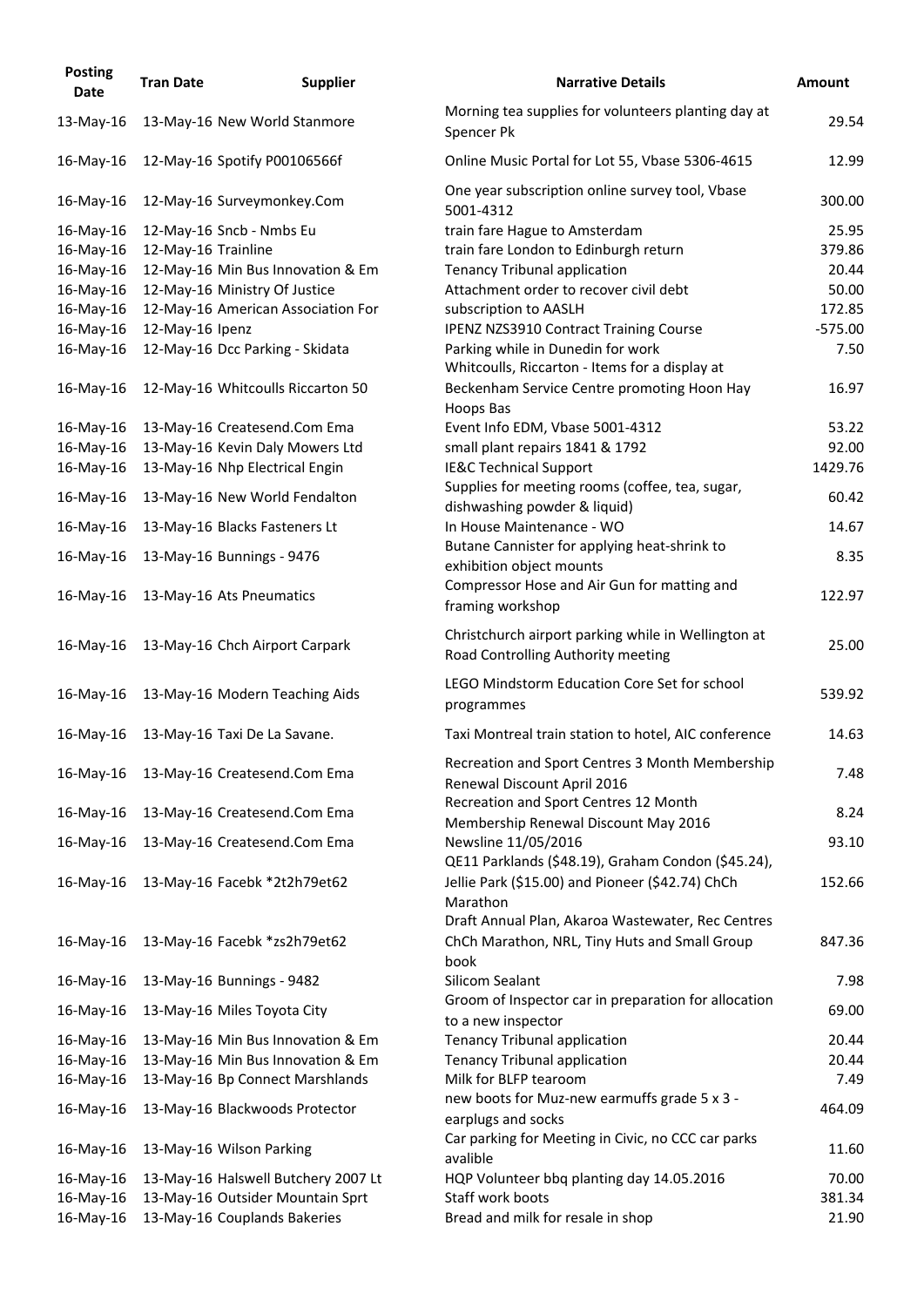| <b>Posting</b><br><b>Date</b> | <b>Tran Date</b> | <b>Supplier</b>                         | <b>Narrative Details</b>                                                             | <b>Amount</b> |
|-------------------------------|------------------|-----------------------------------------|--------------------------------------------------------------------------------------|---------------|
| 16-May-16                     |                  | 13-May-16 Bunnings - 9482               | vehicle cleaning kit, glass cleaner                                                  | 32.33         |
| 16-May-16                     |                  | 14-May-16 Lyttelton Pharmacy            | Used PCard in Error - Paid 020616                                                    | 40.49         |
| 16-May-16                     |                  | 14-May-16 Pb Technologies Christchu     | Purchase of Blackberry Priv 4g                                                       | 973.65        |
| 16-May-16                     |                  | 14-May-16 Dropbox*qlh4zmh4k9l9          | Subscription                                                                         | 15.12         |
| 16-May-16                     |                  | 15-May-16 Vendhq.Com                    | Vend May 2016                                                                        | 674.00        |
| 16-May-16                     |                  | 15-May-16 New World South City          | <b>CDEM Volunteer Full Day Training catering</b>                                     | 195.86        |
| 16-May-16                     |                  | 15-May-16 Mitre 10 Mega Hornby          | paint                                                                                | 18.00         |
| 16-May-16                     |                  | 15-May-16 Spotlight Stores NZ Ltd       | Foam                                                                                 | 35.76         |
| 16-May-16                     |                  | 15-May-16 Paper Plus Northlands         | Thank you card for volunteer donation of maori<br>cloak                              | 5.99          |
| 16-May-16                     |                  | 15-May-16 Ecocentral Ltd                | Dump fees                                                                            | 33.74         |
| 16-May-16                     |                  | 15-May-16 Wgtn Combined Taxis           | attending BHAG/WAGG and TAGG Governance<br>meeting                                   | 37.90         |
| 16-May-16                     |                  | 16-May-16 Countdown                     | Refreshments for Hokianga                                                            | 17.99         |
| 16-May-16                     |                  | 16-May-16 Prebble Seeds Ltd             | turf fertiliser No3 x 4 bags                                                         | 180.25        |
| 16-May-16                     |                  | 16-May-16 Countdown                     | Catering for Hagley/Ferrymead Community Board                                        | 22.74         |
| 16-May-16                     |                  | 16-May-16 Christchurch City Cncl        | Parking coupons for staff when travelling to Civic<br>etc.                           | 279.00        |
| 16-May-16                     |                  | 16-May-16 Ferrymead Mitre 10 Mega       | <b>Workshop Tool</b>                                                                 | 66.76         |
| 16-May-16                     |                  | 16-May-16 Ccc Parking                   | Parking for meetings                                                                 | 4.50          |
| 16-May-16                     |                  | 16-May-16 Ccc Parking                   | Parking                                                                              | 3.60          |
| 16-May-16                     |                  | 16-May-16 Air NZ Online                 | Checked in baggage charge - accidentally deleted<br>electronic receipt from Air NZ   | 10.00         |
| 16-May-16                     |                  | 16-May-16 Air NZ Online                 | Checked in baggage charge - accidentally deleted<br>electronic receipt from Air NZ   | 10.00         |
| 16-May-16                     |                  | 16-May-16 New World Northwood           | Groynes milk 1x2lt 5x 1lt long life                                                  | 12.54         |
|                               |                  | 16-May-16 16-May-16 Property Council Nz | Registration for property Council seminar                                            | 102.35        |
| 16-May-16                     |                  | 16-May-16 Countdown                     | Burwood Pegasus Community Board Catering - 16                                        | 9.51          |
|                               |                  |                                         | May 2016                                                                             |               |
| 16-May-16                     |                  | 16-May-16 Mitre 10 Beckenham            | timber and liquid nails for new hazchem signs                                        | 37.91         |
| 16-May-16                     |                  | 16-May-16 Mitre 10 Beckenham            | rags for workshop cleaning                                                           | 44.78         |
| 16-May-16                     |                  | 16-May-16 Ascent Technology Ltd         | Tucano (Bag) 13" Sleeve Colore- Black                                                | 44.51         |
| 16-May-16                     |                  | 16-May-16 James Bull & Co               | Miscellaneous - key cut - Jura Courts Resident<br>Lounge                             | 18.40         |
| 16-May-16                     |                  | 16-May-16 Pak N Save Northlands         | For Training Workshops for Community<br><b>Organisations and Groups</b>              | 44.24         |
| 17-May-16                     |                  | 15-May-16 Facebook Q5vtt8em32           | facebook boost                                                                       | 70.06         |
| 17-May-16                     |                  | 16-May-16 Bunnings - 9482               | Replacement resin chair for disabled change room,<br>noozles for poolside.           | 51.95         |
| 17-May-16                     |                  | 16-May-16 Mrc Transmark Limited         | In House Maintenance - WO                                                            | 4.83          |
| 17-May-16                     |                  | 16-May-16 Saecowilson - Christch        | In House Maintenance - WO                                                            | 15.13         |
| 17-May-16                     |                  | 16-May-16 Blackwoods Protector          | H & S - Lock Out Tags                                                                | 41.72         |
| 17-May-16                     |                  | 16-May-16 Mainland Fasteners Ltd        | Credit Voucher Mainland Fasteners Ltd - In House<br>Maintenance - WO                 | $-53.47$      |
| 17-May-16                     |                  | 16-May-16 Mainland Fasteners Ltd        | In House Maintenance - WO                                                            | 71.30         |
| 17-May-16                     |                  | 16-May-16 Tyco Flow Control             | In House Maintenance - WO                                                            | 870.92        |
| 17-May-16                     |                  | 16-May-16 Bunnings - 9476               | Transitional Maintenance - new tree                                                  | 19.96         |
| 17-May-16                     |                  | 16-May-16 Urban Paving Harewood         | <b>Transitional Maintenance</b>                                                      | 30.00         |
| 17-May-16                     | 16-May-16 Net 24 |                                         | Webhosting                                                                           | 34.44         |
| 17-May-16                     |                  | 16-May-16 Freshchoice Barrington        | <b>Milk</b>                                                                          | 2.75          |
| 17-May-16                     |                  | 16-May-16 Nzia Website                  | NZIA GIB Technical Series 2016                                                       | 95.00         |
| 17-May-16                     |                  | 16-May-16 Createsend.Com Ema            | Go ahead - top tips for winter                                                       | 16.61         |
| 17-May-16                     |                  | 16-May-16 Createsend.Com Ema            | Cycleways: Uni-Cycle work approved, bike film night<br>hits town and more - May 2016 | 33.72         |
| 17-May-16                     |                  | 16-May-16 Createsend.Com Ema            | Pioneer Fitness Centre Improvements 20-23 May                                        | 43.35         |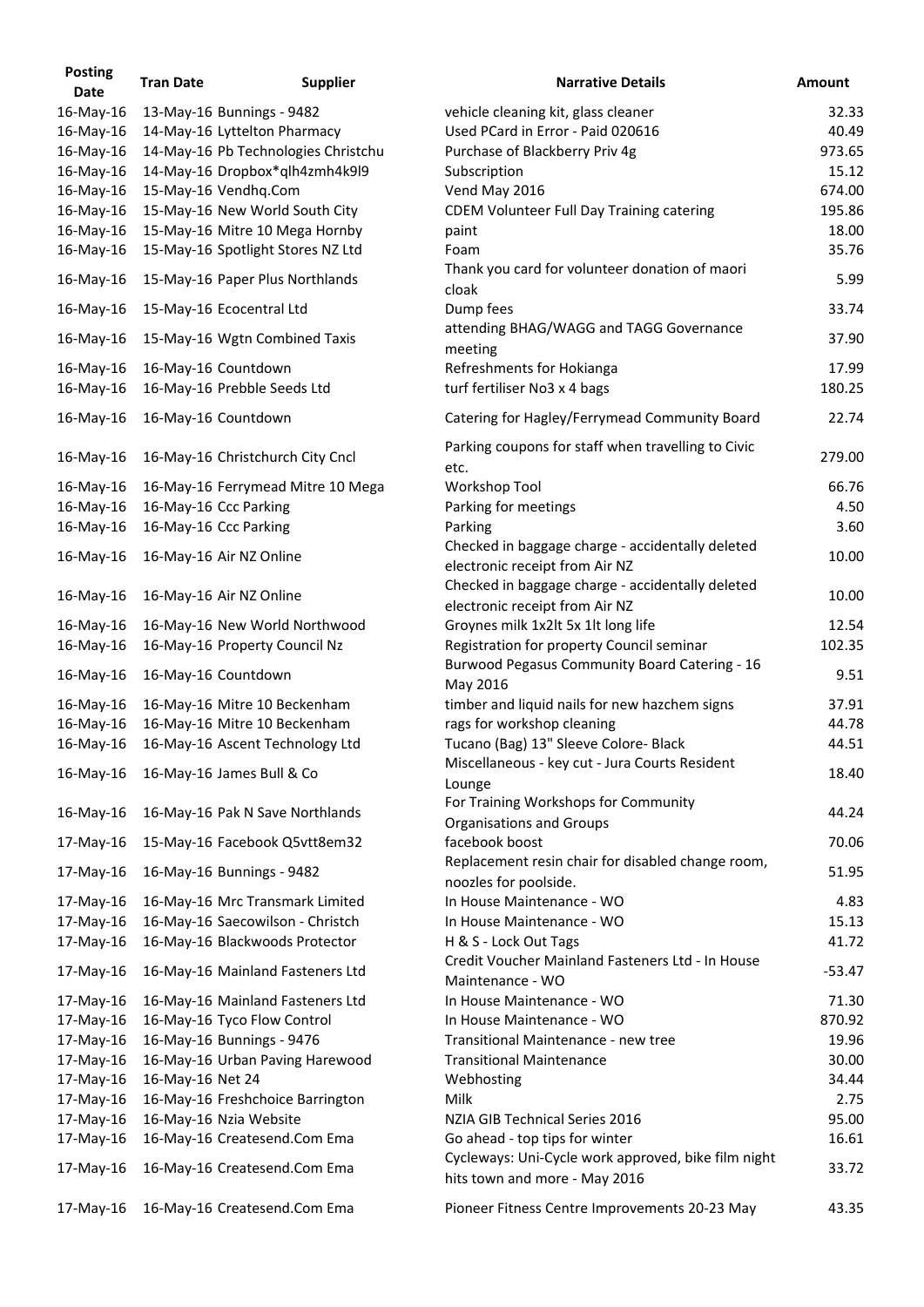| <b>Posting</b><br><b>Date</b> | <b>Tran Date</b>     | <b>Supplier</b>                    | <b>Narrative Details</b>                                                                                     | <b>Amount</b> |
|-------------------------------|----------------------|------------------------------------|--------------------------------------------------------------------------------------------------------------|---------------|
| 17-May-16                     |                      | 16-May-16 Createsend.Com Ema       | <b>Small Group Training Bookings open</b><br>Safety Helmets supplied to eight new Residential                | 172.26        |
| $17$ -May-16                  |                      | 16-May-16 Blackwoods Protector     | Team Inspectors who commence with Council<br>during May                                                      | 141.38        |
| 17-May-16                     |                      | 16-May-16 Blackwoods Protector     | Inspector related items, earplugs, sunscreen & hand<br>sanitizer for intake of 8 Residential Team Inspectors | 141.79        |
| 17-May-16                     |                      | 16-May-16 Lighting Plus E-Commerce | Display lights                                                                                               | 923.45        |
| 17-May-16                     |                      | 16-May-16 Ministry Of Justice      | Attachment order to recover civil debt - no receipt<br>handed                                                | 50.00         |
| 17-May-16                     |                      | 16-May-16 Trademe Paynow           | Bopalong inflatable bounce animal                                                                            | 19.69         |
| 17-May-16                     |                      | 16-May-16 Relish Catering          | Cet, Exep Team, Ways of working session                                                                      | 187.80        |
| 17-May-16                     |                      | 16-May-16 Sura Sushi Hereford      | Crown Governance Arrangements lunch                                                                          | 42.90         |
| 17-May-16                     |                      | 16-May-16 Corporate Cabs Limit     | Cab airport to city                                                                                          | 70.00         |
| 17-May-16                     |                      | 16-May-16 Nz Safety Br 23          | Safety masks for micro/lab                                                                                   | 103.77        |
| 17-May-16                     |                      | 16-May-16 Blackwoods Protector     | hazchem compliance signs for sheds                                                                           | 233.80        |
| 17-May-16                     |                      | 16-May-16 Chch Airport Carpark     | Parking at Airport                                                                                           | 33.00         |
| 17-May-16                     |                      | 16-May-16 Computer Dynamics Ltd    | Cables and cable mounts for OSD                                                                              | 56.50         |
| 17-May-16                     |                      | 16-May-16 M J Shardlow & Colid     | Floor Tape - For Rams Games                                                                                  | 683.10        |
| 17-May-16                     | 16-May-16 Casbolts   |                                    | Helmet Rob Snippers, over payment                                                                            | 149.00        |
| 17-May-16                     | 16-May-16 Net 24     |                                    | Monthly team text alerting system - Decisions (D4H)                                                          | 17.92         |
| 17-May-16                     | 17-May-16 Wsl Online |                                    | Specialty paper for Lot 55 Menus, Vbase Catering<br>5306-4615                                                | 69.98         |
| 17-May-16                     |                      | 17-May-16 Norgren Ltd              | In House Maintenance - WO                                                                                    | 556.37        |
| 17-May-16                     |                      | 17-May-16 Mrc Transmark Limited    | In House Maintenance - WO                                                                                    | 20.68         |
| 17-May-16                     |                      | 17-May-16 Mrc Transmark Limited    | In House Maintenance - WO                                                                                    | 91.98         |
| 17-May-16                     |                      | 17-May-16 Transdiesel Ltd          | In House Maintenance - WO                                                                                    | 506.60        |
| 17-May-16                     |                      | 17-May-16 Twl 175 South City       | <b>Tissues</b>                                                                                               | 18.10         |
| 17-May-16                     |                      | 17-May-16 Spotlight Stores NZ Ltd  | Supplies for the opening of the Aranui/Wainoni<br><b>Community Centre</b>                                    | 59.88         |
| 17-May-16                     |                      | 17-May-16 Mitre 10 Bishopdale      | Door chime for Fendalton Library foyer                                                                       | 22.00         |
| 17-May-16                     |                      | 17-May-16 Armstrong Locksmiths     | 2 plant room keys - South Lib.                                                                               | 36.00         |
| 17-May-16                     |                      | 17-May-16 Twl 175 South City       | New plates as current ones do not fit in dishwasher                                                          | 12.10         |
| 17-May-16                     |                      | 17-May-16 Wsl South City           | Red Ink Stamp for FE library - not obtainable<br>through OfficeMax                                           | 15.49         |
| 17-May-16                     |                      | 17-May-16 Mitre 10 Mega Hornby     | Trolleys for books for outreach                                                                              | 280.00        |
| 17-May-16                     |                      | 17-May-16 Animates Tower Junction  | 3 snails for SC fish tank, receipt lost                                                                      | 16.19         |
| 17-May-16                     |                      | 17-May-16 Mitre 10 Beckenham       | general fastenings for hazchem signs install job                                                             | 45.89         |
| 17-May-16                     | 17-May-16 Countdown  |                                    | Kitchen supplies                                                                                             | 61.44         |
| 17-May-16                     |                      | 17-May-16 Twl 123 Eastgate         | non-slip material for new trolleys                                                                           | 18.00         |
| 17-May-16                     |                      | 17-May-16 Twl 123 Eastgate         | non-slip material for new trolleys                                                                           | 18.97         |
| 17-May-16                     |                      | 17-May-16 Ccc Parking              | Parking                                                                                                      | 6.70          |
| 17-May-16                     |                      | 17-May-16 Pak N Save Hornby        | Milk for tearoom                                                                                             | 3.99          |
| 17-May-16                     |                      | 17-May-16 Wsl South City           | white board magnets for beat map                                                                             | 7.99          |
| 17-May-16                     |                      | 17-May-16 Briscoes Chch Salisbury  | Stool for Mobile Library                                                                                     | 15.99         |
| 17-May-16                     |                      | 17-May-16 Battery Masta Ltd        | Battery chargers and batteries for fire pumps                                                                | 257.80        |
| 18-May-16                     |                      | 15-May-16 Showcase Business Cent   | Printing                                                                                                     | 4.40          |
| 18-May-16                     |                      | 15-May-16 Showcase Business Cent   | Printing                                                                                                     | 49.41         |
| 18-May-16                     | 16-May-16 Atlassian  |                                    | Confluence                                                                                                   | 30.34         |
| 18-May-16                     |                      | 16-May-16 George Henry & Co Lt     | Torches for allocation to new Building Inspectors<br>(eight) who commence with Council during May<br>2016.   | 189.47        |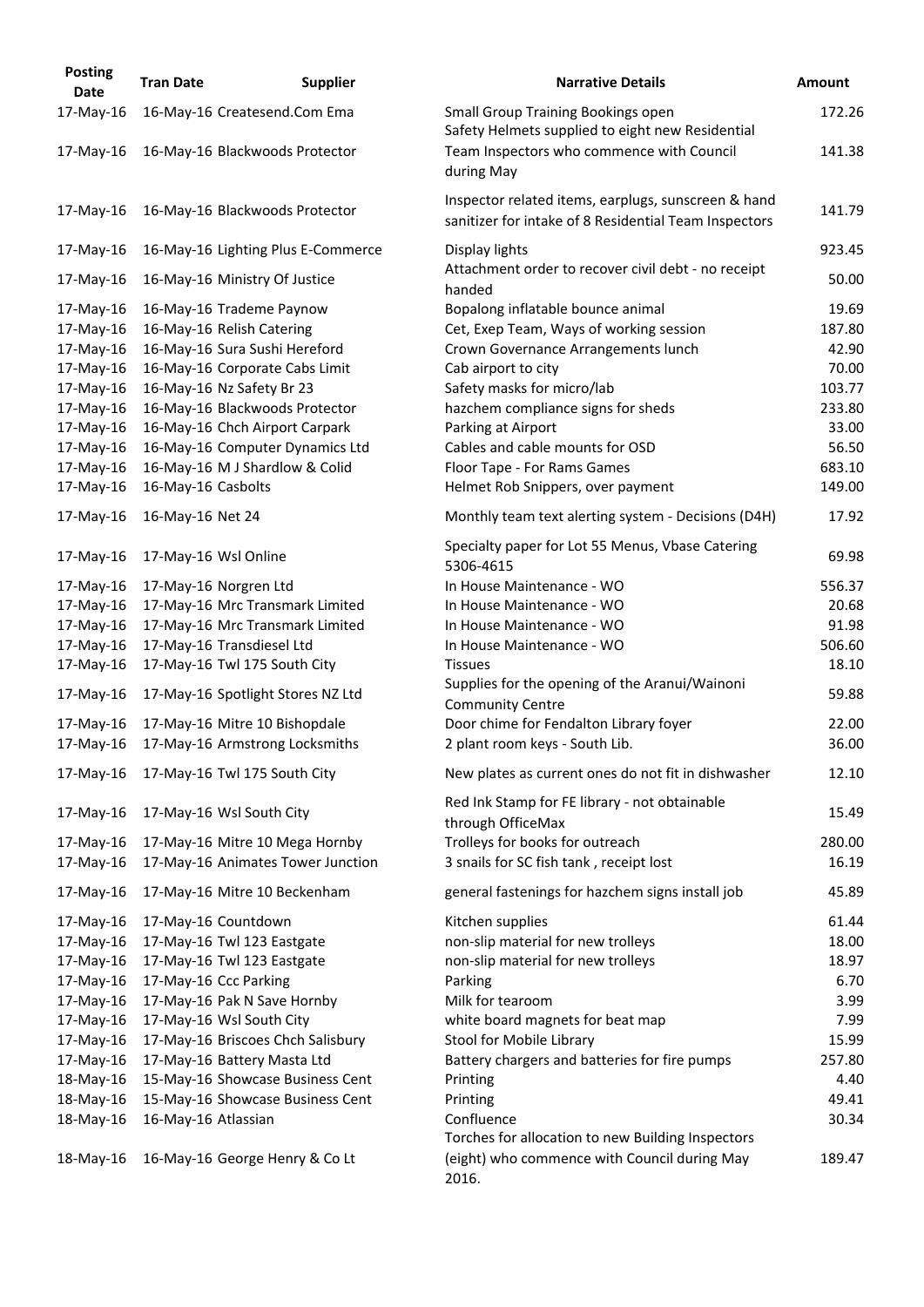| <b>Posting</b><br><b>Date</b> | <b>Tran Date</b>      | <b>Supplier</b>                     | <b>Narrative Details</b>                                                                                  | <b>Amount</b> |
|-------------------------------|-----------------------|-------------------------------------|-----------------------------------------------------------------------------------------------------------|---------------|
| 18-May-16                     |                       | 16-May-16 George Henry & Co Lt      | Inspector Gear - Inspection mirrors, tape measures<br>& safety eyewear for allocation to 8 new Inspectors | 333.71        |
| 18-May-16                     |                       | 16-May-16 Harvey Norman Moorehouse  | Book Wallet for Samsung GS5                                                                               | 29.99         |
| 18-May-16                     |                       | 16-May-16 Bookdepository.Com        | <b>Botanic Gardens library</b>                                                                            | 141.71        |
| 18-May-16                     |                       | 16-May-16 Www.Summerfieldbooks.Com  | <b>Botanic Gardens library</b>                                                                            | 406.73        |
| 18-May-16                     |                       | 17-May-16 Parsley And Sage          | Catering for Community Board meeting                                                                      | 118.45        |
| 18-May-16                     |                       | 17-May-16 The National Business     | <b>Subscription to National Business Review</b>                                                           | 180.00        |
| 18-May-16                     |                       | 17-May-16 Workplace Safety Sup      | steelcap Gumboots to comply with work area,<br>chemical groves, disinfection tissues for cleaning         | 111.70        |
| 18-May-16                     |                       | 17-May-16 University Book Shop      | Recommended book from course                                                                              | 51.29         |
| 18-May-16                     |                       | 17-May-16 Kmart - Shirley           | Supplies for the opening of the Aranui/Wainoni<br><b>Community Centre</b>                                 | 76.00         |
| 18-May-16                     |                       | 17-May-16 Southern H/pitality Lt    | Aranui/Wainoni Community Centre Opening -<br>Trolleys                                                     | 534.61        |
| 18-May-16                     |                       | 17-May-16 Kmart - Shirley           | Kitchen supplies for the opening of the<br>Aranui/Wainoni Community Centre                                | 745.00        |
| 18-May-16                     |                       | 17-May-16 Nz Red Cross Cwc          | <b>Stuff for First Aid</b>                                                                                | 596.00        |
| 18-May-16                     |                       | 17-May-16 Min Bus Innovation & Em   | <b>Tenancy Tribunal application</b>                                                                       | 20.44         |
| 18-May-16                     |                       | 17-May-16 Min Bus Innovation & Em   | <b>Tenancy Tribunal application</b>                                                                       | 20.44         |
| 18-May-16                     |                       | 17-May-16 Parsley And Sage          | Catering for Fendalton Board Meeting 16 May 2016                                                          | 51.98         |
| 18-May-16                     |                       | 17-May-16 The Toy Shop 2009 Limited | flexible drill shafts for tile repairs at Pioneer rec pool                                                | 170.96        |
| 18-May-16                     |                       | 17-May-16 Bunnings - 9482           | Hose fittings                                                                                             | 22.15         |
| 18-May-16                     |                       | 17-May-16 Blacks Fasteners Lt       | parts for survey equipement                                                                               | 9.03          |
| 18-May-16                     | 17-May-16 Ipenz       |                                     | <b>IPENZ NZS3910 Training Course</b>                                                                      | 667.00        |
| 18-May-16                     |                       | 17-May-16 Midnight Express          | Dinner - Auckland                                                                                         | 90.00         |
| 18-May-16                     |                       | 17-May-16 Hq Wifi Ecom              | IAC payment - internet for guests                                                                         | 196.80        |
| 18-May-16                     |                       | 17-May-16 Couplands Bakeries        | Couplands - Catering for SAW Network Meeting -<br>Wednesday 17 May 2016.                                  | 5.69          |
| 18-May-16                     | 18-May-16 Mr Positive |                                     | Shift Day Works Camera                                                                                    | 34.50         |
| 18-May-16                     |                       | 18-May-16 Mrc Transmark Limited     | n House Maintenance - WO                                                                                  | 285.64        |
|                               |                       |                                     |                                                                                                           |               |
| 18-May-16                     | 18-May-16 Ccc Parking |                                     | Parking at Civic - meeting re Akaroa Service Centre                                                       | 6.70          |
| 18-May-16                     |                       | 18-May-16 Noel Leeming 12           | GPS for Building Inspector as aid for navigation to<br>building inspection sites                          | 138.75        |
| 18-May-16                     | 18-May-16 Countdown   |                                     | Supplies for the opening of the Aranui/Wainoni<br><b>Community Centre</b>                                 | 108.10        |
| 18-May-16                     |                       | 18-May-16 Ferrymead Mitre 10 Mega   | Display cubes                                                                                             | 169.00        |
| 18-May-16                     |                       | 18-May-16 Ferrymead Mitre 10 Mega   | Display cubes, mugs and call bells for desk at<br>Papanui Library                                         | 256.90        |
| 18-May-16                     |                       | 18-May-16 Noble-Adams Machinery     | Repair to sprayer unit.<br>Registration to attend Industrial Waters 2016                                  | 518.10        |
| 18-May-16                     |                       | 18-May-16 Conferences & Events 29   | Conference                                                                                                | 860.00        |
| 18-May-16                     |                       | 18-May-16 Hornby Vet Centre 2011    | Yellow eyed penguin medical services                                                                      | 102.30        |
| 18-May-16                     | 18-May-16 Wsl Hornby  |                                     | Timesheet pad and folder deviders                                                                         | 15.98         |
| 18-May-16                     |                       | 18-May-16 Twl 178 Barrington        | 2 refill bean bags beans                                                                                  | 20.00         |
| 18-May-16                     |                       | 18-May-16 Freshchoice Barrington    | items for smell machine and cleaning products, light<br>bulb                                              | 29.67         |
| 18-May-16                     |                       | 18-May-16 Green Cabs Ltd            | <b>Smart Cities vist</b>                                                                                  | 35.80         |
| 18-May-16                     | 18-May-16 Branz       |                                     | Professional Development and Training                                                                     | 92.00         |
| 18-May-16                     |                       | 18-May-16 Shirley Service Centre    | Parking Coupons for Burwood Pegasus Staff                                                                 | 62.00         |
| 18-May-16                     |                       | 18-May-16 Cosy Cafe Ltd             | Refreshments for Swiss Ambassador and ex-CERA<br>staff member. CIR provided city tour, reconstruction     | 40.50         |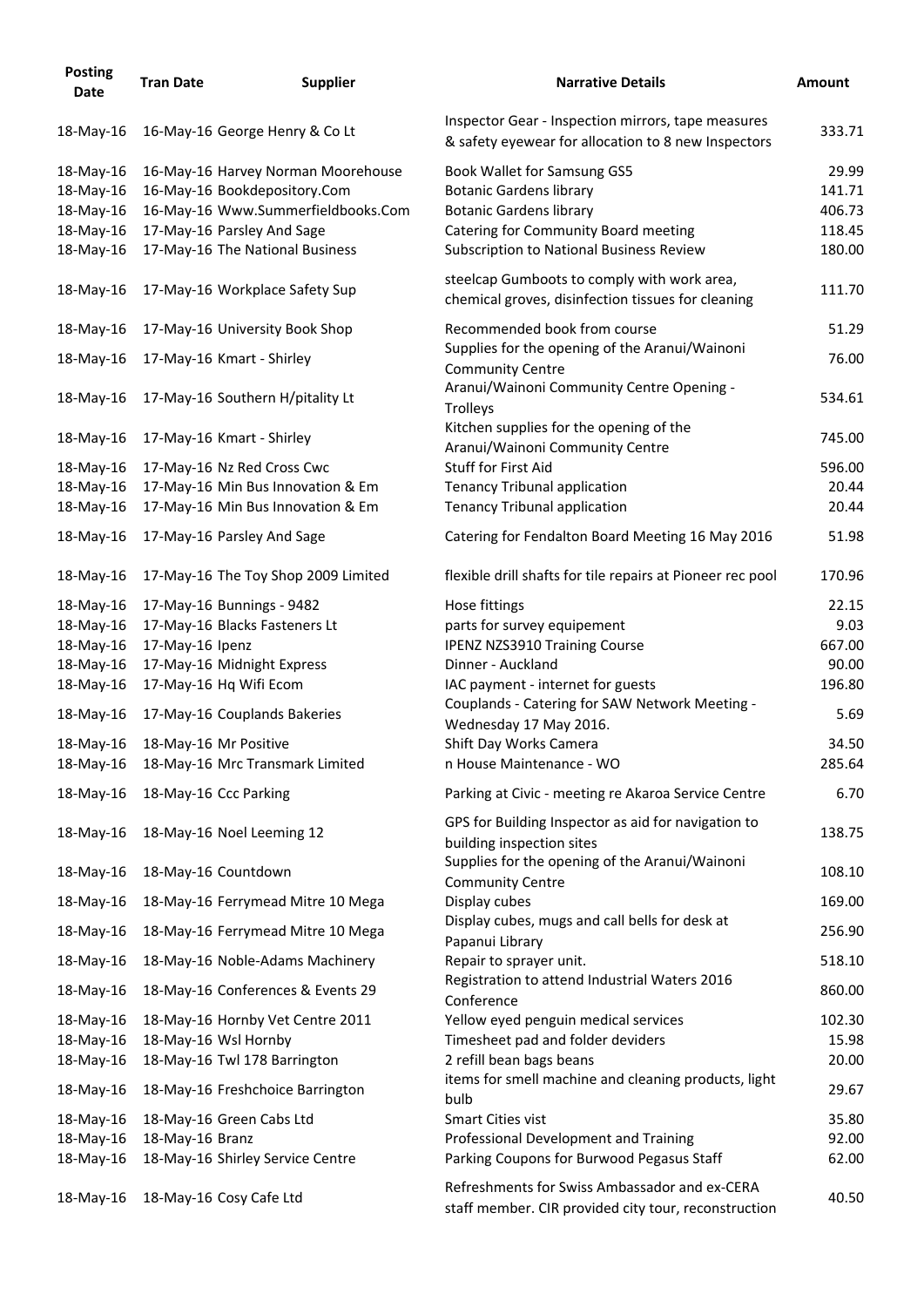| <b>Posting</b><br>Date | <b>Tran Date</b>   | <b>Supplier</b>                     | <b>Narrative Details</b>                                                                      |
|------------------------|--------------------|-------------------------------------|-----------------------------------------------------------------------------------------------|
| 18-May-16              |                    | 18-May-16 Hammer Hardware           | bolts for stile install job on Okuti Track                                                    |
| 18-May-16              |                    | 18-May-16 Countdown                 | refreshments for music month performance                                                      |
|                        |                    |                                     | Hose and connectors, large screwdrivers, for animal                                           |
| 18-May-16              |                    | 18-May-16 Ferrymead Mitre 10 Mega   | area Spencer Pk                                                                               |
| 19-May-16              | 17-May-16 Istructe |                                     | <b>Structural Awards Entry</b>                                                                |
| 19-May-16              |                    | 17-May-16 Cafe Hanoi                | Dinner at course in Auckland                                                                  |
| 19-May-16              |                    | 17-May-16 Facebk *93u5f9jtp2        | TfC - Facebook promotion.                                                                     |
| 19-May-16              |                    | 17-May-16 Bright Star Strategi      | Giftware for resale in the BG VC gift shop                                                    |
| 19-May-16              |                    | 18-May-16 Blackwoods Protector      | earmuffs for Mark & Lance HP&BG op's team                                                     |
| 19-May-16              |                    | 18-May-16 Bunnings - 9476           | fittings for irrigation                                                                       |
| 19-May-16              |                    | 18-May-16 Bunnings - 9476           | battery charger & battery for hedge trimmer                                                   |
| 19-May-16              |                    | 18-May-16 Smc Pneumatics (NZ)       | In House Maintenance - WO                                                                     |
| 19-May-16              |                    | 18-May-16 French Bakery Limited     | <b>Board Meeting Catering</b>                                                                 |
| 19-May-16              |                    | 18-May-16 Mainland Fasteners Ltd    | Workshop Stock items                                                                          |
| 19-May-16              |                    | 18-May-16 The Service Company Ltd C | Laundry Detergent                                                                             |
| 19-May-16              |                    | 18-May-16 M J Shardlow & Colid      | Tape for stadium lines (Wheelchair Rugby)                                                     |
| 19-May-16              |                    | 18-May-16 Yellowcab Aus 131924      | AUD 55.39 Taxi from Sydney hotel to airport                                                   |
| 19-May-16              |                    | 18-May-16 Chch Airport Carpark      | Airport parking for Sydney Conference                                                         |
|                        |                    |                                     | Recreation and Sport Centres Welcome Email 18                                                 |
| 19-May-16              |                    | 18-May-16 Createsend.Com Ema        | May 2016                                                                                      |
| 19-May-16              |                    | 18-May-16 Createsend.Com Ema        | Art Gallery email                                                                             |
| 19-May-16              |                    | 18-May-16 Bunnings - 9476           | Lightbulbs, sealant and electrical cord                                                       |
| 19-May-16              |                    | 18-May-16 Min Bus Innovation & Em   | <b>Tenancy Tribunal application</b>                                                           |
| 19-May-16              |                    | 18-May-16 Min Bus Innovation & Em   | <b>Tenancy Tribunal application</b>                                                           |
| 19-May-16              |                    | 18-May-16 Min Bus Innovation & Em   | <b>Tenancy Tribunal application</b>                                                           |
| 19-May-16              |                    | 18-May-16 Min Bus Innovation & Em   | <b>Tenancy Tribunal application</b>                                                           |
| 19-May-16              |                    | 18-May-16 Min Bus Innovation & Em   | <b>Tenancy Tribunal application</b>                                                           |
| 19-May-16              |                    | 18-May-16 Min Bus Innovation & Em   | <b>Tenancy Tribunal application</b>                                                           |
| 19-May-16              |                    | 18-May-16 New World St Martins      | Milk for Port Hills tearoom                                                                   |
| 19-May-16              |                    | 18-May-16 Pivotel Communicat        | Pivotel GPS locator                                                                           |
| 19-May-16              |                    | 18-May-16 Pivotel Communicat        | <b>Pivotel GPS locator</b>                                                                    |
| 19-May-16              |                    | 18-May-16 The Preservatory          | Catering for Local Alcohol Policy Mediation                                                   |
| 19-May-16              |                    | 18-May-16 Kiwi Eftpos & Pos Grp     | Purchased new till and needed receipt roll paper                                              |
| 19-May-16              |                    | 18-May-16 Kiwi Eftpos & Pos Grp     | <b>New Till</b>                                                                               |
| 19-May-16              | 18-May-16 Ipenz    |                                     | 3910 Course                                                                                   |
| 19-May-16              | 18-May-16 Ipenz    |                                     | 3910 Course                                                                                   |
| 19-May-16              |                    | 18-May-16 Chch Airport Carpark      | Parking at airport - smart cities                                                             |
| 19-May-16              |                    | 18-May-16 Nzia Website              | Professional Membership Annual Fee to NZIA                                                    |
| 19-May-16              |                    | 18-May-16 Acquire.Co.Nz Ltd         | Laptop sleve                                                                                  |
| 19-May-16              |                    | 18-May-16 Avantiplus John Bull      | Parts & servicing on cycle safe bikes team 1 & 2 -<br>March - May                             |
| 19-May-16              |                    | 18-May-16 New World Bishopdale      | Catering for Shirle/Papanui Community Board<br>meeting held on 18 May 2016 in the Board Room, |
|                        |                    |                                     | Papanui Library                                                                               |
| 19-May-16              | 18-May-16 Pearl    |                                     | <b>Botanic Gardens library</b>                                                                |
| 19-May-16              |                    | 18-May-16 Freshchoice Merivale      | Panel Catering supplies                                                                       |
| 19-May-16              |                    | 19-May-16 James Bull & Co           | 3 No: 3 keys cut and lock tested                                                              |
| 19-May-16              |                    | 19-May-16 Woolston Club Inc         | Catering for the Hagley/Ferrymead Garden Pride<br>Awards                                      |
| 19-May-16              |                    | 19-May-16 Spotlight Stores NZ Ltd   | Dummy head for Canterbury Museum Barristers<br>Wig artwork loan                               |
| 19-May-16              |                    | 19-May-16 Optimal Workshop          | Online Information Architecture user testing<br>software                                      |
| 19-May-16              | 19-May-16 Branz    |                                     | <b>BRANZ BUILDING STANDARDS 2016</b>                                                          |
| 19-May-16              |                    | 19-May-16 Pak N Save Northlands     | Pak n Sav Account                                                                             |
| 19-May-16              |                    | 19-May-16 Conferences & Events 29   | Industrial Waters 2016 Conference                                                             |

| <b>Date</b> | <b>Tran Date</b>   | <b>Supplier</b>                     | <b>Narrative Details</b>                                          | <b>Amount</b> |
|-------------|--------------------|-------------------------------------|-------------------------------------------------------------------|---------------|
| 18-May-16   |                    | 18-May-16 Hammer Hardware           | bolts for stile install job on Okuti Track                        | 58.40         |
| 18-May-16   |                    | 18-May-16 Countdown                 | refreshments for music month performance                          | 22.31         |
|             |                    |                                     | Hose and connectors, large screwdrivers, for animal               | 75.19         |
| 18-May-16   |                    | 18-May-16 Ferrymead Mitre 10 Mega   | area Spencer Pk                                                   |               |
| 19-May-16   | 17-May-16 Istructe |                                     | <b>Structural Awards Entry</b>                                    | 657.46        |
| 19-May-16   |                    | 17-May-16 Cafe Hanoi                | Dinner at course in Auckland                                      | 74.00         |
| 19-May-16   |                    | 17-May-16 Facebk *93u5f9jtp2        | TfC - Facebook promotion.                                         | 30.02         |
| 19-May-16   |                    | 17-May-16 Bright Star Strategi      | Giftware for resale in the BG VC gift shop                        | 486.37        |
| 19-May-16   |                    | 18-May-16 Blackwoods Protector      | earmuffs for Mark & Lance HP&BG op's team                         | 70.18         |
| 19-May-16   |                    | 18-May-16 Bunnings - 9476           | fittings for irrigation                                           | 132.01        |
| 19-May-16   |                    | 18-May-16 Bunnings - 9476           | battery charger & battery for hedge trimmer                       | 188.98        |
| 19-May-16   |                    | 18-May-16 Smc Pneumatics (NZ)       | In House Maintenance - WO                                         | 81.93         |
| 19-May-16   |                    | 18-May-16 French Bakery Limited     | <b>Board Meeting Catering</b>                                     | 45.40         |
| 19-May-16   |                    | 18-May-16 Mainland Fasteners Ltd    | Workshop Stock items                                              | 237.12        |
| 19-May-16   |                    | 18-May-16 The Service Company Ltd C | Laundry Detergent                                                 | 149.50        |
| 19-May-16   |                    | 18-May-16 M J Shardlow & Colid      | Tape for stadium lines (Wheelchair Rugby)                         | 414.03        |
| 19-May-16   |                    | 18-May-16 Yellowcab Aus 131924      | AUD 55.39 Taxi from Sydney hotel to airport                       | 61.23         |
| 19-May-16   |                    | 18-May-16 Chch Airport Carpark      | Airport parking for Sydney Conference                             | 128.00        |
| 19-May-16   |                    | 18-May-16 Createsend.Com Ema        | Recreation and Sport Centres Welcome Email 18                     | 8.22          |
| 19-May-16   |                    | 18-May-16 Createsend.Com Ema        | May 2016<br>Art Gallery email                                     | 14.56         |
| 19-May-16   |                    | 18-May-16 Bunnings - 9476           | Lightbulbs, sealant and electrical cord                           | 186.30        |
| 19-May-16   |                    | 18-May-16 Min Bus Innovation & Em   | <b>Tenancy Tribunal application</b>                               | 20.44         |
| 19-May-16   |                    | 18-May-16 Min Bus Innovation & Em   | <b>Tenancy Tribunal application</b>                               | 20.44         |
| 19-May-16   |                    | 18-May-16 Min Bus Innovation & Em   | <b>Tenancy Tribunal application</b>                               | 20.44         |
| 19-May-16   |                    | 18-May-16 Min Bus Innovation & Em   | <b>Tenancy Tribunal application</b>                               | 20.44         |
| 19-May-16   |                    | 18-May-16 Min Bus Innovation & Em   | <b>Tenancy Tribunal application</b>                               | 20.44         |
| 19-May-16   |                    | 18-May-16 Min Bus Innovation & Em   | <b>Tenancy Tribunal application</b>                               | 20.44         |
| 19-May-16   |                    | 18-May-16 New World St Martins      | Milk for Port Hills tearoom                                       | 21.54         |
| 19-May-16   |                    | 18-May-16 Pivotel Communicat        | Pivotel GPS locator                                               | 39.95         |
| 19-May-16   |                    | 18-May-16 Pivotel Communicat        | Pivotel GPS locator                                               | 55.70         |
| 19-May-16   |                    | 18-May-16 The Preservatory          | Catering for Local Alcohol Policy Mediation                       | 279.00        |
| 19-May-16   |                    | 18-May-16 Kiwi Eftpos & Pos Grp     | Purchased new till and needed receipt roll paper                  | 57.50         |
| 19-May-16   |                    | 18-May-16 Kiwi Eftpos & Pos Grp     | New Till                                                          | 1086.75       |
| 19-May-16   | 18-May-16 Ipenz    |                                     | 3910 Course                                                       | 667.00        |
| 19-May-16   | 18-May-16 Ipenz    |                                     | 3910 Course                                                       | 667.00        |
| 19-May-16   |                    | 18-May-16 Chch Airport Carpark      | Parking at airport - smart cities                                 | 32.00         |
| 19-May-16   |                    | 18-May-16 Nzia Website              | Professional Membership Annual Fee to NZIA                        | 95.00         |
| 19-May-16   |                    | 18-May-16 Acquire.Co.Nz Ltd         | Laptop sleve                                                      | 48.39         |
|             |                    |                                     | Parts & servicing on cycle safe bikes team 1 & 2 -                | 805.09        |
| 19-May-16   |                    | 18-May-16 Avantiplus John Bull      | March - May                                                       |               |
|             |                    |                                     | Catering for Shirle/Papanui Community Board                       |               |
| 19-May-16   |                    | 18-May-16 New World Bishopdale      | meeting held on 18 May 2016 in the Board Room,<br>Papanui Library | 80.30         |
| 19-May-16   | 18-May-16 Pearl    |                                     | <b>Botanic Gardens library</b>                                    | 250.00        |
| 19-May-16   |                    | 18-May-16 Freshchoice Merivale      | Panel Catering supplies                                           | 52.96         |
| 19-May-16   |                    | 19-May-16 James Bull & Co           | 3 No: 3 keys cut and lock tested                                  | 152.95        |
| 19-May-16   |                    | 19-May-16 Woolston Club Inc         | Catering for the Hagley/Ferrymead Garden Pride                    | 1101.00       |
|             |                    |                                     | Awards                                                            |               |
| 19-May-16   |                    | 19-May-16 Spotlight Stores NZ Ltd   | Dummy head for Canterbury Museum Barristers<br>Wig artwork loan   | 17.49         |
| 19-May-16   |                    | 19-May-16 Optimal Workshop          | Online Information Architecture user testing<br>software          | 139.00        |
| 19-May-16   | 19-May-16 Branz    |                                     | <b>BRANZ BUILDING STANDARDS 2016</b>                              | 92.00         |
| 19-May-16   |                    | 19-May-16 Pak N Save Northlands     | Pak n Sav Account                                                 | 400.82        |
| 19-May-16   |                    | 19-May-16 Conferences & Events 29   | Industrial Waters 2016 Conference                                 | 860.00        |
|             |                    |                                     |                                                                   |               |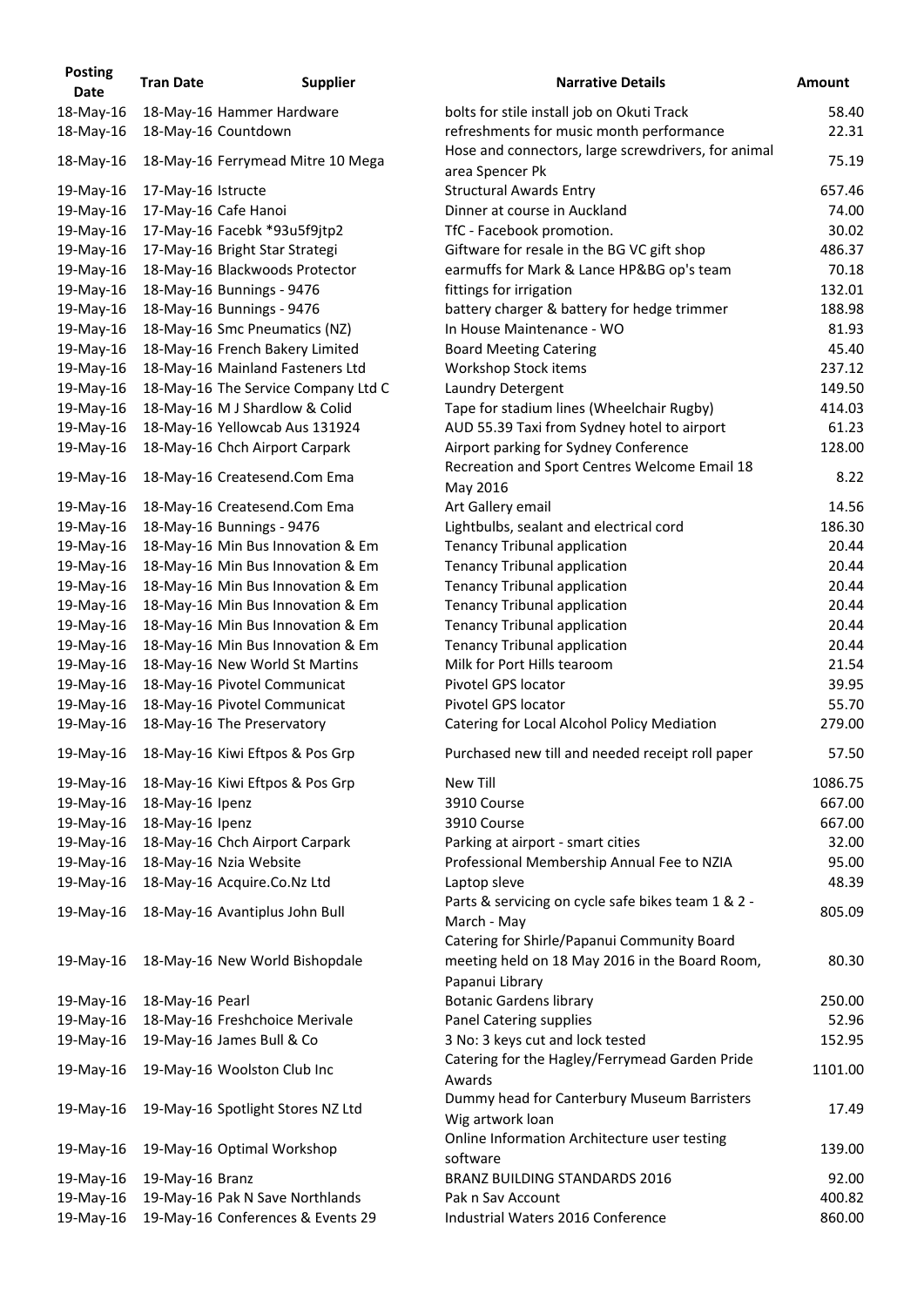| <b>Posting</b><br><b>Date</b> | <b>Tran Date</b>     | <b>Supplier</b>                                    | <b>Narrative Details</b>                                          | <b>Amount</b> |
|-------------------------------|----------------------|----------------------------------------------------|-------------------------------------------------------------------|---------------|
| 19-May-16                     | 19-May-16 Briscoes   |                                                    | Urn for meeting rooms                                             | 139.99        |
| 19-May-16                     |                      | 19-May-16 Briscoes Northlands                      | Canisters and Jugs for meeting rooms                              | 178.91        |
| 19-May-16                     | 19-May-16 Nzc Taxi   |                                                    | shuttle from Akl city to Airport                                  | 38.00         |
| 19-May-16                     |                      | 19-May-16 Craddocks Car Storage                    | airport parking, 4 days                                           | 100.00        |
| 19-May-16                     |                      | 19-May-16 First Direct Taxis                       | Airport transfer for business trip                                | 61.00         |
| 19-May-16                     |                      | 19-May-16 Blue Star Taxis                          | Airport transfer for business trip                                | 75.80         |
| 19-May-16                     |                      | 19-May-16 Mitre 10 Beckenham                       | new makita planner and 2 new handyman squares                     | 402.41        |
| 19-May-16                     |                      | 19-May-16 Repco Northwood 52                       | Trailer light lens                                                | 15.99         |
| 19-May-16                     |                      | 19-May-16 Mitre 10 Mega Hornby                     | Gloves, Pruning Holsters etc                                      | 124.37        |
| 19-May-16                     | 19-May-16            | Payment - Personal - Payment -<br><b>Thank You</b> | Payment - Personal Payment - Thank You                            | $-300.00$     |
| 19-May-16                     |                      | 19-May-16 Ccc Parking                              | parking                                                           | 2.50          |
| 20-May-16                     |                      | 18-May-16 Trenches Restaurant Bar                  | Venue Hire                                                        | 450.00        |
| 20-May-16                     | 18-May-16 Skarfe     |                                                    | Product for resale -Skarfe Jess Johnson Scarves.                  | 1145.76       |
| 20-May-16                     | 18-May-16 Yul Pizza  |                                                    | Travel expenses AIC conference                                    | 10.85         |
| 20-May-16                     | 18-May-16 Billie Chu |                                                    | Lunch in Wellington                                               | 23.90         |
| 20-May-16                     |                      | 18-May-16 Paypal *onehundredp                      | Giftware for resale in BG VC gift shop                            | 426.65        |
| 20-May-16                     |                      | 19-May-16 Relish Catering                          | <b>LMH Board Meeting</b>                                          | 132.71        |
| 20-May-16                     |                      | 19-May-16 Bunnings - 9476                          | handy shelf for storage                                           | 139.38        |
| 20-May-16                     |                      | 19-May-16 Seal Imports                             | In House Maintenance - WO                                         | 109.92        |
| 20-May-16                     |                      | 19-May-16 Bunnings - 9476                          | Tape and plastic for Gym alterations                              | 67.95         |
| 20-May-16                     |                      | 19-May-16 Createsend.Com Ema                       | Art Gallery E Newsletter                                          | 122.41        |
| 20-May-16                     |                      | 19-May-16 Min Bus Innovation & Em                  | <b>Tenancy Tribunal application</b>                               | 20.44         |
| 20-May-16                     |                      | 19-May-16 Bunnings - 9482                          | Styx 1 roll duck tape for rubbish picker modification             | 11.48         |
| 20-May-16                     |                      | 19-May-16 Bunnings - 9482                          | Styx / Groynes rubbish pickers x 10                               | 89.70         |
| 20-May-16                     |                      | 19-May-16 Bunnings - 9482                          | <b>Reflective Tape</b>                                            | 26.84         |
| 20-May-16                     |                      | 19-May-16 Bp 2go Mairehau                          | Milk for BLFP tearoom                                             | 14.98         |
|                               |                      |                                                    | infrarred smoke alarm & powerboard for BLFP,                      |               |
| 20-May-16                     |                      | 19-May-16 Bunnings - 9482                          | cleaning products for vehicle 859                                 | 107.22        |
| 20-May-16                     | 19-May-16 Ipenz      |                                                    | 3910 Course<br>Air fresheners for work room - needed because of   | 667.00        |
| 20-May-16                     |                      | 19-May-16 New World Bishopdale                     | ongoing ventilation issues and problems with air<br>conditioner   | 21.98         |
|                               |                      |                                                    | Monthly spotify subscription for Vbase Touch ipod                 |               |
| 20-May-16                     |                      | 19-May-16 Spotify P001799279                       | music at events                                                   | 12.99         |
| 20-May-16                     | 19-May-16 The Villas |                                                    | coffee with client                                                | 8.60          |
| 20-May-16                     |                      | 19-May-16 Blacks Fasteners Lt                      | various quantities of woodscrews class 4 for general<br>wood work | 257.92        |
| 20-May-16                     |                      | 19-May-16 Westfield Gift Voucher                   | koha/gift voucher for music performance                           | 50.00         |
| 20-May-16                     |                      | 19-May-16 Ross Galt Lock & Key                     | parks master keys and CEOx                                        | 42.00         |
| 20-May-16                     |                      | 19-May-16 Chch Airport Carpark                     | Airport Parking for business trip to Watercare lab in<br>Auckland | 25.00         |
| 20-May-16                     |                      | 19-May-16 Pminz Conferences                        | Project mgmt Institute of new Zealand Course                      | 1395.00       |
| 20-May-16                     |                      | 19-May-16 Larson Juhl                              | <b>Botanic Gardens library</b>                                    | 57.47         |
| 20-May-16                     |                      | 19-May-16 Dhl Express                              | GST on Importation542/2435/2/60See receipt                        | 169.51        |
| 20-May-16                     |                      | 20-May-16 Pak N Save Northlands                    | Dish scrub brushes for staff kitchen                              | 7.92          |
| 20-May-16                     |                      | 20-May-16 Wsl Papanui                              | Stationery for exhibition room and front counter                  | 69.66         |
| 20-May-16                     |                      | 20-May-16 Ccc Parking                              | Parking for meeting with GM Customer &<br>Community               | 5.15          |
| 20-May-16                     |                      | 20-May-16 Mitre 10 Beckenham                       | x3 South Library gate keys cut for afterhours room                | 18.00         |
| 20-May-16                     |                      | 20-May-16 Fairfaxmedia Recurring                   | hires<br>Press subscription                                       | 4.40          |
| 20-May-16                     |                      | 20-May-16 Fairfaxmedia Recurring                   | Press subscription                                                | 38.20         |
| 20-May-16                     |                      | 20-May-16 Fairfaxmedia Recurring                   | Press subscription                                                | 47.20         |
|                               |                      |                                                    |                                                                   |               |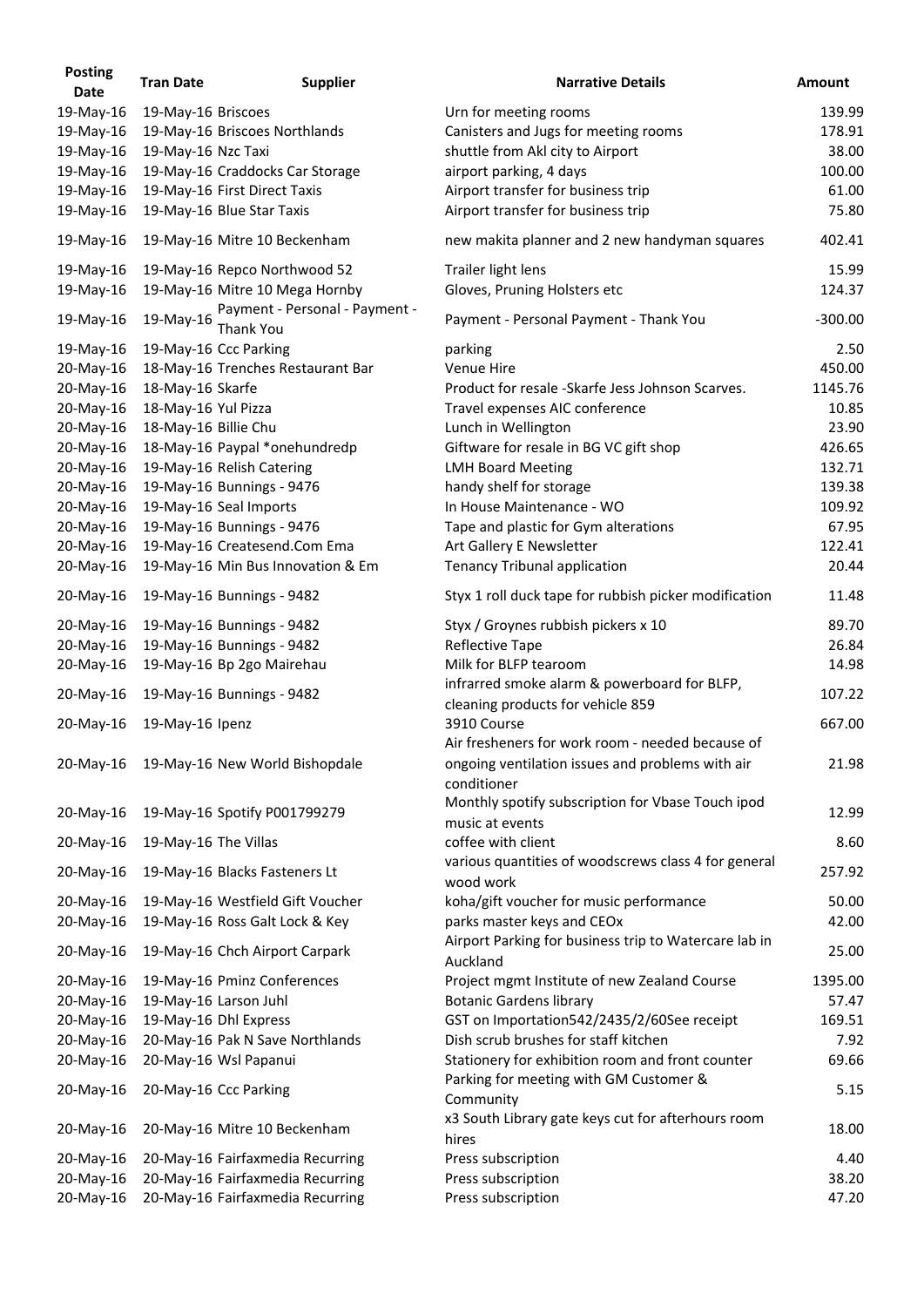| <b>Posting</b><br><b>Date</b> | <b>Tran Date</b> | <b>Supplier</b>                         | <b>Narrative Details</b>                                                                    | <b>Amount</b> |
|-------------------------------|------------------|-----------------------------------------|---------------------------------------------------------------------------------------------|---------------|
| 20-May-16                     |                  | 20-May-16 Espresso Carwash Cafe         | Clean (Interior only) of GMU293 Fleet 3032 prior to<br>allocation to new Building Inspector | 35.00         |
| 20-May-16                     |                  | 20-May-16 Mobil Papanui                 | Building Inspector fuel card not working                                                    | 96.01         |
| 20-May-16                     |                  | 20-May-16 Placemakers Riccarton         | Ladder for Building Inspector who commenced with<br>Council during may 2016                 | 242.77        |
| 20-May-16                     |                  | 20-May-16 Fairfaxmedia Recurring        | The Press subscription for Fendalton Governance<br>Team                                     | 38.20         |
| 20-May-16                     |                  | 20-May-16 Countdown                     | Cleaning product                                                                            | 5.39          |
| 20-May-16                     |                  | 20-May-16 Fairfaxmedia Recurring        | Press subs                                                                                  | 35.00         |
| 20-May-16                     |                  | 20-May-16 Lyttelton Picture Frame       | Framed Martin Creed photographs.                                                            | 358.00        |
| 20-May-16                     |                  | 20-May-16 Modica Group Limited          | Service contract email to SMS one month payment                                             | 139.80        |
| 20-May-16                     |                  | 20-May-16 Countdown                     | Milk for Carlyle St                                                                         | 6.18          |
| 20-May-16                     |                  | 20-May-16 Ascent Technology Ltd         | 6 x new powerboards                                                                         | 106.50        |
| 20-May-16                     |                  | 20-May-16 Minit Northlands Mall         | new office back door key                                                                    | 9.90          |
| 20-May-16                     |                  | 20-May-16 The Mustard Kitchen           | Morning tea for Eccles/Frontier head office                                                 | 79.00         |
| 20-May-16                     |                  | 20-May-16 Four Square Akaroa            | Milk for tea/coffee breaks, cleaning products for                                           | 24.59         |
|                               |                  |                                         | library and tissues for clean ups.                                                          |               |
| 23-May-16                     |                  | 18-May-16 Le Westin Montreal F/B        | Travel expenses AIC conference                                                              | 32.81         |
| 23-May-16                     |                  | 18-May-16 Paypal *businesscom           | <b>International Business Communities Conference</b><br>2016 - August 2016                  | 718.75        |
| 23-May-16                     |                  | 18-May-16 Tna Discovery Orders          | Research documents                                                                          | 7.71          |
| 23-May-16                     |                  | 19-May-16 Le Westin Montreal F/d        | Travel expenses AIC conference                                                              | 268.03        |
| 23-May-16                     |                  | 19-May-16 Countdown Online Shopping     | Council and Committee meeting catering                                                      | 158.71        |
| 23-May-16                     |                  | 19-May-16 Asq Ecommerce                 | ASQ Membership Registration                                                                 | 242.34        |
| 23-May-16                     |                  | 19-May-16 Paknsave Moorhouse            | Consumables - Marwick Place consultation                                                    | 82.87         |
| 23-May-16                     |                  | 19-May-16 Tna Discovery Orders          | Research documents                                                                          | 7.71          |
|                               |                  | 23-May-16 20-May-16 Paypal *mr Bf Davis | Provide Data for Dunbars, Sockburn & Mt Pearce                                              | 510.31        |
| 23-May-16                     |                  | 20-May-16 French Bakery Limited         | Catering purchased for a meeting of the<br>Hagley/Ferrymead Community Board                 | 45.40         |
| 23-May-16                     |                  | 20-May-16 Harvey Norman                 | Kettle for SLC staffroom                                                                    | 39.00         |
| 23-May-16                     |                  | 20-May-16 Wilson Parking New Zealan     | Parking Civic - Meetings                                                                    | 8.10          |
| 23-May-16                     |                  | 20-May-16 Createsend.Com Ema            | Land Drainage Recovery Programme Wet Weather                                                | 20.34         |
|                               |                  |                                         | Precautions                                                                                 |               |
| 23-May-16                     |                  | 20-May-16 Createsend.Com Ema            | Newsline                                                                                    | 92.37         |
| 23-May-16                     |                  | 20-May-16 Createsend.Com Ema            | Small Group Training Reminder - starts Monday                                               | 170.35        |
| 23-May-16                     |                  | 20-May-16 Min Bus Innovation & Em       | <b>Tenancy Tribunal application</b>                                                         | 20.44         |
| 23-May-16                     |                  | 20-May-16 Min Bus Innovation & Em       | <b>Tenancy Tribunal application</b>                                                         | 20.44         |
| 23-May-16                     |                  | 20-May-16 Ecocentral Ltd                | <b>Rubbish Dumping</b>                                                                      | 67.48         |
| 23-May-16                     |                  | 20-May-16 The Palms Shopping Centre     | Thank you voucher for volunteer donation of maori<br>cloak                                  | 51.50         |
| 23-May-16                     |                  | 20-May-16 Bunnings - 9482               | Spencer Park office supplies (cabinet, whitebaord,<br>corkboard) LTA forest survivor gloves | 214.81        |
| 23-May-16                     |                  | 20-May-16 Chch Airport Carpark          | Airport parking for LGNZ MetroSector meeting WLG<br>20/5/16                                 | 32.00         |
| 23-May-16                     | 20-May-16 Ipenz  |                                         | 3910 Course                                                                                 | 667.00        |
| 23-May-16                     |                  | 20-May-16 Fiddlesticks                  | coffee with client                                                                          | 8.90          |
| 23-May-16                     |                  | 20-May-16 George Henry & Co Lt          | auger bits for wharf repair                                                                 | 126.53        |
| 23-May-16                     |                  | 20-May-16 Wilson Parking                | Car parking for Meeting in Civic, no CCC car parks<br>avalible                              | 9.10          |
| 23-May-16                     |                  | 20-May-16 Nz Safety Br 21               | Safety equipment misc                                                                       | 783.93        |
| 23-May-16                     |                  | 20-May-16 Simon Wynn thomas             | <b>Medical HT licence</b>                                                                   | 45.00         |
| 23-May-16                     |                  | 20-May-16 Corporate Consumable          | A10 12 Headset cable for desk phone                                                         | 90.85         |
| 23-May-16                     |                  | 20-May-16 Corporate Consumable          | <b>ERGONOMIC KEYBOARD</b>                                                                   | 105.80        |
|                               |                  |                                         |                                                                                             |               |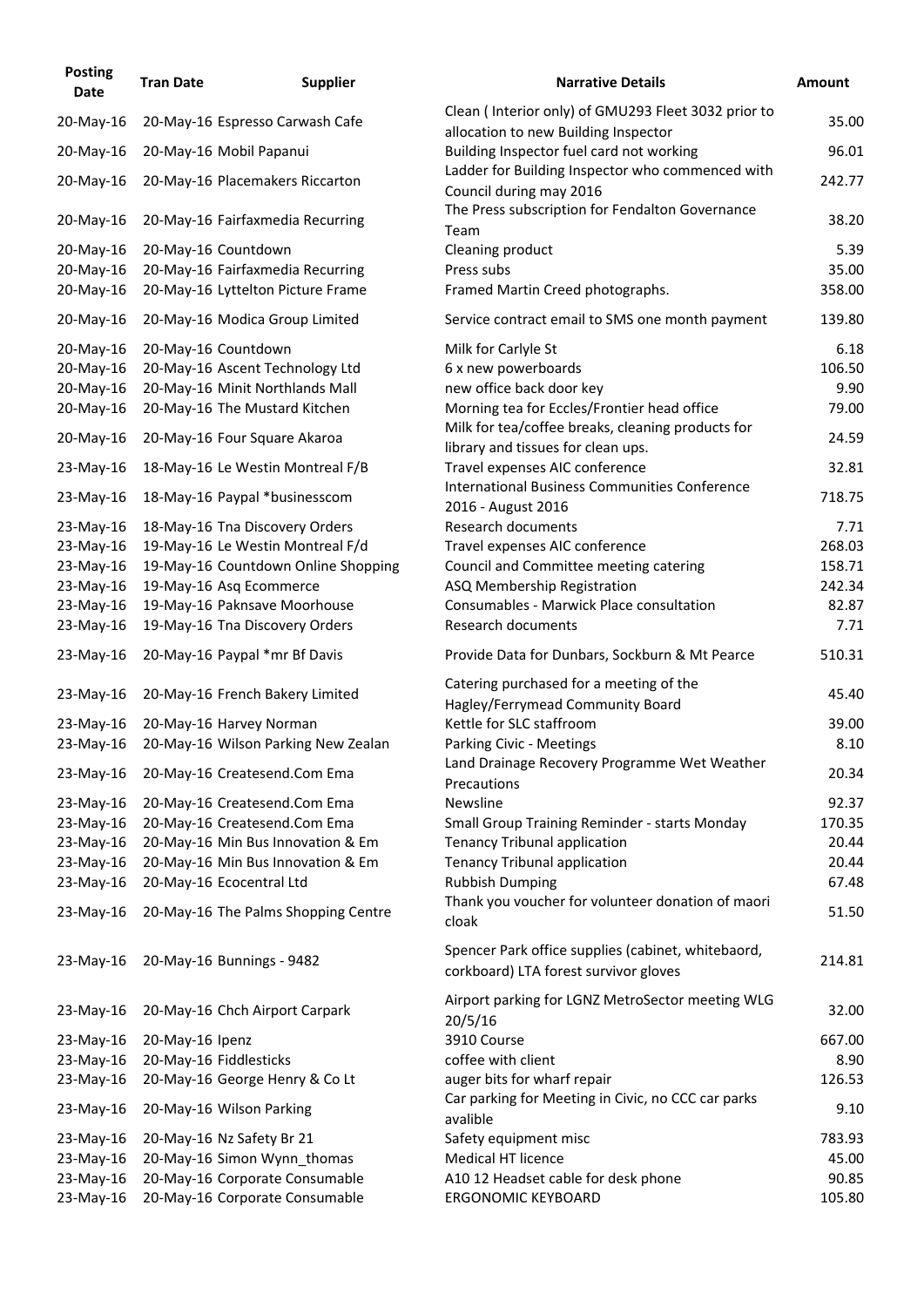| <b>Posting</b><br><b>Date</b> | <b>Tran Date</b>   | <b>Supplier</b>                     | <b>Narrative Details</b>                                            | <b>Amount</b> |
|-------------------------------|--------------------|-------------------------------------|---------------------------------------------------------------------|---------------|
| 23-May-16                     |                    | 20-May-16 Corporate Consumable      | samsung usb micro chargers x10 for stock and a vga<br>audio cable   | 131.10        |
| 23-May-16                     |                    | 20-May-16 Corporate Consumable      | iphone lightning usb chargers x10 for stock                         | 138.00        |
| 23-May-16                     |                    | 20-May-16 Couplands Bakeries        | bread and milk for resale in the shop                               | 21.90         |
| 23-May-16                     |                    | 20-May-16 The Naked Baker Ltd       | rolls for resale in cafe                                            | 129.96        |
| 23-May-16                     |                    | 20-May-16 Satya Southern Indian     | Lunch with - Live Nation                                            | 23.90         |
| 23-May-16                     |                    | 20-May-16 Foxtrot Parlour           | Afternoon tea - promoter                                            | 24.50         |
| 23-May-16                     |                    | 20-May-16 Super Shuttle             | Shuttle from home to CHC airport                                    | 32.00         |
| 23-May-16                     |                    | 20-May-16 Gypsy Tea Room            | Drinks with Eccles Entertainment & Plume promoter                   | 44.00         |
| 23-May-16                     |                    | 21-May-16 Bishopdale Post Shop      | Postage of Course Material for Fire Line Leadership<br>Programme    | 10.20         |
| 23-May-16                     |                    | 21-May-16 Mitre 10 Beckenham        | Brads (nails) and scissors for volunteer signs                      | 24.86         |
| 23-May-16                     |                    | 21-May-16 Fresh Choice Parklands    | volunteer support biscuits Travis Wetland Trust<br>work day         | 14.77         |
| 23-May-16                     |                    | 21-May-16 Pak N Save Wainoni        | May Music Month performer Koha - Pak'n'Save<br>voucher              | 50.00         |
| 23-May-16                     | 21-May-16 Glassons |                                     | Public Advice Uniform - Merino Top                                  | 15.00         |
| 23-May-16                     |                    | 21-May-16 Kmart - Shirley           | Public Advice Uniform - 2 x Trousers + legging                      | 30.00         |
| 23-May-16                     |                    | 21-May-16 Farmers - Shirley         | Public Advice Uniform - Top                                         | 31.49         |
| 23-May-16                     |                    | 21-May-16 Foxtrot Parlour           | <b>Breakfast</b>                                                    | 34.50         |
| 23-May-16                     |                    | 21-May-16 Originz Fares             | Taxi from hotel to Vodafone Arena                                   | 55.00         |
| 23-May-16                     |                    | 21-May-16 Northlands Shopping Centr | Koha - music month performances                                     | 100.00        |
| 23-May-16                     |                    | 22-May-16 New World South City      | <b>CDEM Volunteer Full Day Training catering</b>                    | 104.00        |
| 23-May-16                     |                    | 22-May-16 Chch City Hunting&fishing | Waders & Life Jacket                                                | 379.98        |
| 23-May-16                     |                    | 22-May-16 Ecocentral Ltd            | Dump fees                                                           | 48.20         |
| 23-May-16                     |                    | 22-May-16 Ferrymead Mitre 10 Mega   | Building supplies for shelter                                       | 264.04        |
| 23-May-16                     |                    | 22-May-16 Atomic Coffee Roasters    | Breakfast - Sunday morning                                          | 28.00         |
| 23-May-16                     |                    | 22-May-16 Super Shuttle 245         | Shuttle from International terminal to home                         | 35.00         |
| 23-May-16                     |                    | 23-May-16 Countdown                 | light bulbs x 2                                                     | 6.00          |
|                               |                    |                                     |                                                                     | 101.98        |
| 23-May-16                     |                    | 23-May-16 Rebel Riccarton           | Replace worn out Badminton nets                                     |               |
| 23-May-16                     |                    | 23-May-16 Freshchoice Barrington    | Milk                                                                | 2.75          |
| 23-May-16                     |                    | 23-May-16 New Zealand Registered Ar | Annual Certificate of Registration 01/07/2016 -<br>30/06/2017       | 644.00        |
| 23-May-16                     |                    | 23-May-16 Beckenham Service Ctr     | Parking coupons for the teams use                                   | 46.50         |
| 23-May-16                     |                    | 23-May-16 Ferrymead Mitre 10 Mega   | coat hooks (ftl smith street)                                       | 6.66          |
| 23-May-16                     |                    | 23-May-16 New World Northwood       | Toilet roll, milk for nursery tea room                              | 41.32         |
| 23-May-16                     |                    | 23-May-16 Countdown                 | Catering for Big Day Out                                            | 96.93         |
| 23-May-16                     |                    | 23-May-16 Magnets NZ Ltd            | Tape for Permit to work board                                       | 149.50        |
| 23-May-16                     |                    | 23-May-16 New World South City      | Councillors lunch with ELT                                          | 51.58         |
| 23-May-16                     |                    | 23-May-16 Pgg Wrightson Chch        | Replacement part and spare for waratah<br>puller(fencing equipment) | 89.13         |
| 23-May-16                     |                    | 23-May-16 Merivale Paper Plus       | garden magazines                                                    | 28.00         |
| 23-May-16                     |                    | 23-May-16 Carlton Flowers           | Sympathy flowers for Panel                                          | 67.50         |
| 23-May-16                     |                    | 23-May-16 Belvedere Soft            | Cushion inners for BG VC gift shop                                  | 298.31        |
| 24-May-16                     |                    | 18-May-16 Coop De Lest              | Taxi Montreal, Hotel to Airport AIC conference                      | 55.74         |
| 24-May-16                     |                    | 22-May-16 Dnh*godaddy.Com Nzd       | ucc ssl cert                                                        | 251.97        |
| 24-May-16                     |                    | 22-May-16 Mercure Hotel Auckland    | Hotel valet parking                                                 | 80.00         |
| 24-May-16                     |                    | 22-May-16 Freshchoice Merivale      | Panel catering - Hearing SPZ Ruapuna                                | 121.96        |
|                               |                    | 23-May-16 Ngai Tahu Iwi             |                                                                     | 2507.00       |
| 24-May-16                     |                    |                                     | Product for resale Ngai Tahu greenstone                             |               |
| 24-May-16                     |                    | 23-May-16 Saecowilson - Christch    | In House Maintenance - WO                                           | 198.15        |
| 24-May-16                     |                    | 23-May-16 Egmont Commercial Lt M/O  | plant label stands                                                  | 386.40        |
| 24-May-16                     |                    | 23-May-16 Resene Paints             | Paint for foyer area                                                | 96.15         |
| 24-May-16                     |                    | 23-May-16 Bunnings - 9476           | Paint sprayer for alterations and improvements                      | 1078.00       |
| 24-May-16                     |                    | 23-May-16 Farmers 5579              | Mugs for GC Staff Room                                              | 49.96         |
| 24-May-16                     |                    | 23-May-16 P935 Chester Street       | Parking for Town Hall PCG meeting                                   | 7.60          |
| 24-May-16                     |                    | 23-May-16 Createsend.Com Ema        | Southern Centre Survey 2016 Follow-up                               | 14.08         |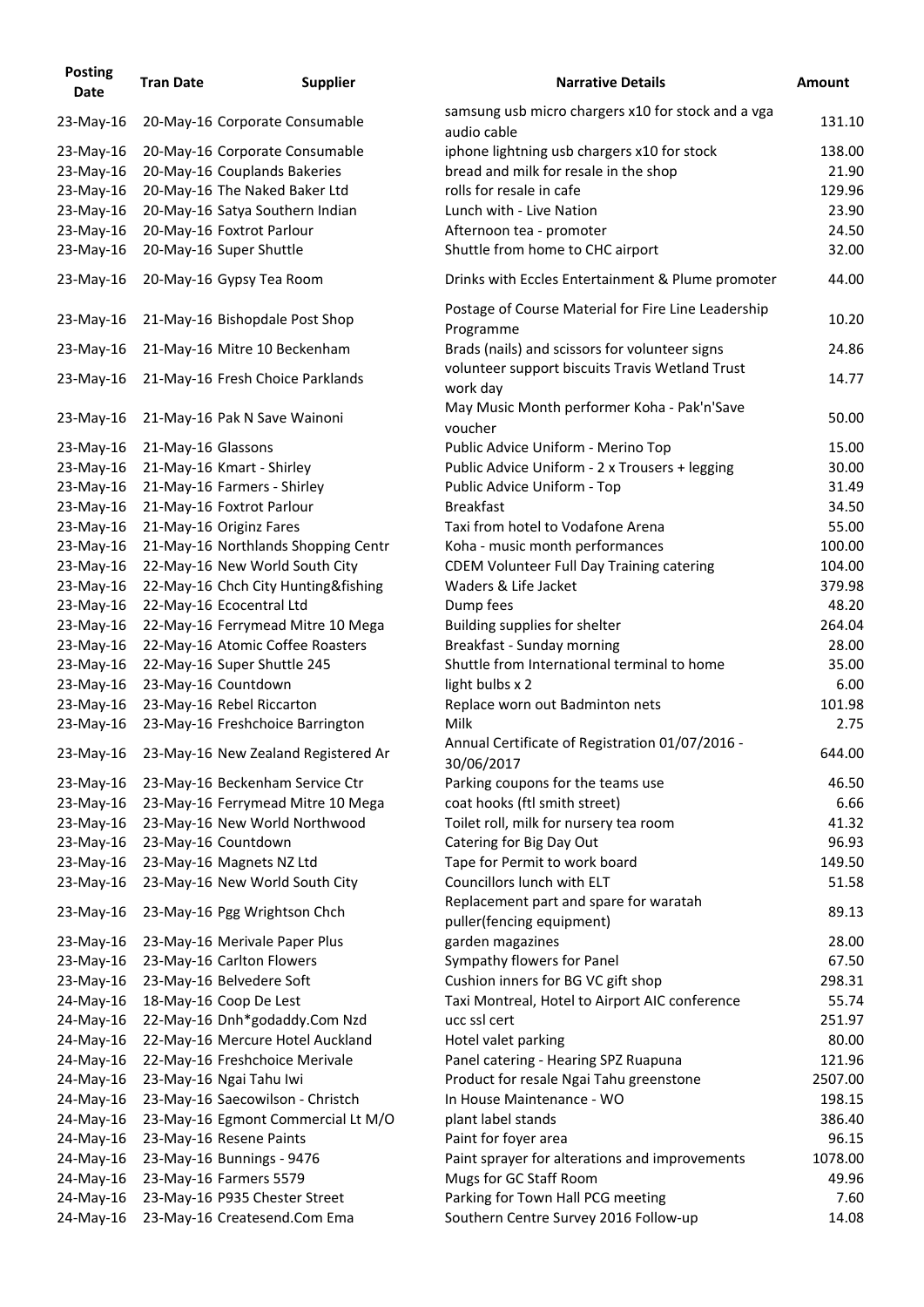| <b>Posting</b><br><b>Date</b> | <b>Tran Date</b> | <b>Supplier</b>                            | <b>Narrative Details</b>                                                                             | <b>Amount</b> |
|-------------------------------|------------------|--------------------------------------------|------------------------------------------------------------------------------------------------------|---------------|
| 24-May-16                     |                  | 23-May-16 Bunnings - 9482                  | plastic chain (maori services - osd)                                                                 | 9.00          |
| 24-May-16                     |                  | 23-May-16 Bunnings - 9476                  | Plaster and paint                                                                                    | 19.46         |
| 24-May-16                     |                  | 23-May-16 Min Bus Innovation & Em          | <b>Tenancy Tribunal application</b>                                                                  | 20.44         |
| 24-May-16                     | 23-May-16 Fmanz  |                                            | <b>FMANZ</b>                                                                                         | 201.25        |
| 24-May-16                     |                  | 23-May-16 Wairere Nursery                  | plants section a and h/i                                                                             | 233.42        |
|                               |                  |                                            | Cable and Jack Points for Internet - For Live                                                        |               |
| 24-May-16                     |                  | 23-May-16 Spectrum Lighting & Sound        |                                                                                                      | 287.46        |
|                               |                  |                                            | <b>Streaming of Rams Games</b>                                                                       |               |
| 24-May-16                     |                  | 23-May-16 Countdown Chch Airport           | Countdown - Catering for Board Seminar on Repairs<br>to South Library Building - Friday 27 May 2016. | 16.20         |
| 24-May-16                     |                  | 24-May-16 Twl 220 Riccarton                | Misc items to use poolside.                                                                          | 118.99        |
| 24-May-16                     |                  | 24-May-16 Mrc Transmark Limited            | In House Maintenance - WO                                                                            | 32.42         |
| 24-May-16                     |                  | 24-May-16 Ccc Parking                      | Parking for Vbase Board meeting                                                                      | 6.70          |
| 24-May-16                     |                  | 24-May-16 Ccc Parking                      | Parking                                                                                              | 6.70          |
| 24-May-16                     |                  | 24-May-16 Pgg Wrightson Chch               | gumboots, rain jacket, rain overtrousers                                                             | 427.30        |
| 24-May-16                     |                  | 24-May-16 Mitre 10 Mega Hornby             | toilet door lock(hornby library)                                                                     | 29.98         |
|                               |                  |                                            |                                                                                                      |               |
| 24-May-16                     |                  | 24-May-16 Ferrymead Mitre 10 Mega          | Various bits: Disinfectant/cleaner, batteries, tape.                                                 | 59.42         |
| 24-May-16                     |                  | 24-May-16 Hammer Hardware                  | bolts for stile construction on Okuti track project                                                  | 45.60         |
| 24-May-16                     |                  | 24-May-16 Countdown                        | refreshments for music month                                                                         | 12.48         |
| 24-May-16                     |                  | 24-May-16 New Zealand Registered Ar        | NZ Arch Registration                                                                                 | 644.00        |
| 24-May-16                     |                  | 24-May-16 Fresh Choice Parklands           | pk milk                                                                                              | 2.95          |
| 25-May-16                     |                  | 23-May-16 Sprout Social                    | Social Media Posting Platform, Vbase 5001-4342                                                       | 89.42         |
| 25-May-16                     |                  | 24-May-16 Kleenwash Supplies               | Replacement hose for vacuum and scum cleaner for                                                     | 475.00        |
|                               |                  |                                            | pools.                                                                                               |               |
|                               |                  | 25-May-16 24-May-16 Mainland Fasteners Ltd | <b>Workshop Supplies</b>                                                                             | 144.90        |
| 25-May-16                     |                  | 24-May-16 Bunnings - 9476                  | paint accessories for foyer and hooks for gym                                                        | 68.13         |
| 25-May-16                     |                  | 24-May-16 Blackwoods Protector             | Small respirator and gloves                                                                          | 62.21         |
| 25-May-16                     |                  | 24-May-16 Institute Of Directo             | Gavin to complete online course regarding Health<br>and Safety Governance                            | 165.00        |
| 25-May-16                     |                  | 24-May-16 Ptec Telecomms                   | Repeater Cel-fi Spark NZ                                                                             | 1217.01       |
| 25-May-16                     |                  | 24-May-16 Nz Safety Br 23                  | reflector tape                                                                                       | 63.29         |
| 25-May-16                     |                  | 24-May-16 Modern Teaching Aids             | Display material                                                                                     | 236.67        |
| 25-May-16                     |                  | 24-May-16 Min Bus Innovation & Em          | <b>Tenancy Tribunal application</b>                                                                  | 20.44         |
| 25-May-16                     |                  | 24-May-16 Min Bus Innovation & Em          | <b>Tenancy Tribunal application</b>                                                                  | 20.44         |
| 25-May-16                     |                  | 24-May-16 Min Bus Innovation & Em          | <b>Tenancy Tribunal application</b>                                                                  | 20.44         |
| 25-May-16                     |                  | 24-May-16 Min Bus Innovation & Em          | <b>Tenancy Tribunal application</b>                                                                  | 20.44         |
| 25-May-16                     |                  | 24-May-16 Bunnings - 9482                  | mesh for predator traps and wire cutters800665869                                                    | 44.96         |
| 25-May-16                     |                  | 24-May-16 Mainland Tanks & Drums           | plastic drums 800665867                                                                              | 276.00        |
| 25-May-16                     |                  | 24-May-16 Boulevard Cafe & Bar             | <b>Catering for NEC Training</b>                                                                     | 168.00        |
| 25-May-16                     |                  | 24-May-16 New Zealand Planning Inst        | NZPI Senior Planners Breakfast 3rd June 2016                                                         | 35.00         |
| 25-May-16                     |                  | 24-May-16 Burwood Produce                  | Horse float hire                                                                                     | 35.00         |
| 25-May-16                     |                  | 24-May-16 Ferry Road Vet                   | Euthanasia of dog hit by car                                                                         | 90.00         |
| 25-May-16                     |                  | 24-May-16 Shirley Veterinary               | Vet check (pregnancy) for Nala                                                                       | 233.50        |
| 25-May-16                     |                  | 24-May-16 Arbi Monograms                   | staff uniform                                                                                        | 1079.00       |
| 25-May-16                     |                  | 24-May-16 Bunnings - 9476                  | garden buckets                                                                                       | 27.50         |
| 25-May-16                     |                  | 24-May-16 Chch Airport Carpark             | Parking                                                                                              | 25.00         |
| 25-May-16                     |                  | 24-May-16 New World Bishopdale             | Panel catering supplies                                                                              | 12.48         |
| 25-May-16                     |                  | 24-May-16 Frobisher Cafe                   | Catering for Panel - General Rules hearing                                                           | 52.50         |
| 25-May-16                     |                  | 25-May-16 Countdown                        | Food for Community Governance Workshop                                                               | 19.44         |
| 25-May-16                     |                  | 25-May-16 Irrigation Warehouse             | In House Maintenance - WO                                                                            | 71.78         |
| 25-May-16                     |                  | 25-May-16 Parsley And Sage                 | <b>Catering for Community Board Submissions</b>                                                      | 54.63         |
|                               |                  |                                            | Committee                                                                                            |               |
| 25-May-16                     |                  | 25-May-16 Cactus Outdoor Limited           | uniform trousers                                                                                     | 194.65        |